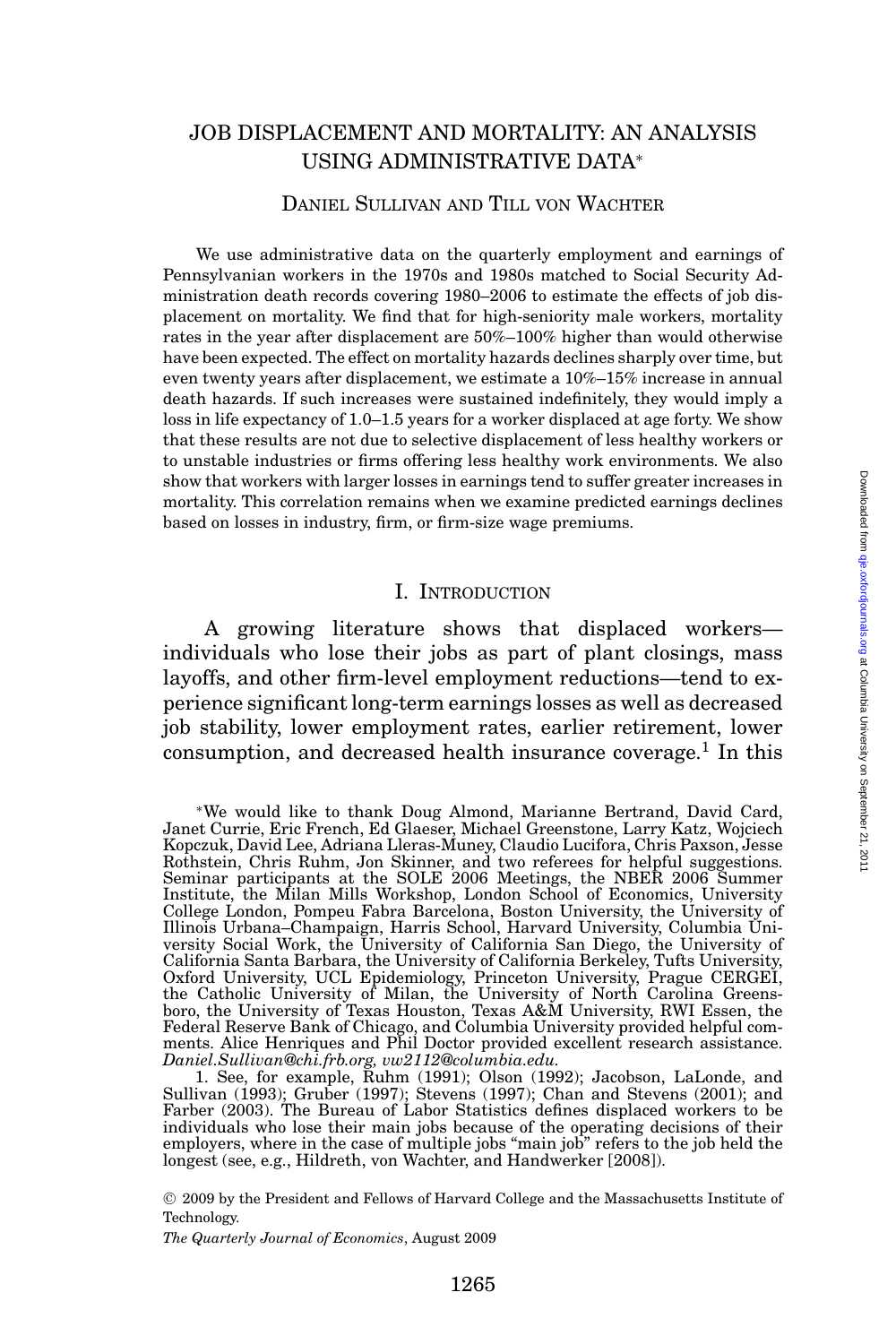paper, we provide evidence that displaced workers can also experience higher rates of mortality.

To study the link between displacement and mortality, we use administrative data on earnings and employment histories for male workers from Pennsylvania in the 1970s and 1980s matched to Social Security Administration (SSA) death records covering the entire United States from 1980 to 2006. Following Jacobson, LaLonde, and Sullivan (1993) (hereafter JLS), we identify instances of displacement as those in which high-tenure workers leave firms experiencing large employment declines.<sup>2</sup> We then compare these displaced workers' subsequent mortality rates with those of similar workers who did not suffer job loss.

We find that high-tenure male workers displaced during the early and mid-1980s experienced a significant increase in mortality. Indeed, our estimates suggest a 50%–100% increase in the mortality hazard during the years immediately following job loss. The estimated impact of displacement on annual mortality rates declines substantially over time, but appears to converge to a 10%–15% increase in the hazard rate. If these increases lasted beyond the 25-year window we follow, they would imply a loss in life expectancy of 1.0–1.5 years for workers displaced in middle age. In contrast, we find little effect of job loss on mortality for workers displaced near retirement age.

Firm-level employment declines should be exogenous to individual workers' health developments. Moreover, our results control for the mean and standard deviation of workers' earnings over a period of several years prior to job loss and are robust to the inclusion of industry or firm effects. They should thus be little affected if, for example, firms selectively lay off less productive workers and less productive workers tend to be less healthy, or if unstable industries or firms provide less healthy work environments. In addition, we show that these worker-level results are consistent with a firm-level analysis of the impact of employment declines on mortality that pools displaced workers with those remaining with affected firms. By construction, these "intent-to-treat" estimates are unaffected by the possibility of firms selecting the least healthy workers for layoffs or by misclassification of dying workers as job losers. Thus, our estimates likely identify the causal effect of job loss on mortality.

<sup>2.</sup> We analyze workers with at least six or at least three years of tenure at the time of job displacement.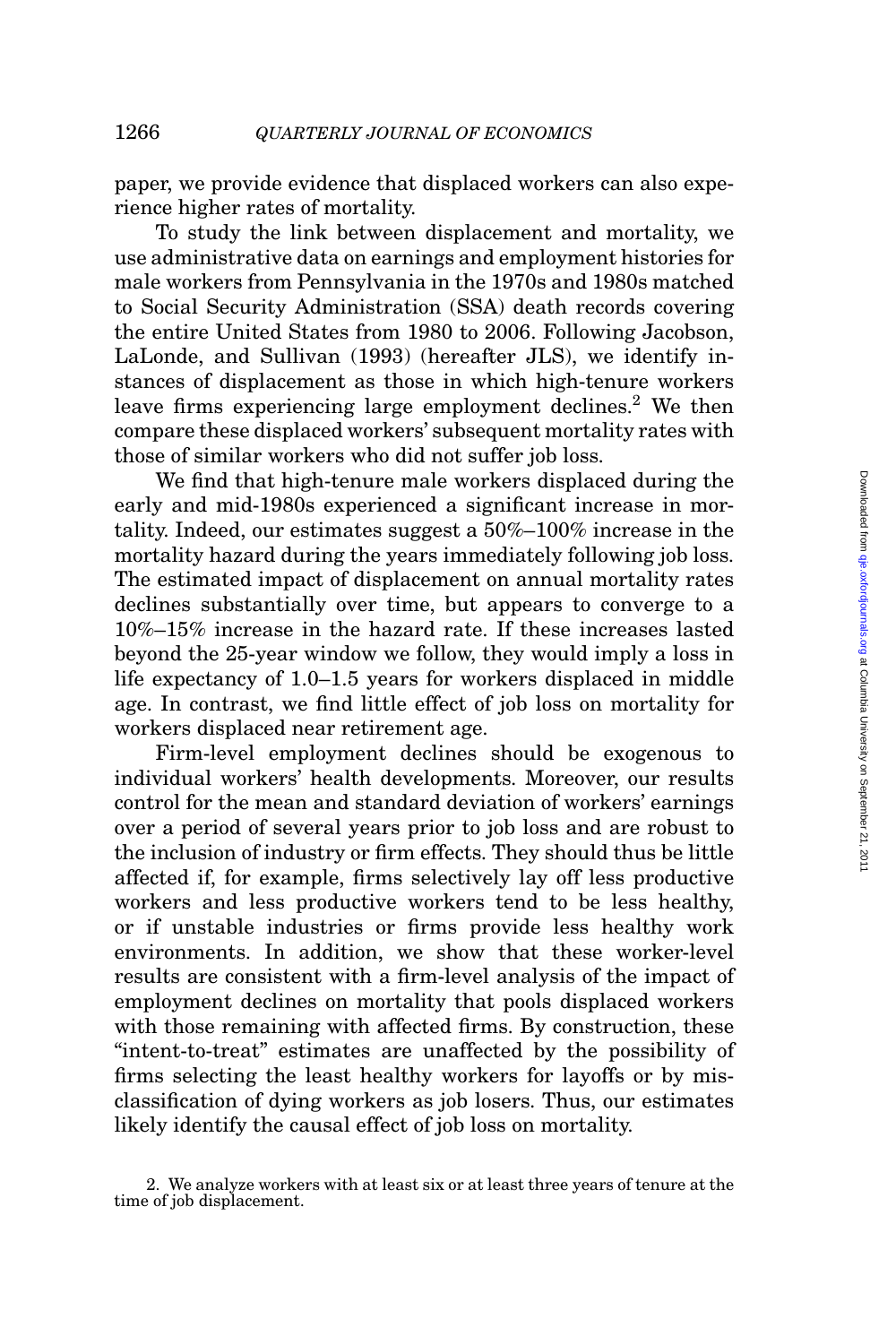Our estimates of the short- and long-run effects of displacement on the mortality hazard roughly parallel the short- and longrun effects of displacement on earnings and employment reported in JLS and elsewhere. In the short run, displacement is associated with a sharp drop in mean earnings, increased unemployment, and high earnings instability. Our results are consistent with these effects causing acute stress, which may substantially raise the mortality hazard in the short term. In the long run, displacement is associated with a substantial drop in mean earnings and modestly higher employment instability and earnings variability. Several economic models of health determination predict that a decline in lifetime resources should raise mortality.<sup>3</sup> Our empirical findings are consistent with a reduction in such resources leading to reduced investments in health or chronic stress, which, in turn, lead to a smaller, but longer term increase in the mortality hazard. Increased earnings instability may also contribute to chronic stress and a long-run increase in mortality.<sup>4</sup>

To gain insight into the relative importance of some of the channels through which job loss could affect the long-run mortality hazard, we compare our estimates of the "reduced form" effect of displacement on mortality to what one would expect on the basis of displacement's long-run effect on the mean and variability of workers' earnings and the correlation of those factors with mortality. In our Pennsylvania data, displacement reduces the mean of long-run earnings by 15%–20%. Given the correlation of mean earnings with mortality, this effect can explain an increase in the death rate hazard equal to 50%–75% of our estimate of the reduced-form effect. Though displacement does not have a significant long-run effect on employment rates, it does raise the variability of earnings somewhat. Given the significant correlation of earnings variability with mortality in our data, this implies an additional effect of displacement on mortality on the order of 20%–25% of what we estimate for the full reduced-form effect of job loss on mortality. Thus, the impact of displacement

<sup>3.</sup> For example, a shift in the lifetime budget constraint would reduce health investments in a neoclassical model of health; alternatively, it could reduce social status and may raise mortality through social stress (see Deaton [2001] for further discussion of these and other approaches). Although some of these factors are likely to operate in the short run as well, too many factors vary simultaneously for the effect of any single channel to be separately assessed.

<sup>4.</sup> Another potential channel to which our data does not speak is the loss in health insurance. Losses in health insurance may be correlated with earnings reductions (Olson 1992) but may have independent effects as well.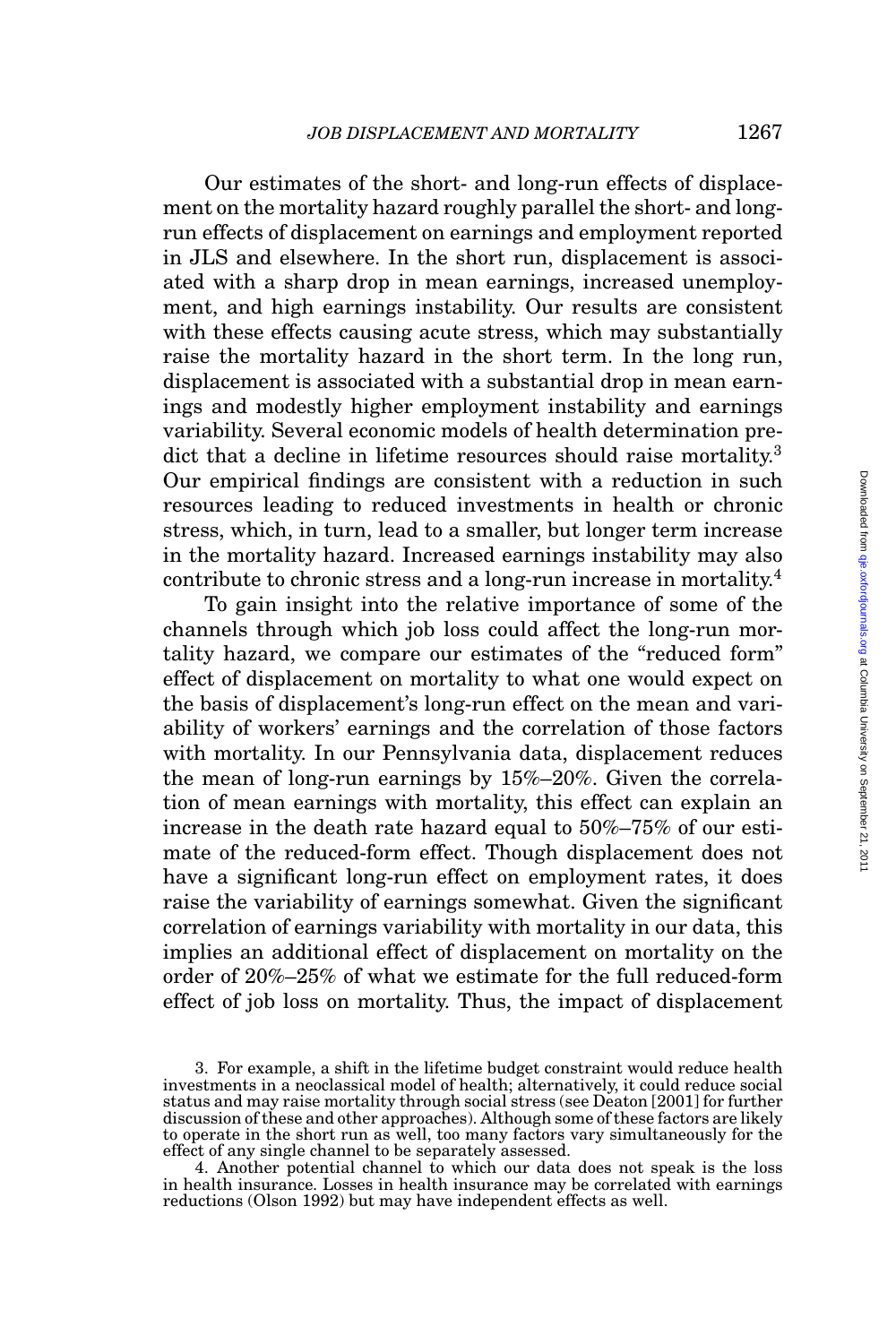on the mean and variability of earnings may explain an important fraction of the increase in the long-run mortality hazard that we estimate. Our analysis of groups of workers who by their industry or their employer's characteristics have greater predicted earnings losses confirms that larger earnings reductions at job displacement are associated with greater increases in long-term mortality risk.

Our results are consistent with those of the large literature documenting a strong correlation of socioeconomic status with health.<sup>5</sup> However, our paper is one of the first studies to use U.S. data to estimate the long-term effect of a plausibly exogenous labor market event on an objective measure of health for a large group of workers. It thereby establishes a much clearer causal link between labor market and health outcomes than most of the previous literature. $6$  Our study complements important recent studies based on European administrative data, which find mixed results on the effects of job loss on health.<sup>7</sup> Our paper is the only study to closely replicate and extend the approach used in JLS's well-known analysis of job displacements. In addition to methodological differences, the European studies differ from ours in that they analyze the effect of displacement over shorter horizons. In addition, U.S. health care and labor market institutions differ substantially from those in Europe, where workers often have access to universal health insurance and where the

5. Typical estimates suggest a strong correlation between income and mortality (e.g., Deaton and Paxson [1999]). In addition, a growing literature in economics, sociology, and epidemiology has shown that unemployment and job loss correlate with the incidence of depression, low self-esteem, heart attack, and even suicide (see, e.g., Darity and Goldsmith [1996]; Burgard, Brand, and House [2005, 2007]; Gallo et al. [2006]). However, cross-sectional estimates may not represent causal effects of earnings on mortality because of reverse causality, omitted worker characteristics, and measurement error (e.g., Smith [1999]; Cutler, Deaton, and Lleras-Muney [2006]).

6. Most studies are not based on exogenous sources of variation in individuals' labor market conditions, objective measures of health and job loss, large sample sizes, a long follow-up period, or detailed pre–job loss career outcomes such as used in our empirical work. This has made it difficult to study the effect of labor market events on health free of measurement error, reverse causality, and omitted variable bias.

7. Rege, Telle, and Votruba (forthcoming) find that workers (men and women) losing their jobs in a plant downsizing during 1993–1998 are more likely to receive disability insurance in 1999 and have a somewhat higher probability of death during 1999–2002. Eliason and Storrie (2007) find that male workers losing their jobs in establishment closures in Sweden during 1987–1988 experience excess mortal-ity for up to four years after job loss. Martikainen, Maki, and Jantti (2007) find no such effects in Finland. Results are similarly mixed for other measures of health. For example, Kuhn, Lalive, and Zweimueller (2007) find that job loss reduces the mental health of men in Austria, whereas Browning, Dano, and Heinesen (2006) find no such effects in Denmark.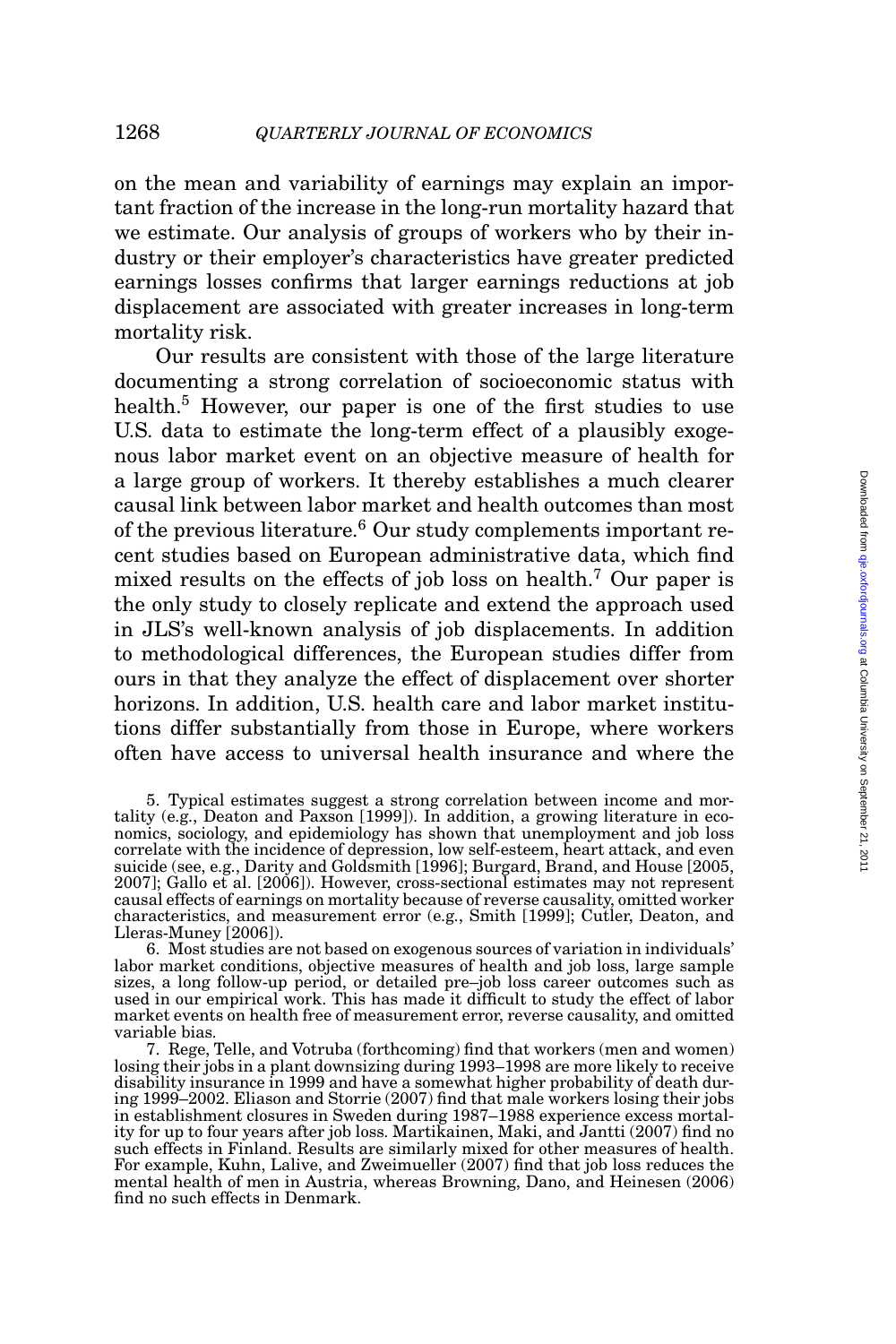earnings consequences of job loss typically are less severe than in the United States.8 Our results do not conflict with those of Ruhm (2000), who finds that aggregate mortality rates tend to fall during recessions. As we discuss more fully in the conclusion, the situation of an individual displaced worker differs qualitatively from that of the average worker during a recession. Briefly, for the average worker, short-term declines in economic activity may increase time available for healthy activities without significantly reducing lifetime resources. However, the high-tenure displaced workers we study suffer significant long-term earnings reductions without benefiting from an offsetting increase in leisure time.

A potential limitation of our data is that the experiences of male workers displaced from jobs in Pennsylvania during the early and mid-1980s may not be fully representative of those of the typical displaced worker. Indeed, given the severity of the early 1980s recession in Pennsylvania, it is quite possible that our results somewhat overstate the average impact of displacement on mortality. However, the qualitative effects of displacement on other aspects of workers' lives have been found to be reasonably robust across time and place, $9$  so our results likely give a good indication of the direction and at least the rough magnitude of the effects that can be expected for the typical displaced male high-tenure worker.

The next section discusses the properties of our data and introduces our econometric framework. Section III contains our main results; Section III.A presents the average effect of displacement on mortality; Section III.B distinguishes between the shortand long-run effects of displacement on mortality and breaks out the effects by current age, age at displacement, and job tenure; Section III.C discusses the implied reductions of life expectancy; and Section III.D summarizes our sensitivity analysis. Section IV discusses our assessment of potential mechanisms through which displacement raises mortality, and Section V concludes.

<sup>8.</sup> There is considerable heterogeneity in approaches and results among studies analyzing the effect of job loss on earnings in Europe. For example, the ef-fects of job loss on earnings in Austria are small (Card, Chetty, and Weber 2007). Earnings losses in Sweden have been found to be more persistent (Eliason and Storrie 2006). Income losses in Norway fall somewhere in between (Rege, Telle, and Votruba, forthcoming).

<sup>9.</sup> Earnings losses of duration and magnitude similar to those found by JLS for Pennsylvania have been found in other states in the 1990s, such as California, Connecticut, or Massachusetts (in Schoeni and Dardia [2003], Couch and Placzek [forthcoming], and Kodrzycki [2007]), respectively, and for the entire United States during the early 1980s (von Wachter, Song, and Manchester 2009).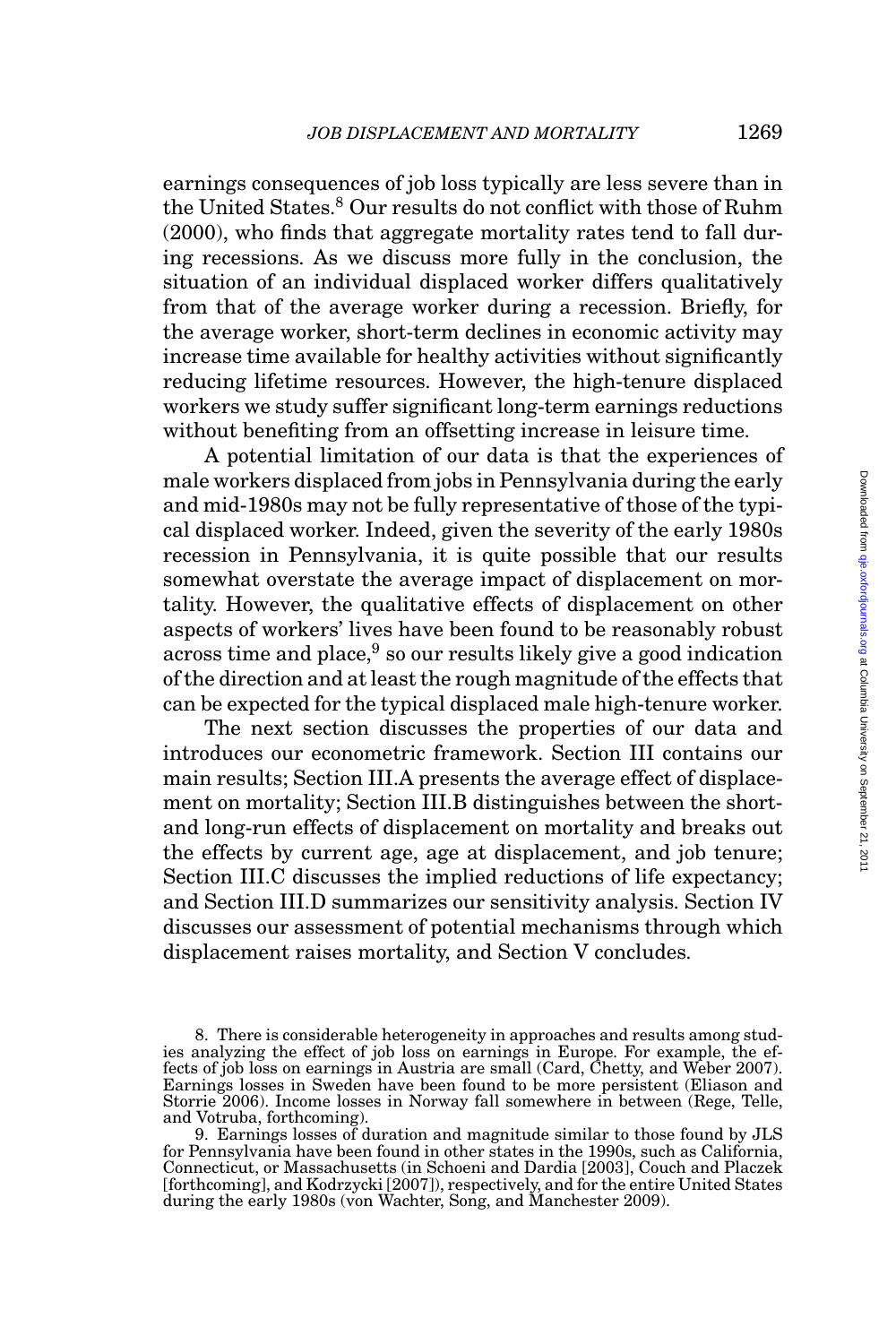### II. EMPIRICAL APPROACH: DATA AND ECONOMETRIC FRAMEWORK

This section details the construction of our data set, which merges quarterly wage records derived from the state of Pennsylvania's unemployment insurance (UI) system with death records maintained by the SSA. It also explains how we identify displaced workers and contrasts their characteristics with those of workers not affected by displacement. It then describes our basic empirical strategy, which is to compare the mortality experience of workers identified as being displaced with that of otherwise similar workers who are not displaced.

### *II.A. Data Construction and the Characteristics of Displaced Workers*

Our data on workers' employment and earnings histories are derived from the UI records of the state of Pennsylvania (PA) over the period from 1974 to 1991. For a 5% sample of workers who held jobs covered by UI, we observe quarterly earnings from each PA employer, as well as the employer's industry.<sup>10</sup> Our data on mortality are derived from a database compiled by the SSA and cover deaths occurring anywhere in the United States between 1974 and 2006. The accuracy of the death information has been found to be good for the sample of mature and older male workers we consider.<sup>11</sup>

We follow JLS in focusing on workers who had very stable employment relationships in the 1970s. Specifically, we analyze data on male workers who had the same principal employer from 1974 to 1979, where the principal employer for a year was the employer from which the worker received the most wage income. We also replicate our results for men with at least three years of job tenure in 1979. In both cases the restriction isolates stable workers separating from what they had reasons to expect to be

<sup>10.</sup> JLS (1993) used the same data for the period 1974 to 1986. For a detailed description of the data and their advantages and shortcomings, please see their paper. An "employer" in our data refers to a firm, which may operate multiple establishments, as long as they are in Pennsylvania.

<sup>11.</sup> The SSA's Death Master File (DMF) is described and evaluated in Hill and Rosenwaike (2002). Coverage of the death data is better in the 1990s, for older workers, and for men. Recent work comparing the DMF with complete mortality data from the National Center for Health Statistics sugg lations for deaths in Pennsylvania for 1980–2002 and found similar results (in our empirical analysis, we also include deaths occurring in other states).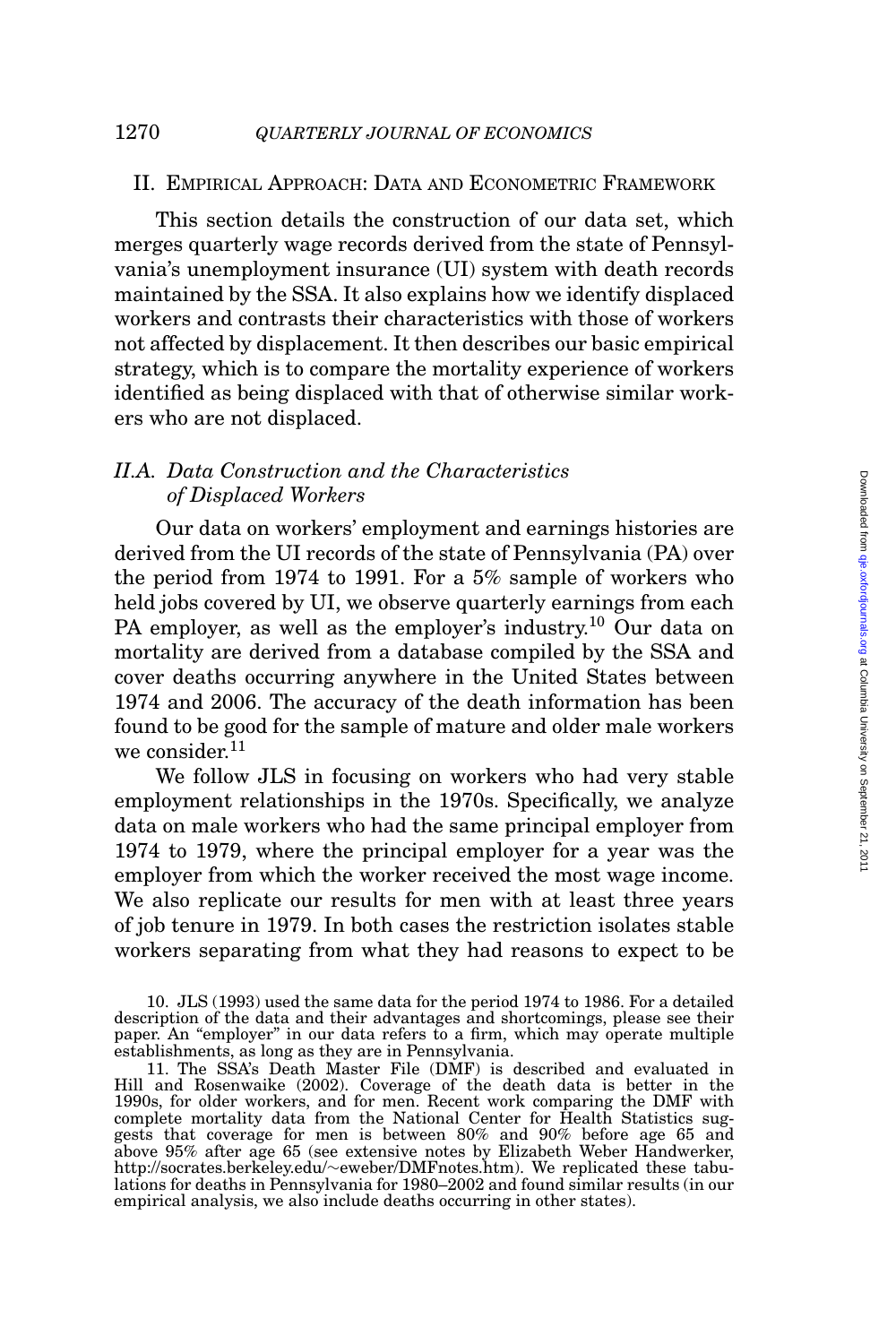long-term jobs in the absence of mass layoffs. For these workers, displacement was likely to be unexpected and costly.<sup>12</sup>

A limitation of administrative data is that we do not have a direct measure of whether a particular separation was voluntary or involuntary. As in JLS, we deal with this limitation by defining displaced workers to be those who leave their firms during the period 1980–1986 and for whom their former firms' employment in the following year was 30% or more below its peak since 1974.<sup>13</sup> Other workers leaving their firms during this period are not considered displaced, and in most specifications are left in the comparison group. JLS found that such non-mass-layoff job separators did not, on the average, experience long-term earnings losses.<sup>14</sup>

Because we use percentage changes in firm employment to identify displaced workers and such changes are not very meaningful for small employers, we further limit our sample to those whose firms employed at least 50 workers in 1979. In addition, we restrict our analysis to male workers. During the period we study, there were relatively few female workers with such stable employment relationships. As a result, sample sizes are too small for meaningful findings for women to be derived. Again following JLS, we restrict some of our analysis to workers born between 1930 and 1959, a group for whom retirement before the 1990s is unlikely. However, for some analyses, which are noted below, we expand the age range to include workers born between 1920 and 1959.

A potential concern with our procedure for identifying displacement is that workers who just happen to die in a year in which their firms substantially reduce employment will appear

13. Hildreth, von Wachter, and Handwerker (2008) explore the issues that arise in the measurement of displacement using administrative data in detail and conclude that the results based on JLS's way of identifying mass layoffs are robust to alternative definitions of mass layoffs.

14. These workers were excluded in JLS because, due to their uncertain layoff status, they may belong in the treatment group, in which case including them in the comparison group would underestimate the effects of displacement. On the other hand, if these workers are of worse underlying health, excluding them would bias our results upward. Thus, to err on the conservative side, we included them in our main sample as nondisplaced workers. We also show results based on the original JLS sample restriction.

<sup>12.</sup> Our sample is not meant to capture all job losers but maintains the focus on workers losing stable jobs that is common in the literature on job displacement (e.g., JLS [1993]; Schoeni and Dardia [2003]; Couch and Placzek [forthcoming]). Another reason to impose a minimal tenure restriction when working with administrative data is to exclude voluntary movers. This is discussed in detail in Hildreth, von Wachter, and Handwerker (2008). Hildreth, von Wachter, and Handwerker (2008) and von Wachter, Song, and Manchester (2009) show using administrative data that earnings losses from job displacements are substantial and long-lasting even at shorter tenure durations.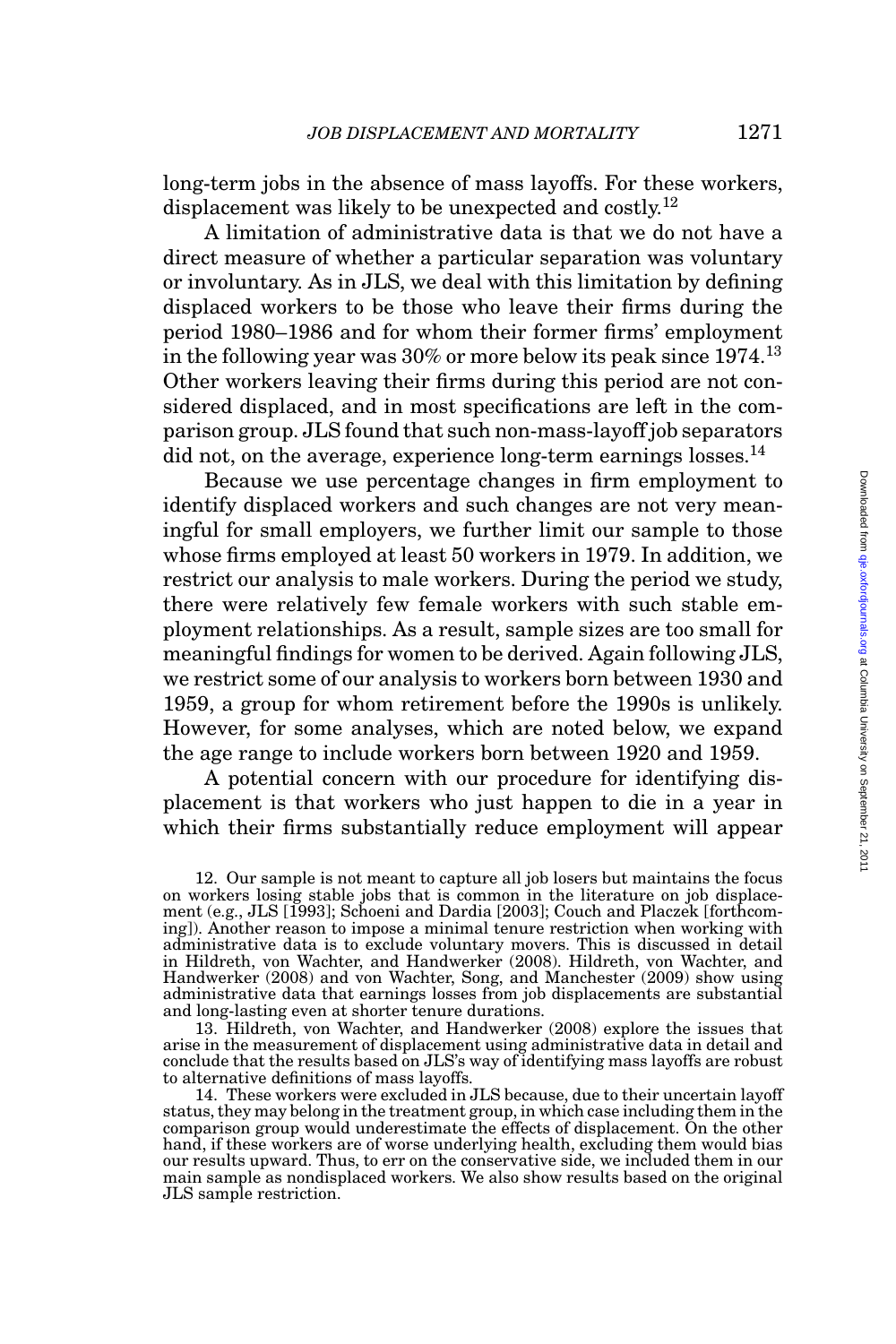to be job losers and, thus, displaced workers, even if they would have been able to retain their jobs had they lived. This misclassification of some dying workers as displaced rather than nondisplaced workers would tend to bias simple estimates of the effect of displacement on mortality upward. To address this problem, following a suggestion from a referee, we drop from our samples workers who died during the years their firms suffered mass layoffs. Because we find below that the effects of displacement tend to be largest immediately after job loss, this likely leads us to underestimate the average effect of displacement on mortality.

The first three columns of Table I show means for a number of worker characteristics for the full sample just described, as well as for displaced and nondisplaced workers separately. Both groups of workers were, on the average, in their late thirties, with earnings in the middle of the income distribution for the period. Displaced workers were about half a year younger, had earnings about 6% lower, and experienced slightly more quarters without earnings in the 1974–1979 base period than nondisplaced workers. Displaced workers did, however, have somewhat faster earnings growth during the base period. In addition, during this period, displaced workers were employed by larger firms and were more likely to work in the steel industry or other durable-goods-producing industries. These patterns suggest that it is important to control for potential differences across sectors and firms, but also for pre-jobloss differences in career outcomes among movers and stayers.

Despite having relatively similar earnings during the 1974– 1979 base period, displaced workers had much lower average earnings between 1987 and 1991. In part, however, this difference may reflect some displaced workers leaving the state or taking jobs in sectors not covered by UI. Such workers have zero reported earnings, but may, in fact, have income not covered in the PA UI system. To mitigate such concerns, the last three columns of Table I show results limited to workers who had positive reported earnings in each calendar year from 1980 to 1986, a restriction JLS imposed in their empirical analysis. Differences between displaced and nondisplaced workers in the period 1974–1979 are little affected by this restriction. However, the earnings differential for the period 1987–1991 is narrowed considerably, though it remains quite large.

Figure I displays estimates of the percentage difference in annual earnings relative to the base period and to the comparison group of workers remaining at their employer from 1980 to 1986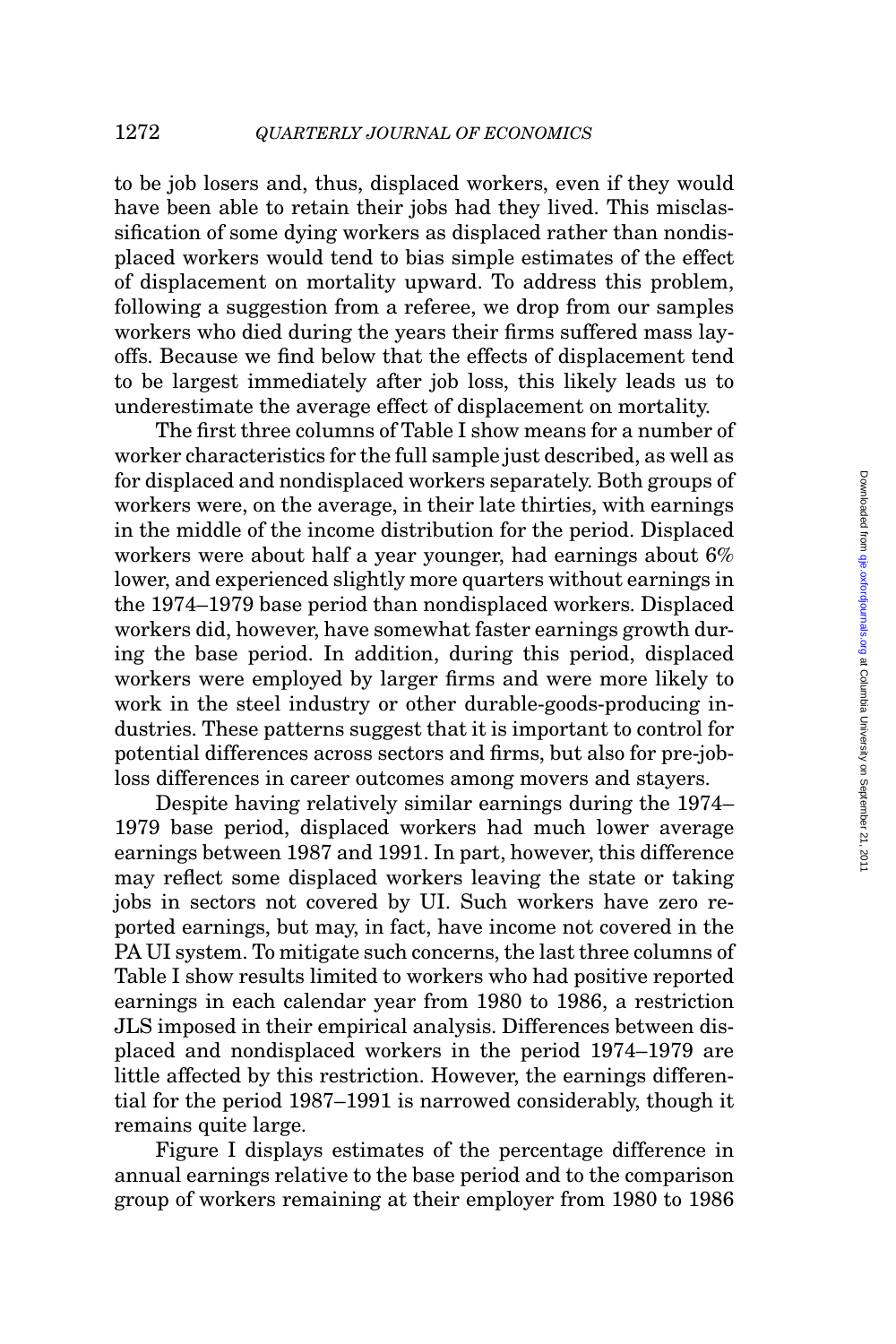| on the complete the contract of the contract of the contract of the contract of the contract of the contract of the contract of the contract of the contract of the contract of the contract of the contract of the contract o |                         |                                                            |                                                             |                                                            |                                             |                                                                                           |
|--------------------------------------------------------------------------------------------------------------------------------------------------------------------------------------------------------------------------------|-------------------------|------------------------------------------------------------|-------------------------------------------------------------|------------------------------------------------------------|---------------------------------------------|-------------------------------------------------------------------------------------------|
| Work restriction in Pennsylvania                                                                                                                                                                                               |                         | No work restriction                                        |                                                             |                                                            | Work every year                             |                                                                                           |
| labor market during 1980–1986                                                                                                                                                                                                  | 티                       | Displaced                                                  | Nondisplaced                                                | Я                                                          | <b>Displaced</b>                            | Nondisplaced                                                                              |
|                                                                                                                                                                                                                                | workers                 | workers                                                    | workers                                                     | workers                                                    | workers                                     | vorkers                                                                                   |
|                                                                                                                                                                                                                                | $\widehat{\Xi}$         | $\widehat{\mathfrak{D}}$                                   | $\widehat{\mathfrak{G}}$                                    | $\bigoplus$                                                | $\widehat{e}$                               | $\widehat{\mathbf{e}}$                                                                    |
| Sample size                                                                                                                                                                                                                    | 21,573                  | 7,256                                                      | 14,317                                                      | 17,641                                                     | 4,785                                       | 12,856                                                                                    |
| Age in 1979                                                                                                                                                                                                                    | 30.42                   |                                                            | 30.55                                                       | 37.42                                                      | 37.01                                       | 37.57                                                                                     |
|                                                                                                                                                                                                                                | (7.124)                 | (7.422)                                                    | (6.964)                                                     | (7.031)                                                    | (7.295)                                     | (6.925)                                                                                   |
| Log(average quarterly earnings in 1974–1979)                                                                                                                                                                                   | 8.74                    |                                                            | 8.76                                                        | 8.75                                                       | 8.70                                        |                                                                                           |
|                                                                                                                                                                                                                                | (0.358)                 | $\frac{8.70}{(0.346)}$<br>1.483                            | $(0.362)$<br>-1.715                                         | (0.345)                                                    | $(0.338)$<br>1.545                          | $\begin{array}{c} 8.76 \\ (0.346) \\ -1.731 \end{array}$                                  |
| Log(std. dev. of log quarterly earnings 1974–1979)                                                                                                                                                                             | $-1.637$                |                                                            |                                                             | $-1.680$                                                   |                                             |                                                                                           |
|                                                                                                                                                                                                                                | (0.732)                 |                                                            |                                                             | $\begin{array}{c} (0.709) \\ 0.459 \\ (5.343) \end{array}$ | $(0.749)$<br>$0.582$<br>$(7.287)$<br>$0.54$ | $\begin{array}{c} (0.687) \\ 0.413 \\ (4.410) \\ 0.42 \\ (0.873) \\ 7,723 \\ \end{array}$ |
| Percent change in quarterly earnings 1974–1979                                                                                                                                                                                 | $0.513$<br>(5.736)      | $\begin{array}{c} (0.767) \\ 0.677 \\ (7.699) \end{array}$ |                                                             |                                                            |                                             |                                                                                           |
|                                                                                                                                                                                                                                |                         |                                                            | $\begin{array}{c} (0.700) \\ 0.430 \\ (4.425) \end{array}$  |                                                            |                                             |                                                                                           |
| Number of quarters in nonemployment 1974–1979                                                                                                                                                                                  | 0.48                    | 0.58                                                       | 0.43                                                        | 0.45                                                       |                                             |                                                                                           |
|                                                                                                                                                                                                                                | $\frac{(0.977)}{8,556}$ | (1.100)                                                    | $\begin{array}{c} (0.904) \\ 7,579 \\ (12,479) \end{array}$ | (0.919)                                                    | (1.029)                                     |                                                                                           |
| 1979 firm's employment                                                                                                                                                                                                         |                         | 10,483                                                     |                                                             | $\frac{8,087}{(13,267)}$                                   | 9,065                                       |                                                                                           |
|                                                                                                                                                                                                                                | (13, 944)               | 16,287)                                                    |                                                             |                                                            | (15, 018)                                   |                                                                                           |
| Fraction steel industries                                                                                                                                                                                                      |                         | 0.292                                                      | 0.122                                                       |                                                            |                                             | 0.128                                                                                     |
|                                                                                                                                                                                                                                | $(0.179$<br>$(0.384)$   | (0.455)                                                    | (0.328)                                                     | $\begin{array}{c} 0.163 \\ (0.370) \\ 0.300 \end{array}$   | $\frac{0.260}{0.438}$                       | (0.334)                                                                                   |
| Fraction other durable goods manufacturing (nonsteel                                                                                                                                                                           | 0.297                   | 0.349                                                      | $0.271\,$                                                   |                                                            | 0.365                                       | 0.275                                                                                     |
|                                                                                                                                                                                                                                | (0.457)                 | 0.477)                                                     | (0.444)                                                     | $\begin{array}{c} (0.458) \\ 0.200 \end{array}$            | $\frac{0.481}{0.183}$                       | $\begin{array}{c} (0.447) \\ 0.206 \end{array}$                                           |
| Fraction other manufacturing                                                                                                                                                                                                   | 0.191                   | 0.164                                                      | 0.204                                                       |                                                            |                                             |                                                                                           |
|                                                                                                                                                                                                                                | (0.393)                 | 0.370)                                                     | (0.403)                                                     | $\frac{(0.400)}{0.581}$                                    | 0.387                                       | (0.405)                                                                                   |
| Fraction eastern PA                                                                                                                                                                                                            | 0.562                   | 0.475                                                      | 0.606                                                       |                                                            | 0.521                                       | 0.603                                                                                     |
|                                                                                                                                                                                                                                | (0.496)                 | (665, 0)                                                   | (0.489)                                                     | (0.493)                                                    | (0.500)                                     | (0.489)                                                                                   |

SAMPLE CHARACTERISTICS BY DISPLACEMENT STATUS SAMPLE CHARACTERISTICS BY DISPLACEMENT STATUS **TABLE I** TABLE I

Downloaded from qje.oxfordjournals.org at Columbia University on September 21, 2011 Downloaded from [qje.oxfordjournals.org](http://qje.oxfordjournals.org/) at Columbia University on September 21, 2011

# *JOB DISPLACEMENT AND MORTALITY* 1273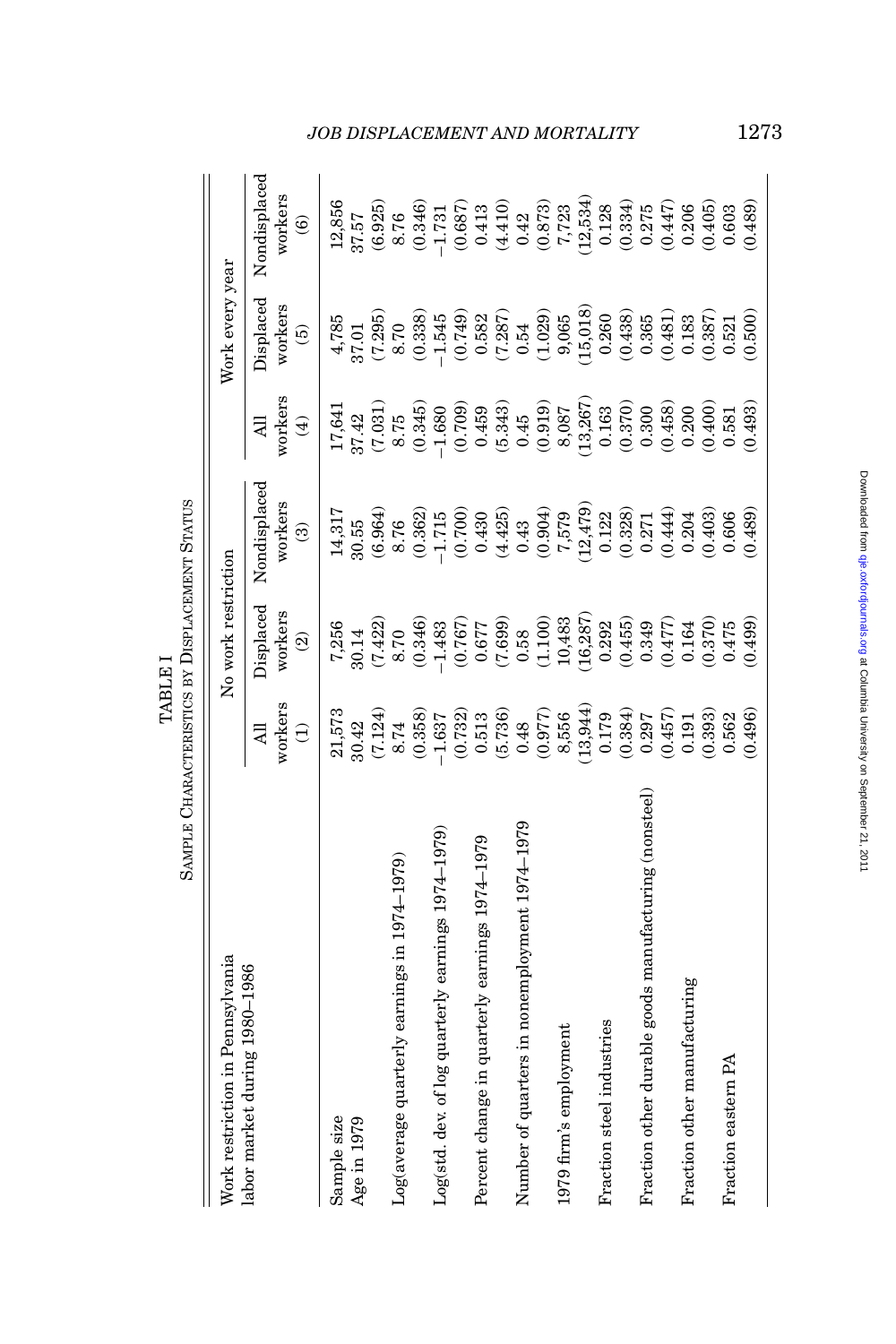| Work restriction in Pennsylvania                      |                   | No work restriction                              |                                                    |                             | Work every year                       |                                                                    |
|-------------------------------------------------------|-------------------|--------------------------------------------------|----------------------------------------------------|-----------------------------|---------------------------------------|--------------------------------------------------------------------|
| labor market during 1980–1986                         | workers<br>티<br>Э | Displaced<br>workers<br>$\widehat{\mathfrak{D}}$ | Nondisplaced<br>workers<br>$\widehat{\mathcal{C}}$ | workers<br>$\bigoplus$<br>티 | Displaced<br>workers<br>$\widehat{e}$ | Nondisplaced<br>workers<br>$\widehat{\mathbf{e}}$                  |
| Log(average quarterly earnings in 1987–1991)          | 8.606             | 8.184                                            | 8.791                                              | 8.728                       | 8.421                                 | 8.838                                                              |
|                                                       | (1.069)           | (1.310)                                          | (0.883)                                            | (0.891)                     | (1.064)                               | 0.792)                                                             |
| Log(std. dev. of log quarterly earnings in 1987–1991) | $-1.344$          | $-1.119$                                         | 1.440                                              | $-1.393$                    | $1.197\,$                             | 1.462                                                              |
|                                                       | (0.764)           | (0.793)                                          | (0.730)                                            | (0.736)                     | (0.757)                               | 0.716                                                              |
| Number of quarters in nonemployment in 1987–1991      | 4.31              | 6.66                                             | 3.11                                               | 2.20                        | 3.32                                  |                                                                    |
|                                                       | (7.070)           | (8.207)                                          | (6.079)                                            | (4.736)                     | (5.900)                               |                                                                    |
| Deaths per 1,000 per year 1987-2006                   | 6.764             | 7.639                                            | 6.325                                              | 6.343                       | 6.913                                 |                                                                    |
|                                                       | (0.143)           | (0.263)                                          | (0.170)                                            | (0.152)                     | (0.306)                               | $\begin{array}{c} 1.79 \\ (4.145) \\ 6.132 \\ (0.175) \end{array}$ |
| Deaths per 1,000 per year 1987-1993                   | 4.167             | 5.151                                            | 3.670                                              | 3.745                       | 4.400                                 | 3.502                                                              |
|                                                       | (0.181)           | (0.347)                                          | (0.208)                                            | (0.189)                     | (0.393)                               | (0.214)                                                            |
| Deaths per 1,000 per year 1994–1999                   | 7.407             | 8.114                                            | 7.053                                              | 6.994                       | 7451                                  | 6.826                                                              |
|                                                       | (0.227)           | (0.411)                                          | (0.272)                                            | (0.242)                     | (0.481)                               | (0.280)                                                            |
| Deaths per 1,000 per year 2000-2006                   | 10.815            | 1.909                                            | 10.270                                             | 10.347                      | 1.033                                 | 10.094                                                             |
|                                                       | (0.427)           | (0.777)                                          | (0.510)                                            | (0.458)                     | (0.911)                               | (0.529)                                                            |

*Notes*. Standard deviations in parentheses (with exception for death rates, which show standard errors). The samples include only male workers born 1930–1959 in stable Aozes. Standard deviations in parentneses (with exception for death rates, which show standard errors). The samples include only male workers born 1930–1959 in stable<br>emphasion pertaining to employment and earnings is from employment 1974–1979 at an employer of size fifty in 1979. Displaced workers left jobs in firms whose employment the subsequent year was 30% or more below its post-1974 peak. Information pertaining to employment and earnings is from Pennsylvania. Deaths can occur anywhere in the United States.

# 1274 *QUARTERLY JOURNAL OF ECONOMICS*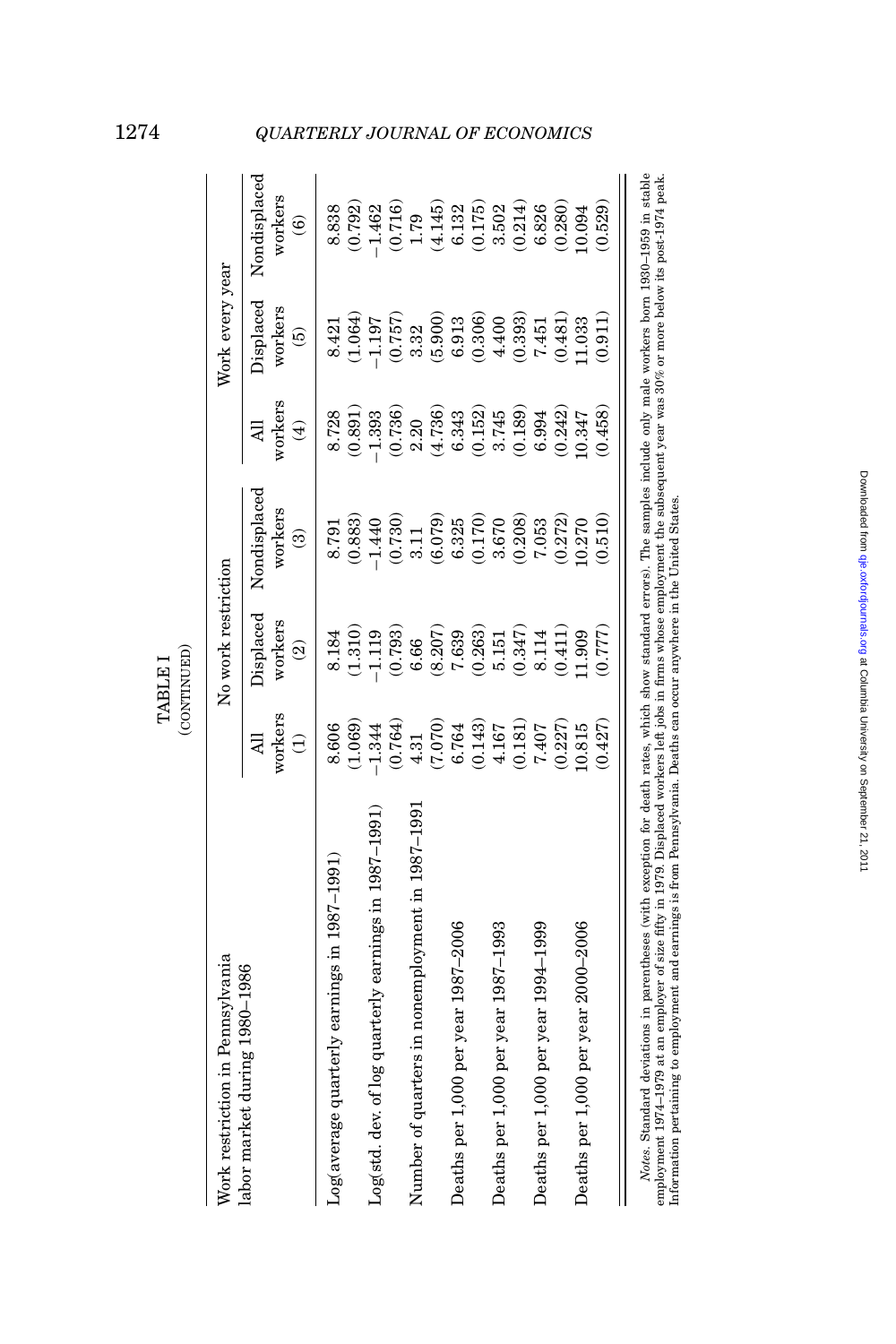

FIGURE I

Estimate of the Decline in Annual Earnings due to Job Displacement (Sample of Men in Stable Employment 1974–1979, Firm 1979 Employment ≥50, Born 1930–1959, Work in PA Labor Force Every Year 1980–1986)

Solid line represents coefficient estimates of the interaction of year effects and displacement dummies in a regression model of log quarterly earnings including year fixed effects, person fixed effects, and a quartic for age. Two standard error bands are drawn around main effects.

controlling for year, age, and worker fixed effects. As in the last three columns of Table I, the model is estimated using a sample that is restricted to workers who had positive earnings every year from 1980 to 1986. In the year immediately after displacement, earnings are over 50 log points below levels expected in the absence of displacement. Losses decline over time, but even eleven years after displacement they are approximately 15%. Clearly, displacement is a major economic setback for the affected workers. We have also analyzed in a similar manner the impact of displacement on several other career outcomes, finding that displacement leads to modest long-run increases in earnings variability and the likelihood of changing jobs or industries. The effect of displacement on other outcomes—such as incidence of nonemployment, industry mobility, or mobility across counties—is significant in the first two to four years after layoffs but not afterward.<sup>15</sup>

<sup>15.</sup> See Table 9 of our longer working paper for detailed results (Sullivan and von Wachter 2007).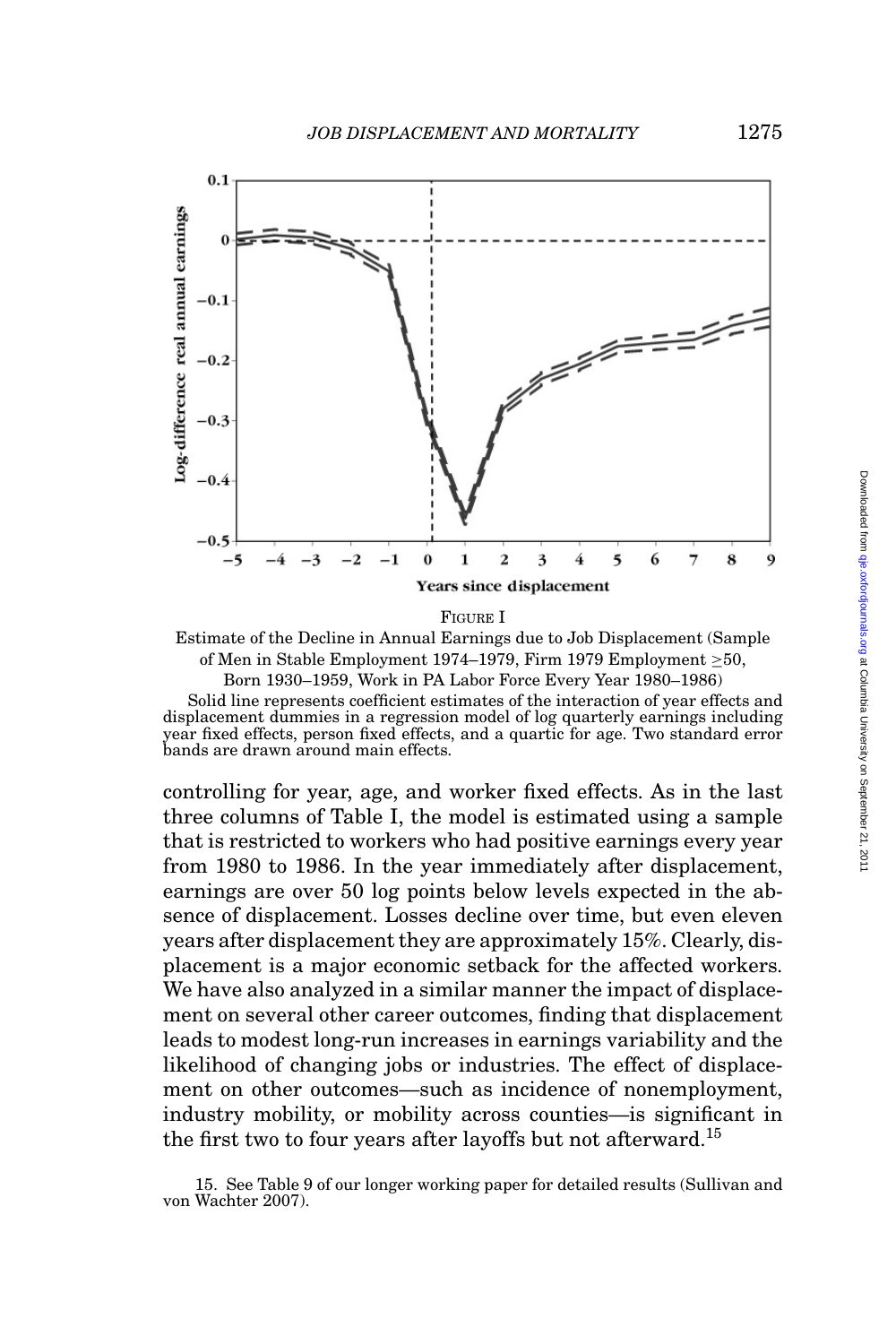The last several rows of Table I show mortality rates over a number of time periods (deaths can occur anywhere in the United States). As explained above, to avoid misclassifying dying nonseparators as displaced, we drop workers dying in the year of displacement. Not surprisingly, rates for all workers rise over time, from about four per thousand between 1987 and 1993 to more than ten per thousand between 2000 and 2006. The table also shows that displaced workers experienced higher mortality rates than those who were not displaced. The gap between the groups' mortality rates was especially high in the period 1987–1993, shortly after displaced workers lost their jobs. Indeed, during this period, displaced workers were more than 40% more likely to die as nondisplaced workers (5.151 per 1,000 versus 3.670 per 1,000). However, even twenty years later, during the period 2000–2006, mortality rates were more than 15% higher for the displaced workers. Of course, these simple comparisons of mortality rates do not control for the systematic differences between displaced and nondisplaced workers that are illustrated in the upper portions of the table.<sup>16</sup>

### *II.B. Main Estimation Strategy*

To control for differences in other variables that may affect mortality, we employ a standard logistic regression framework. Specifically, we estimate a number of logistic regression models of the form

(1) 
$$
\ln\left(\frac{p_{it}}{1-p_{it}}\right)=x_i\beta+\delta D_{it}+\chi_{a(i,t)}+\phi_t,
$$

where  $p_{it} \equiv Pr{Death}_{it} = 1| Death_{it-1} = 0$ } is the hazard of worker *i* dying in year *t* given survival through year  $t - 1$ , and  $D_{it}$  is a dummy variable equal to one if worker *i* has been displaced prior to year *t* and zero otherwise.<sup>17</sup> Thus, the coefficient on the indicator variable for displacement measures the increase in the log odds of death in a given year, holding constant the other variables in the model. Because the probability of death is typically

<sup>16.</sup> Note that we also replicated standard estimates of the age-gradient in mortality for our sample (Appendix, Figure 1, Sullivan and von Wachter [2007]) and found them to be quite similar to typical patterns for representative U.S. samples.

<sup>17.</sup> This is a standard logistic regression model, and we obtain our parameter estimates by maximum likelihood. Workers contribute one observation for each year that they are alive during the follow-up period. The risk set evolves over time as workers die. Efron (1988) shows that the logistic model we estimate approximates standard continuous parametric models of the survival hazard.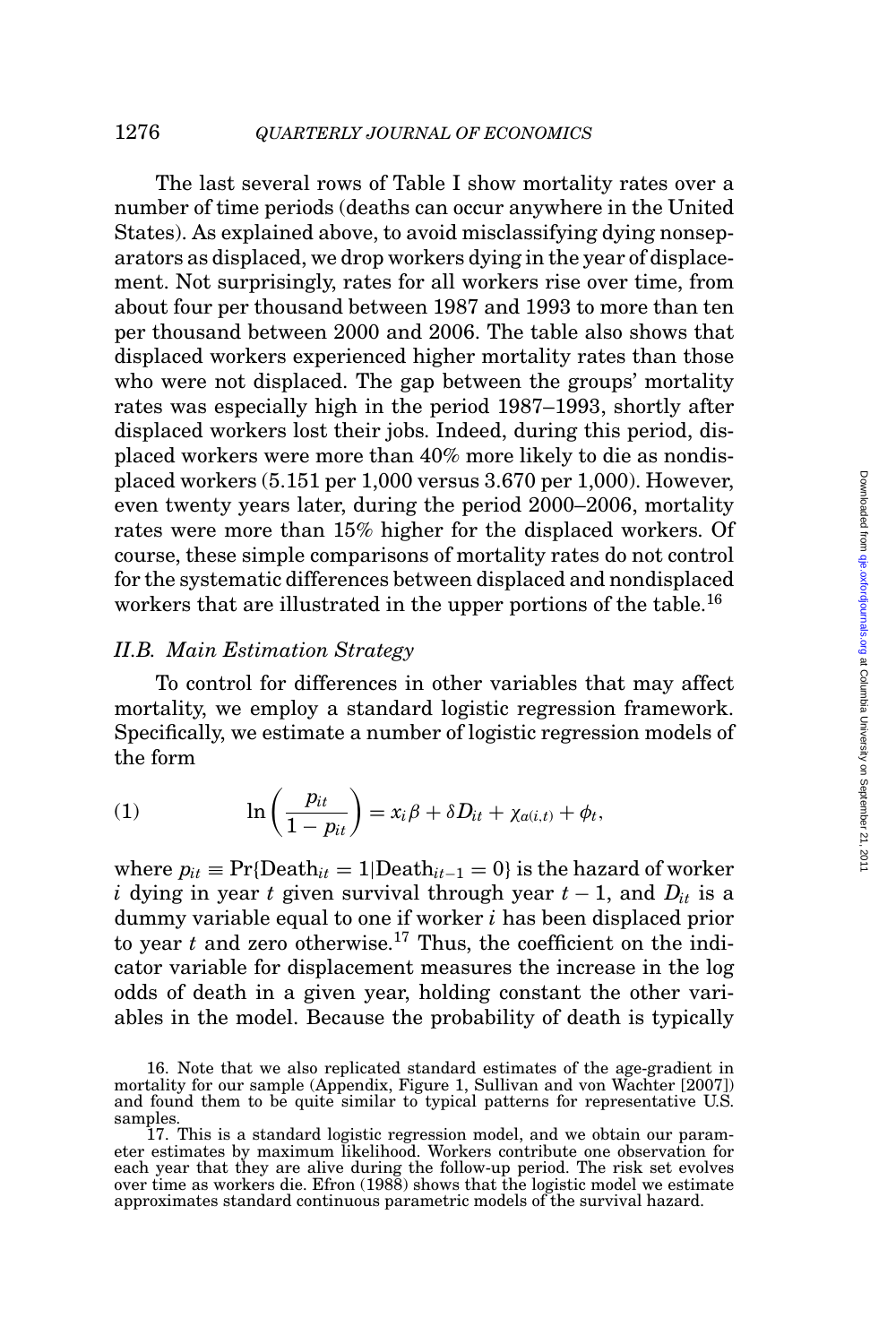quite small, the increase in the log-odds ratio approximates the percentage increase in the death rate itself. In some models, we also include interactions of the displacement dummy with other variables, which allows the effect of displacement on mortality to vary in a number of important ways.

All the specifications we report below include year dummies  $(\phi_t)$ , which among other things may control for variation over time in the completeness of the SSA's death records. They also include a fourth-order polynomial in age  $(\chi_{a(i,t)})$ . Results are very similar if the age quartic is replaced by an unrestricted set of age dummies, or even a simple linear time trend. None of our results are sensitive to the logistic functional form; they are all evident in straightforward tabulations of average mortality rates and in linear probability models.

The firm-level shocks that lead to employment reductions should be exogenous to workers' individual health problems. However, it is possible that firms faced with the need to reduce employment may tend to lay off their least productive workers, who may in turn be in poor health. To address this potential problem, we consider a number of specifications that control for variables likely to capture productivity differences in the period 1974–1979  $(x_i)$ . In Section III.D, we summarize several additional robustness checks confirming that our results are not affected by selective job displacement.

### III. DISPLACEMENT, MORTALITY, AND LIFE EXPECTANCY

This section presents our basic estimates of the effect of displacement on the mortality hazard. We first show results based on models that assume a constant effect on the hazard. We then show how the effect varies with time since displacement and other variables. Finally, we derive the implications of our estimates for life expectancy and summarize our sensitivity analysis.

### *III.A. Displacement and the Mortality Hazard*

The first column of Table II shows estimates of the coefficient on the displacement dummy of model (1) for various sets of control variables  $(x_i)$ . Models are estimated using the full sample of workers over the entire period 1980–2006. Controlling only for the mean and standard deviation of earnings during the period 1974–1979 as shown in row (1), we estimate that displacement is associated with about a 17% increase in the mortality hazard. The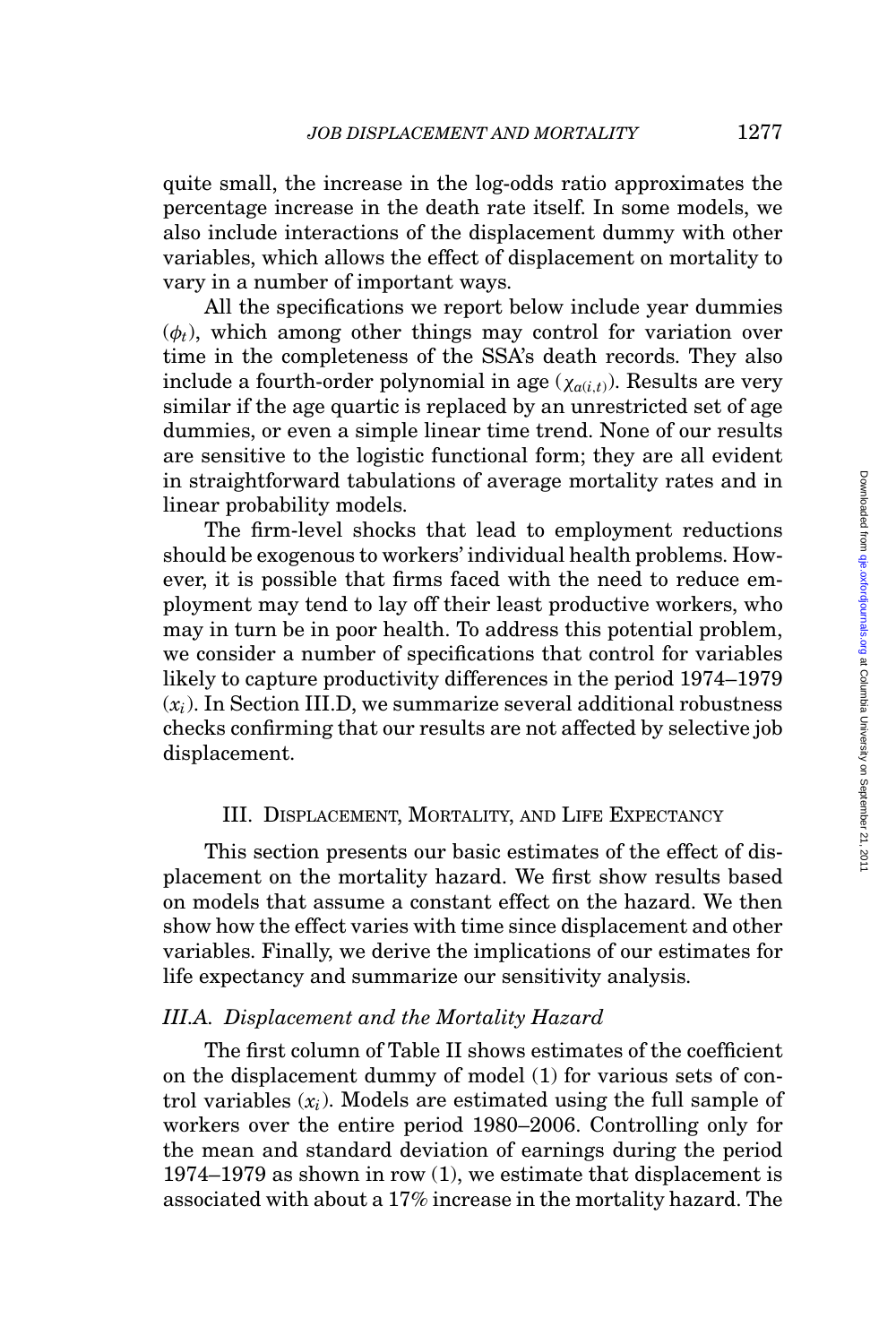|                          | EFFECT OF JOB DISPLACEMENT ON LOG-ODDS OF DEATH FOR VARIOUS SAMPLES, FOLLOW-UP PERIODS, AND SPECIFICATIONS (WORKERS IN<br>STABLE EMPLOYMENT 1974–1979, FIRM 1979 EMPLOYMENT ≥50, BORN 1930–1959) |                            |                                       |                                     |                          |                                     |
|--------------------------|--------------------------------------------------------------------------------------------------------------------------------------------------------------------------------------------------|----------------------------|---------------------------------------|-------------------------------------|--------------------------|-------------------------------------|
|                          |                                                                                                                                                                                                  |                            |                                       |                                     |                          | exclude non-MLF<br>Work every year, |
|                          |                                                                                                                                                                                                  | No work                    | No work                               | Work at least                       | Work every               | separators                          |
|                          |                                                                                                                                                                                                  | restriction                | restriction                           | three years                         | year                     | (JLS sample)                        |
|                          | Death follow-up period                                                                                                                                                                           | 1980-2006<br>$\widehat{E}$ | 1987-2006<br>$\widehat{\mathfrak{D}}$ | 1987-2006<br>$\widehat{\mathbf{e}}$ | 1987-2006<br>$\bigoplus$ | 1987-2006<br>$\widehat{e}$          |
|                          | (1) Baseline model with average and std. dev. of                                                                                                                                                 | 0.170                      | 0.147                                 | 0.148                               | 0.088                    | 0.104                               |
|                          | earnings in 1974-1979                                                                                                                                                                            | (0.036)                    | (0.037)                               | (0.038)                             | (0.044)                  | (0.046)                             |
| $\widehat{\mathfrak{D}}$ | Model in row (1) with one-digit industry fixed effects                                                                                                                                           | 0.170                      | 0.137                                 | 0.139                               | 0.077                    | 0.098                               |
|                          |                                                                                                                                                                                                  | (0.037)                    | (0.038)                               | (0.039)                             | 0.045)                   | (0.047)                             |
| ම                        | Model in row (1) with one-digit industry effects and                                                                                                                                             | 0.163                      | 0.129                                 | 0.128                               | 0.069                    | 0.088                               |
|                          | added career variables                                                                                                                                                                           | (0.038)                    | (0.039)                               | (0.040)                             | (0.047)                  | (0.048)                             |
| $\widehat{E}$            | Model in row (1) with industry effects and career                                                                                                                                                | 0.169                      | 0.136                                 | 0.138                               | 0.077                    | 0.098                               |
|                          | variables*age interactions                                                                                                                                                                       | (0.037)                    | (0.038)                               | 0.039)                              | (0.045)                  | (0.047)                             |
| $\widehat{\mathbf{e}}$   | Linear probability model (specification row (2))                                                                                                                                                 | 0.0012                     | 0.0011                                | 0.0012                              | 0.0006                   | 0.0008                              |
|                          |                                                                                                                                                                                                  | (0.00026)                  | 0.00032                               | 0.00031                             | 0.00034)                 | 0.00034)                            |
| $\widehat{\mathbf{e}}$   | Linear probability model (specification row (1))                                                                                                                                                 | 0.0013                     | 0.0008                                | 0.0010                              | 0.0006                   | 0.0009                              |
|                          | with firm effects                                                                                                                                                                                | (0.00038)                  | (0.00050)                             | (0.00048)                           | 0.00054                  | 0.00051                             |
|                          |                                                                                                                                                                                                  |                            |                                       |                                     |                          |                                     |

| ۰      |  |
|--------|--|
|        |  |
| ٦<br>٠ |  |
|        |  |

1278 *QUARTERLY JOURNAL OF ECONOMICS*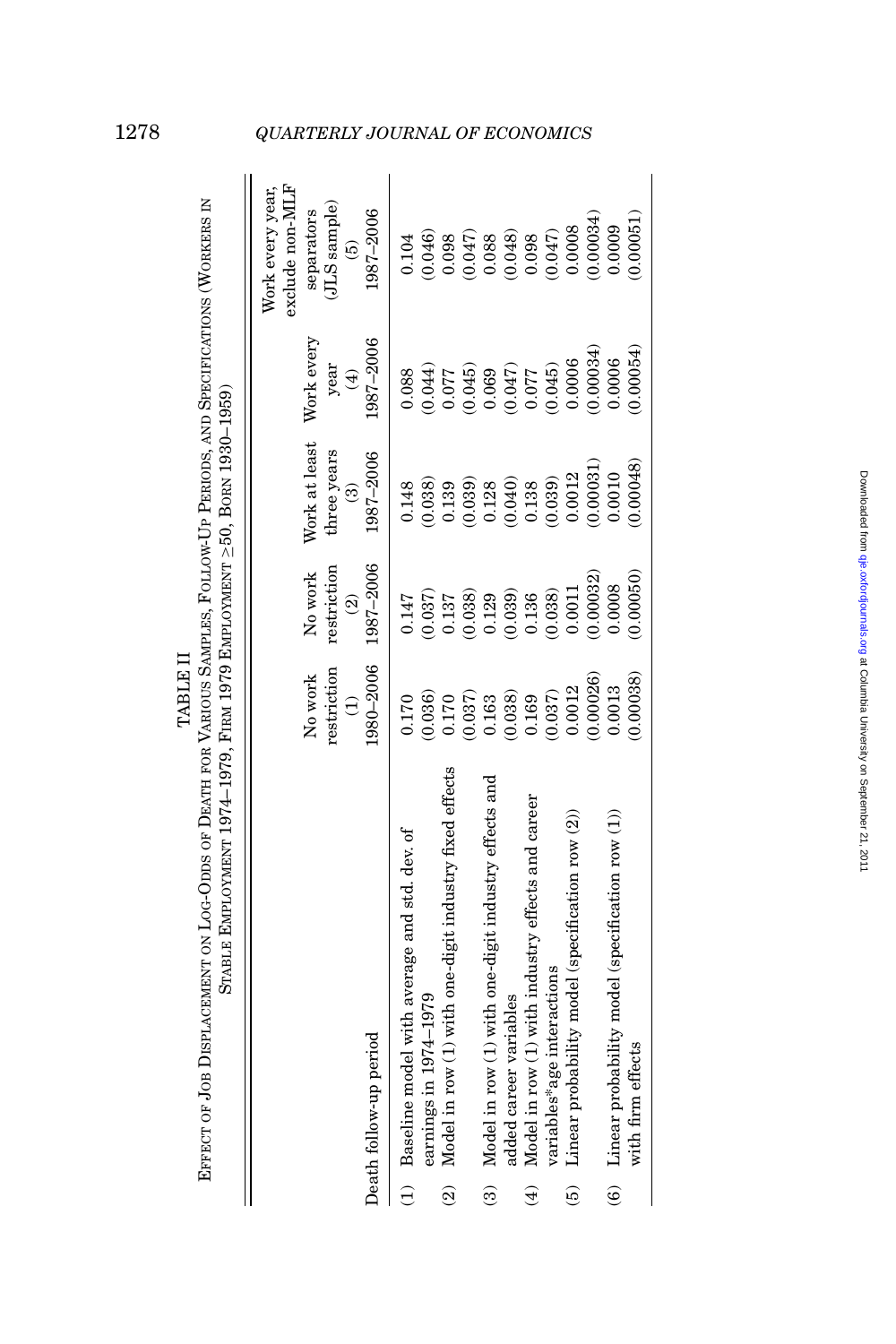|                                                                                                                                                                                                                                                                                                                                                                                                                                                                                                                                                                                                                                                                                                                                                                                                                                                                                                                                                                                                                                                                                                                                                                                                                                                                                                                                                                                                                                                                                                                                                                                | (CONTINUED)<br>TABLE II             |                                                                 |                                                                                |                                  |                                                                                                  |
|--------------------------------------------------------------------------------------------------------------------------------------------------------------------------------------------------------------------------------------------------------------------------------------------------------------------------------------------------------------------------------------------------------------------------------------------------------------------------------------------------------------------------------------------------------------------------------------------------------------------------------------------------------------------------------------------------------------------------------------------------------------------------------------------------------------------------------------------------------------------------------------------------------------------------------------------------------------------------------------------------------------------------------------------------------------------------------------------------------------------------------------------------------------------------------------------------------------------------------------------------------------------------------------------------------------------------------------------------------------------------------------------------------------------------------------------------------------------------------------------------------------------------------------------------------------------------------|-------------------------------------|-----------------------------------------------------------------|--------------------------------------------------------------------------------|----------------------------------|--------------------------------------------------------------------------------------------------|
| Death follow-up period                                                                                                                                                                                                                                                                                                                                                                                                                                                                                                                                                                                                                                                                                                                                                                                                                                                                                                                                                                                                                                                                                                                                                                                                                                                                                                                                                                                                                                                                                                                                                         | restriction<br>1980-2006<br>No work | 1987-2006<br>restriction<br>No work<br>$\widehat{\mathfrak{D}}$ | Work at least Work every<br>three years<br>1987-2006<br>$\widehat{\mathbf{e}}$ | 1987-2006<br>year<br>$\bigoplus$ | Work every yeasr,<br>exclude non-MLF<br>(JLS sample)<br>separators<br>1987-2006<br>$\widehat{e}$ |
| $(7)$ Percentage effect for linear probability model in row $(5)$                                                                                                                                                                                                                                                                                                                                                                                                                                                                                                                                                                                                                                                                                                                                                                                                                                                                                                                                                                                                                                                                                                                                                                                                                                                                                                                                                                                                                                                                                                              | (140, 0.01)<br>0.194                | (0.027)<br>0.140                                                | (0.041)<br>0.143                                                               | (0.029)<br>0.081                 | (0.042)<br>0.103                                                                                 |
| (8) Percentage effect for linear probabiliy model in row (6)                                                                                                                                                                                                                                                                                                                                                                                                                                                                                                                                                                                                                                                                                                                                                                                                                                                                                                                                                                                                                                                                                                                                                                                                                                                                                                                                                                                                                                                                                                                   | (0.059)<br>0.200                    | (0.042)<br>0.104                                                | (0.063)<br>0.120                                                               | (0.046)<br>0.075                 | (0.063)<br>0.117                                                                                 |
| Observations                                                                                                                                                                                                                                                                                                                                                                                                                                                                                                                                                                                                                                                                                                                                                                                                                                                                                                                                                                                                                                                                                                                                                                                                                                                                                                                                                                                                                                                                                                                                                                   | 553,167                             | 402,844                                                         | 392,536                                                                        | 334,598                          | 291,373                                                                                          |
| <i>Notes</i> . The dependent variable is the log odds of death in a year between 1980 (or 1987) and 2006. Deaths can occur anywhere in the United States. The entries in the table<br>different model specifications. All models include year effects and a quartic in age as well as the indicated variables in the first column. In all models, the average of quarterly<br>(6) are growth in quarterly earnings during 1974–1979 and the total time spent in non-employment in 1974–1979. Row (4) interacts the log of average earnings and the log of the<br>earnings 1974–1979 is entered in logs; the standard deviation is of the log quarterly earnings, also entered in logs. Industry dummies are for nonmanufacturing goods, nondurables<br>manufacturing, other durables manufacturing, steel manufacturing, transportation-construction-public-utilities, trade, and services. The additional "career variables" in rows (3) to<br>are the coefficients on a dummy for job loss during mass layoff. See Sullivan and von Wachter (2007) for marginal effects. Columns represent different samples; rows represent<br>standard deviation of log earnings with five dummies for age at layoff. The firm in row (6) refers to the 1979 employer. The last row shows the number of person-year observations.<br>$\mathrm{Column}\left(5\right)$ corresponds to the sample used in JLS (1993), which excludes nonmass layoff separators from the control group. Standard errors are in parentheses (for rows (7) and (8),<br>these are calculated by the delta-method, |                                     |                                                                 |                                                                                |                                  |                                                                                                  |

# *JOB DISPLACEMENT AND MORTALITY* 1279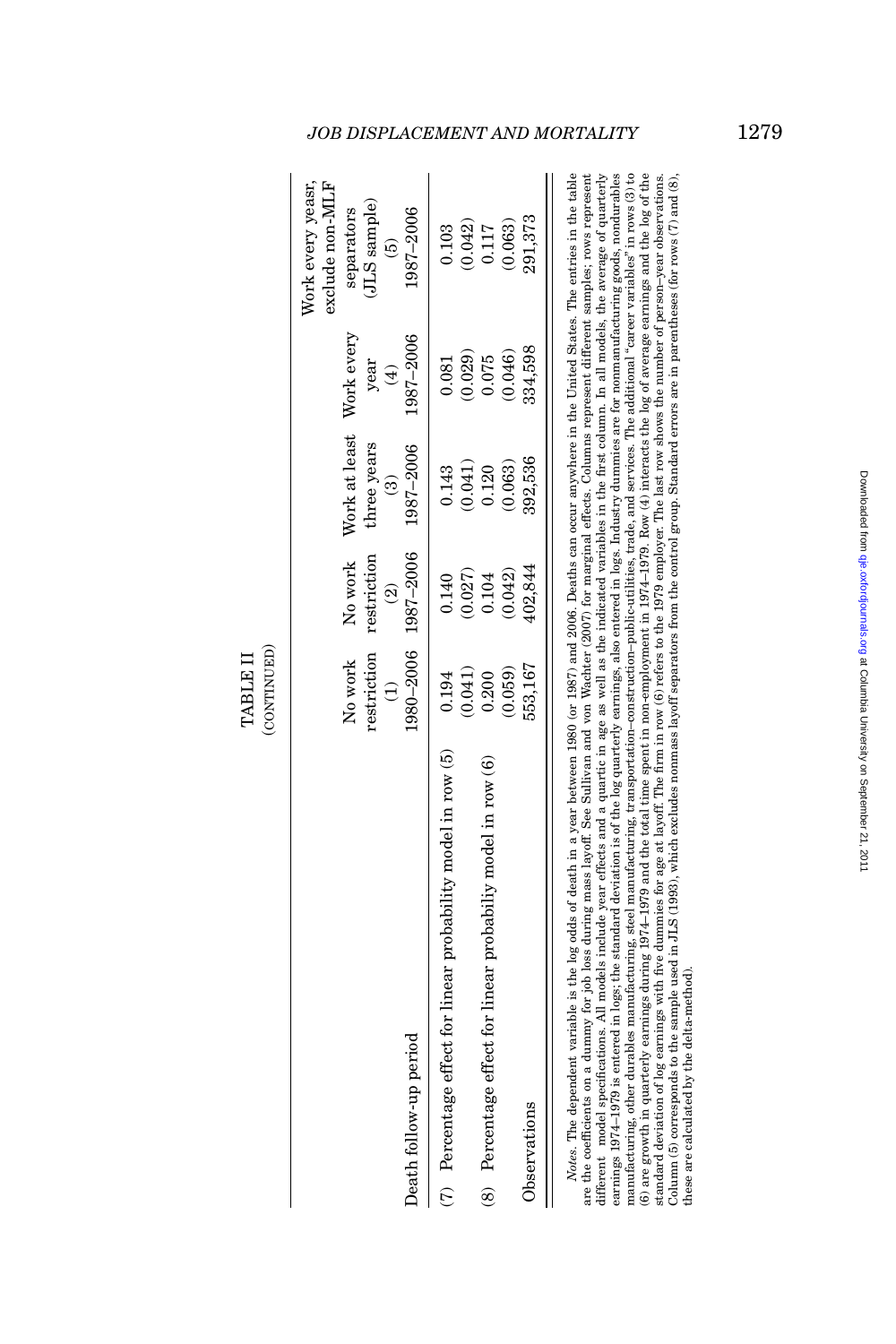remaining rows probe the robustness of this result. Adding 1-digit industry fixed effects, the growth in earnings and the number of quarters of zero earnings during the base period, and interactions of the career variables with age as shown in rows  $(2)$ – $(4)$ has very little effect on the estimate.<sup>18</sup> Row (5) shows the estimate for a linear probability model version of row (2), whereas row (6) shows results from a linear probability model that includes firm fixed effects. When expressed as percentages of the baseline hazard, these latter two estimates are modestly higher than but in the same ballpark as the estimates from the logit models. Overall, there is no indication that our effects can be explained by firms selectively displacing less productive workers who are also less healthy than their peers. Similarly, it does not appear that firms or sectors with high average layoff rates provide less healthy career environments or attract less healthy workers.<sup>19</sup>

The remaining columns of Table II show the impact of changing the data set over which model (1) is estimated. In column (2) we continue to use the full set of workers, but restrict the time period over which we track mortality to 1987–2006. Restricting the time period in this way lowers the estimates to the 10%–15% range, which is consistent with the biggest effects being observed immediately after displacement. In column (3), we restrict the set of workers to those who have positive reported earnings in at least three years between 1980 and 1986. This has very little effect on the estimates. However, requiring workers to have earnings in all years, as shown in column (4), lowers the estimates to the 7%–9% range. This suggests that part of the effect estimated on our more general sample in column (1) is due to workers permanently dropping out of the labor force or leaving PA. However, the majority of the effect is still present for workers with stable attachment to the PA labor force after job loss. Finally, column (5) shows results using the original JLS sample, which, in addition to requiring earnings in each year from 1980 to 1986, drops nonmass-layoff separators. These estimates again range from 9% to

<sup>18.</sup> If we include only year and age effects for our most general sample in column (1), we obtain a displacement effect of 0.227 (0.0354); if we include only log average earnings as an additional control variable, we obtain 0.2005 (0.0355).

<sup>19.</sup> The fact that the within-firm estimate of the effect of displacement on death is not smaller suggests that workers remaining at the firm experiencing mass layoff do not have higher mortality that may have arisen, say, due to increased uncertainty. This is consistent with our finding that mortality increases are correlated with large earnings losses of displaced workers.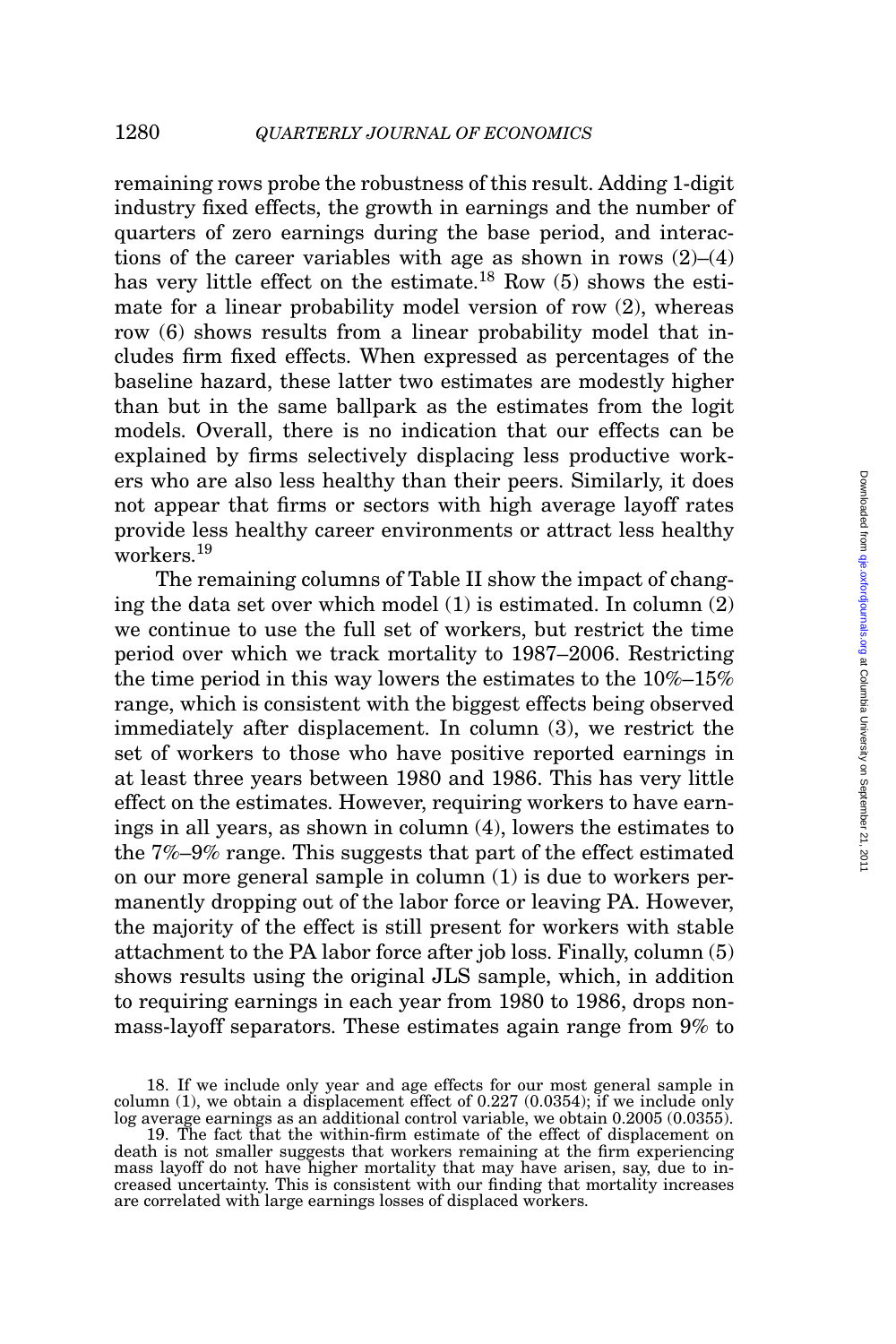11%.<sup>20</sup> Overall, we consider the estimates shown in Table II as indicating a reasonable degree of robustness to the set of additional control variables and the sample of workers included in the estimation.

Table III displays the other coefficients in the models of row (3) of Table II, which, as we discuss in Section IV, are useful for trying to understand the channels through which displacement affects mortality. The elasticity of the mortality hazard with respect to average quarterly earnings in 1974 to 1979 is about  $-0.5^{21}$ The elasticity of mortality with respect to the standard deviation of the logarithm of quarterly earnings is estimated to be around 0.17, indicating that higher earnings variability tends to increase mortality. Holding average earnings and earnings variability constant, an additional quarter of nonemployment due to sick leave or temporary layoffs in the base period reduces mortality by about 9%, an effect that is, perhaps, consistent with the findings of Ruhm (2000). Conditional on the other variables, the earnings growth trend from 1974 to 1979 has little effect on mortality.

### *III.B. Mortality Effects by Year since Layoff, Age, and Job Tenure*

The results in Table II suggest that the immediate impact of displacement on mortality differs from the long-run effect. To explore this pattern further, column (1) in Table IV breaks up the effect of displacement on death by year since layoff for our most general sample (as in column (1) in Table II). Row (1) shows the long-run effect in manufacturing industries. The effect is statistically significantly different from zero and substantial even at 16 or more years after layoff. The last row of the table shows that this effect is not statistically significantly different in nonmanufacturing industries.

The remaining rows of column (1) show how the effect differs in the first 15 years after layoff. To obtain the full effect of

<sup>20.</sup> This suggests that non-mass-layoff separators experience mortality increases as well, which is confirmed in Appendix Table 3 of our longer working paper (Sullivan and von Wachter 2007); this is not surprising because for highattachment workers in the difficult economic environment in the early to mid-1980s, most job separations tended to lead to nontrivial earnings losses (see also von Wachter, Song, and Manchester [2009]).

<sup>21.</sup> This estimate is somewhat higher than typical estimates of the correlation of mortality with a single year of income (e.g., Deaton and Paxson [1999]). This is because our data on average earnings over a six-year period do a better job capturing a notion of permanent income and are less affected by measurement error present in self-reported income measures in survey data. This is further discussed in Sullivan and von Wachter (2009) and in Appendix 1 of our longer working paper.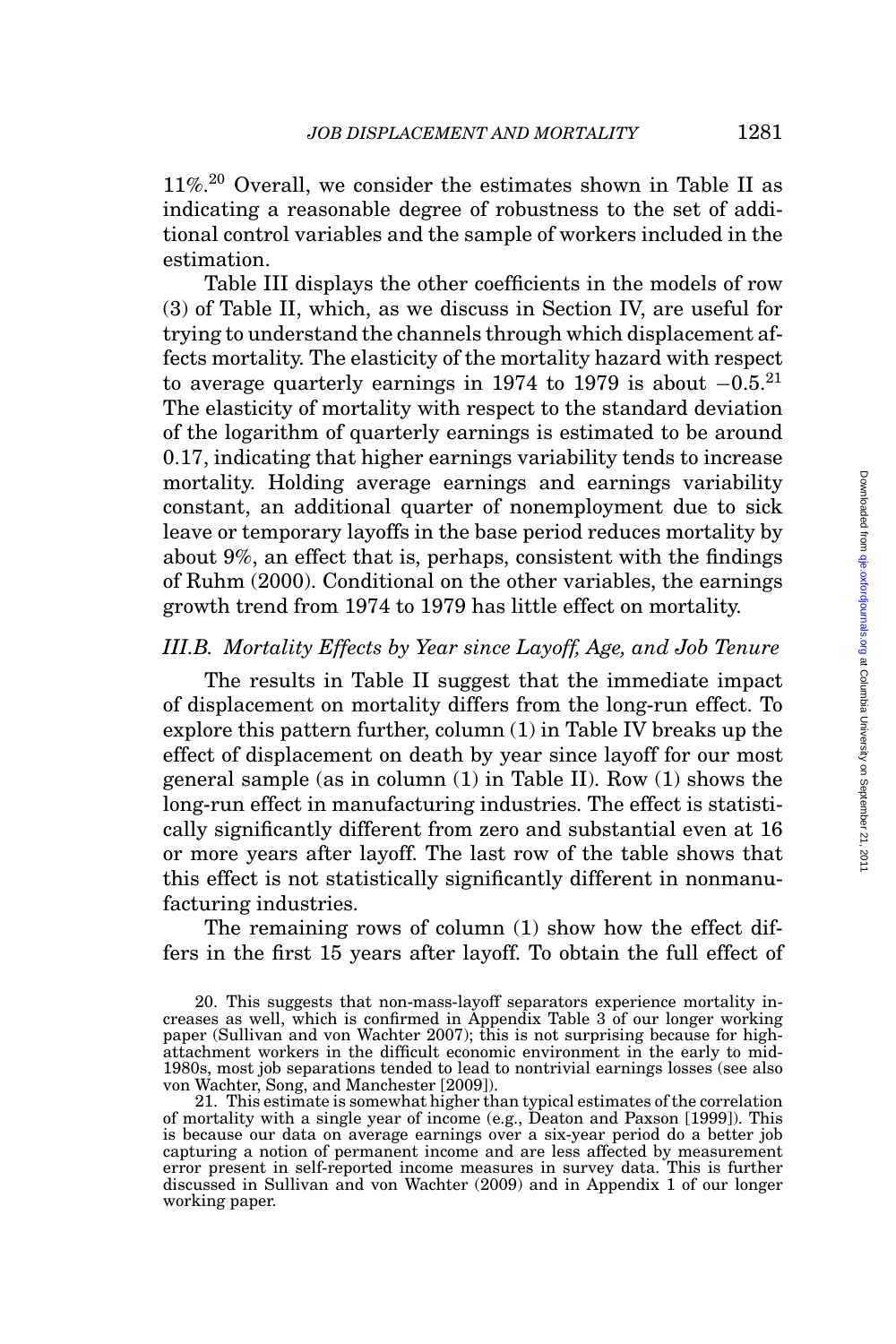| Work restriction in                                |                            |                                       |                                      |                          | exclude non-MLF<br>Work every year, |
|----------------------------------------------------|----------------------------|---------------------------------------|--------------------------------------|--------------------------|-------------------------------------|
| Pennsylvania labor market                          | No work                    | No work                               | Work at least                        | Work every               | separators                          |
| during 1980–1986                                   | restriction                | restriction                           | three years                          | year                     | (JLS sample)                        |
| Death follow-up period                             | 1980-2006<br>$\widehat{E}$ | 1987-2006<br>$\widehat{\mathfrak{D}}$ | 1987-2006<br>$\widehat{\mathcal{C}}$ | 1987-2006<br>$\bigoplus$ | 1987-2006<br>$\widehat{e}$          |
| Displacement dummy                                 | 0.163                      | 0.129                                 | 0.128                                | 0.069                    | 0.069                               |
|                                                    | (0.038)                    | (0.040)                               | (0.040)                              | (0.047)                  | (0.047)                             |
| Log(average quarterly earnings 1974–1979)          | $-0.504$                   | $-0.516$                              | $-0.499$                             | $-0.472$                 | $-0.472$                            |
|                                                    | (0.055)                    | (0.057)                               | (0.058)                              | (0.066)                  | (0.066)                             |
| Log(std. dev. of log quarterly earnings 1974–1979) | 0.172                      | 0.163                                 | 0.170                                | 0.174                    | 0.174                               |
|                                                    | (0.027)                    | (0.028)                               | (0.028)                              | (0.032)                  | (0.032)                             |
| Number of quarters in nonemployment 1974–1979      | $-0.090$                   | $-0.090$                              | $-0.087$                             | $-0.095$                 | $-0.095$                            |
|                                                    | (0.025)                    | 0.026                                 | (0.026)                              | (0.031)                  | (0.031)                             |
| Growth in quarterly earnings 1974–1979             | $-0.002$                   | 0.008                                 | 0.016                                | 0.015                    | 0.015                               |
|                                                    | (0.052)                    | (0.054)                               | (0.055)                              | (0.062)                  | (0.062)                             |
| 1-digit dummies for 1979 industry                  | Yes                        | Yes                                   | Yes                                  | Yes                      | Yes                                 |
| Observations                                       | 505,316                    | 367,890                               | 358,660                              | 308,345                  | 308,345                             |

TABLE III

TABLE III

# 1282 *QUARTERLY JOURNAL OF ECONOMICS*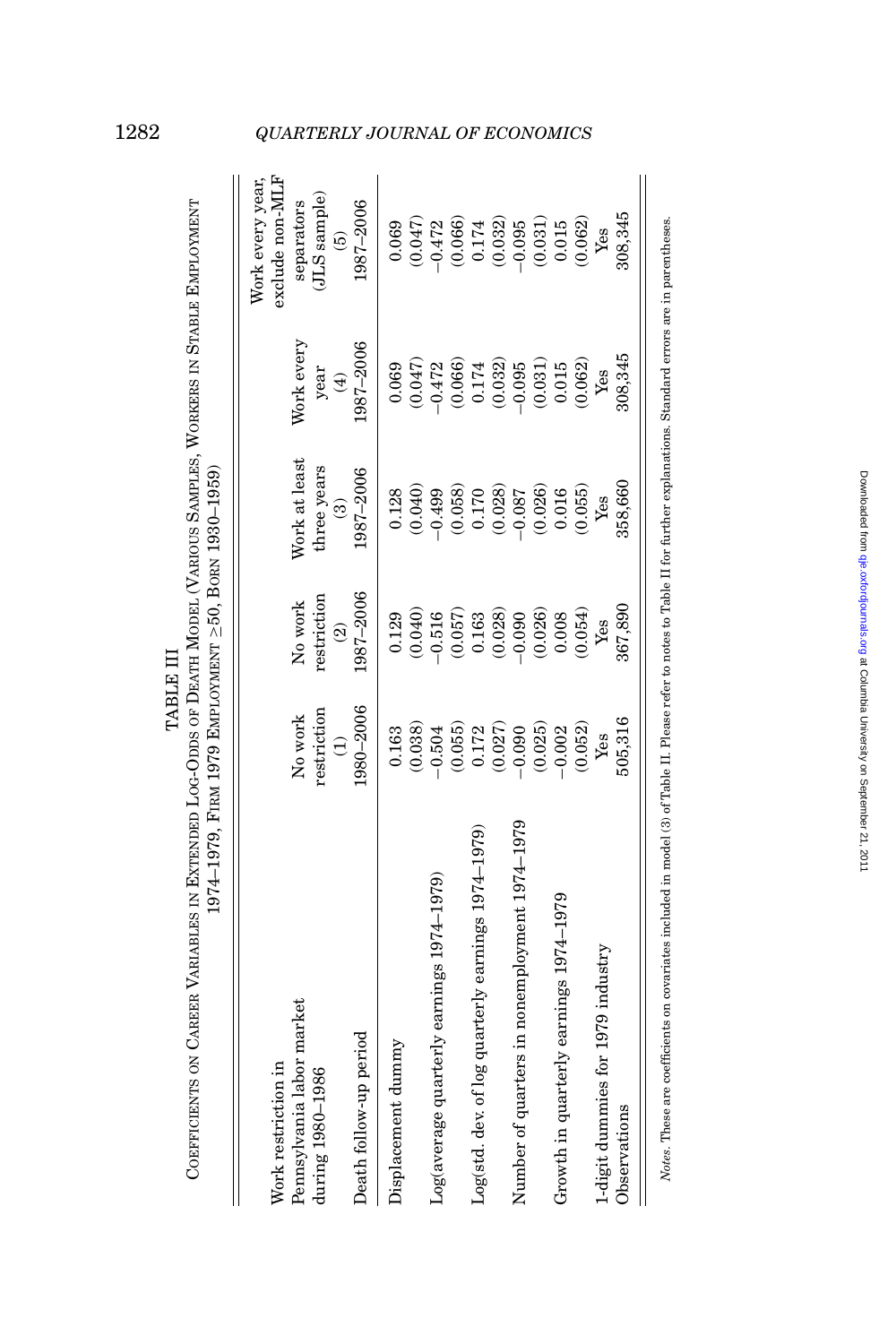MORTALITY IMPACT OF JOB DISPLACEMENT BY TIME SINCE DISPLACEMENT, AGE-GROUP, INDUSTRY, AND TENURE AT JOB LOSS FOR DIFFERENT MORTALITY IMPACT OF JOB DISPLACEMENT BY TIME SINCE DISPLACEMENT, AGE-GROUP, INDUSTRY, AND TENURE AT JOB LOSS FOR DIFFERENT SAMPLES (WORKERS IN STABLE EMPLOYMENT 1974–1979, FIRM 1979 EMPLOYMENT >50, NO FURTHER PRESENCE RESTRICTION IN SAMPLES (WORKERS IN STABLE EMPLOYMENT 1974–1979, FIRM 1979 EMPLOYMENT ≥50, NO FURTHER PRESENCE RESTRICTION IN TABLE  $\rm IV$ TABLE IV

|                                                       | PA LABOR MARKET)                              |                                       |                                     |                          |                                     |                                                                                         |
|-------------------------------------------------------|-----------------------------------------------|---------------------------------------|-------------------------------------|--------------------------|-------------------------------------|-----------------------------------------------------------------------------------------|
| Restriction on job tenure                             |                                               | Tenure in 1979 at least six years     |                                     |                          | Tenure in 1979 at least three years |                                                                                         |
| Birth cohort                                          | 1930-1959<br>E)                               | 1920-1959<br>$\widehat{\mathfrak{A}}$ | 1920-1959<br>$\widehat{\mathbf{e}}$ | 1930-1959<br>$\bigoplus$ | 1920-1959<br>$\widehat{e}$          | 1920-1959<br>$\widehat{\mathbf{e}}$                                                     |
| Displacement effect 16+ years after displacement      | 0.131                                         | 0.108                                 | 0.133                               | 0.161                    | 0.123                               | 0.152                                                                                   |
|                                                       | (0.054)                                       | (0.034)                               | (0.055)                             | (0.05)                   | (0.032)                             | (0.05)                                                                                  |
| Added effect for 1 year after displacement year       | 0.716                                         | 0.619                                 | 0.582                               | 0.782                    | 0.606                               | 0.585                                                                                   |
|                                                       | (0.199)                                       | (0.105)                               | (0.113)                             | (0.176)                  | 0.099)                              | (0.106)                                                                                 |
| Added effect for 2-3 years after displacement year    | 0.559                                         | 0.307                                 | 0.279                               | 0.525                    | 0.318                               | 0.303                                                                                   |
|                                                       | (0.147)                                       | (0.084)                               | (160.0)                             | (0.136)                  | (0.078)                             |                                                                                         |
| Added effect for 4-5 years after displacement year    |                                               | 0.040                                 | 0.020                               | 0.204                    | 0.033                               |                                                                                         |
|                                                       | $\begin{array}{c} 0.198 \\ 0.147 \end{array}$ | (0.082)                               | (0.086)                             | (0.135)                  | (0.077)                             |                                                                                         |
| Added effect for 6-10 years after displacement year   | 0.057                                         | 0.045                                 | 0.036                               | 0.027                    | 0.053                               | $\begin{array}{c} (0.084) \\ 0.024 \\ 0.081) \\ 0.051 \\ 0.053 \\ 0.042 \\ \end{array}$ |
|                                                       | (994)                                         | (0.054)                               | $(0.057)$<br>$-0.046$               | (0.087)                  | (0.051)                             |                                                                                         |
| Added effect for 11-15 years after displacement year  | $-0.066$                                      | 0.045                                 |                                     | $-0.053$                 | 0.044                               |                                                                                         |
|                                                       | (0.081)                                       | (0.047)                               | (0.048)                             | (0.073)                  | (0.044)                             | (0.045)                                                                                 |
| Displacement and current age less than or equal to 45 |                                               |                                       | 0.383                               |                          |                                     | 0.220                                                                                   |
|                                                       |                                               |                                       | (0.131)                             |                          |                                     | (0.116)                                                                                 |
| Displacement and current age between 46 and 55        |                                               |                                       | 0.136                               |                          |                                     | 0.117                                                                                   |
|                                                       |                                               |                                       | (0.075)                             |                          |                                     | (0.066)                                                                                 |

# *JOB DISPLACEMENT AND MORTALITY* 1283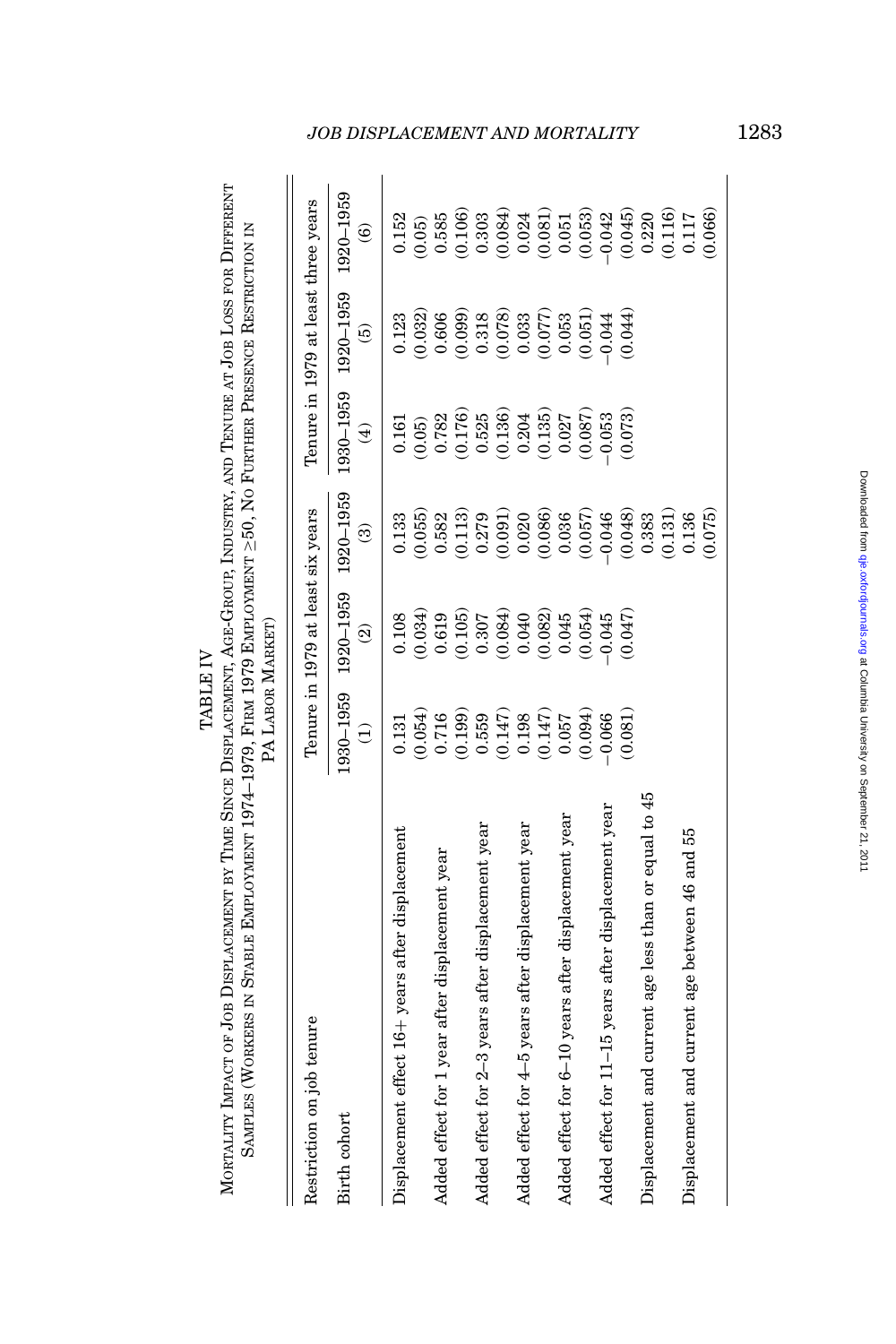|                                                                                                                                                                           |                                     | (CONTINUED)<br>TABLE IV           |                                     |                          |                                     |                                  |
|---------------------------------------------------------------------------------------------------------------------------------------------------------------------------|-------------------------------------|-----------------------------------|-------------------------------------|--------------------------|-------------------------------------|----------------------------------|
| Restriction on job tenure                                                                                                                                                 |                                     | Tenure in 1979 at least six years |                                     |                          | Tenure in 1979 at least three years |                                  |
| Birth cohort                                                                                                                                                              | 1930-1959<br>$\widehat{\mathbf{d}}$ | 1920-1959<br>$\widehat{2}$        | 1920-1959<br>$\widehat{\mathbf{e}}$ | 1930-1959<br>$\bigoplus$ | 1920-1959<br>$\widehat{e}$          | 1920-1959<br>$\ddot{\mathbf{e}}$ |
| Displacement and current age above age 65                                                                                                                                 |                                     |                                   | (0.054)<br>$-0.003$                 |                          |                                     | $-0.009$                         |
| Displacement at age 60–69                                                                                                                                                 |                                     |                                   | (0.041)<br>$-0.092$                 |                          |                                     | $(0.050)$<br>$-0.099$<br>(0.039) |
| Displaced from nonmanufacturing job                                                                                                                                       | (0.084)<br>0.045                    | (0.051)<br>$-0.065$               | (0.051)<br>$-0.070$                 | (0.074)<br>$-0.040$      | (0.047)<br>$-0.059$                 | (0.047)<br>$-0.066$              |
| Notes. Samples are workers born 1920–1959 in stable iobs from 1974–1979 with an employer of over 50 workers. Dependent variable is the log odds of death. Death can occur |                                     |                                   |                                     |                          |                                     |                                  |

Restriction on job tenure Tenure in 1979 at least six years Tenure in 1979 at least three years Birth cohort 1930–1959 1920–1959 1920–1959 1930–1959 1920–1959 1920–1959 (1) (2) (3) (4) (5) (6) Displacement and current age above age 65 −0.003 −0.009 (0.054) (0.050) Displacement at age 60–69 −0.092 −0.099 (0.041) (0.039) Displaced from nonmanufacturing job 0.045 −0.065 −0.070 −0.040 −0.059 −0.066 (0.084) (0.051) (0.051) (0.074) (0.047) (0.047) *Notes*. Samples are workers born 1920–1959 in stable jobs from 1974–1979 with an employer of over 50 workers. Dependent variable is the log odds of death. Death can occur anywhere in the United States. Entries are coefficient estimates from the logit model. All models include year fixed effects, industry fixed effects, a quartic in age, the log of average quarterly earnings in 1974–1979, and the log of the standard deviation of quarterly earnings in 1974–1979. The coefficient in the first row is the main effect; the excluded categories are "16 or more years after displacement" and "displaced from manufacturing job." In addition, in columns (2), (3), (5), and (6), the excluded group is "displacement and current age between 56 and 64." Standard errors are in parentheses.

# 1284 *QUARTERLY JOURNAL OF ECONOMICS*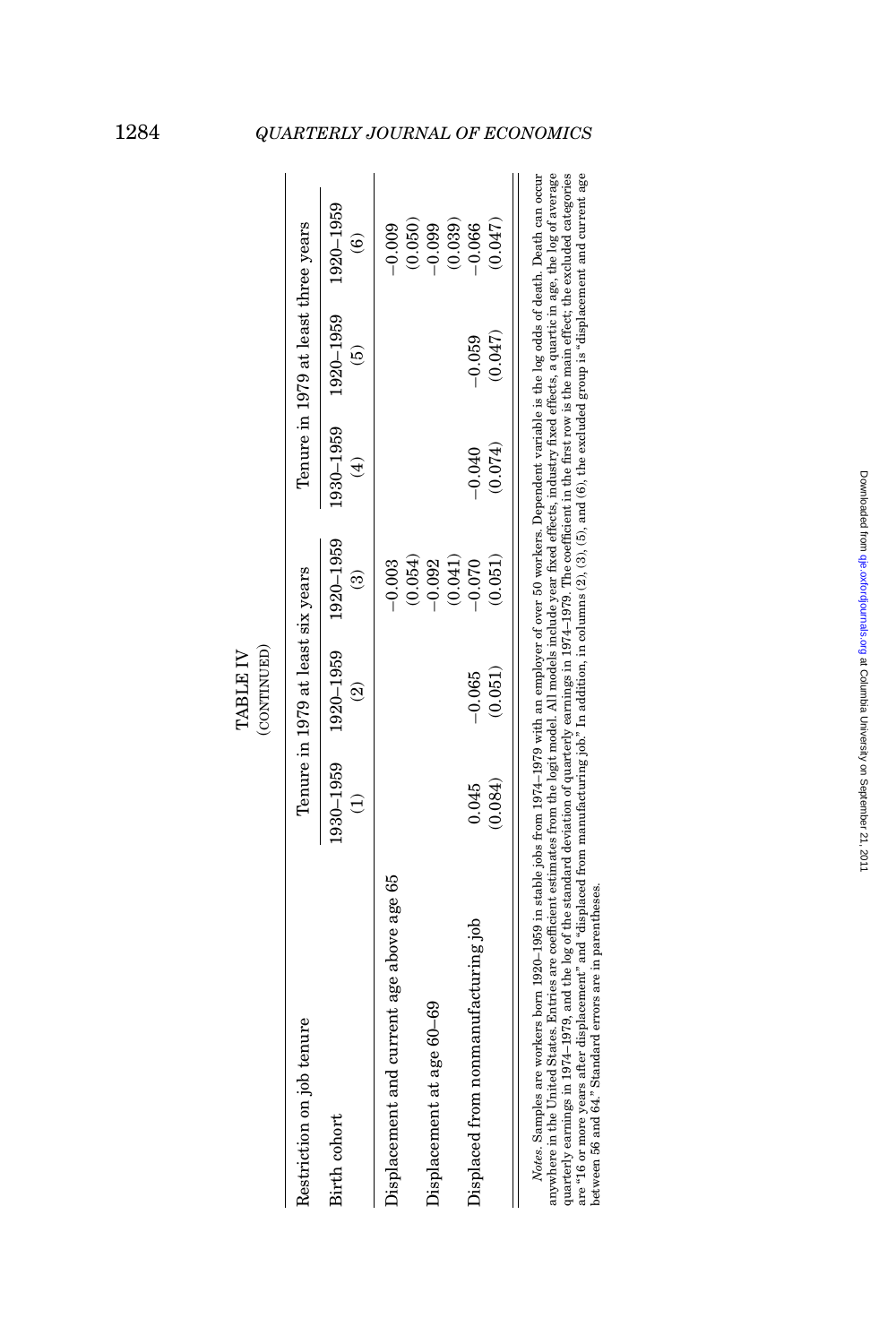

### FIGURE II

The Effect of Displacement on Log-Odds of Death by Years since Displacement (Sample of Men in Stable Employment 1974–1979, Firm 1979 Employment ≥50, No Further Presence Restriction in PA Labor Market)

(A) Effect by years since displacement for workers born 1930–1959 (including two standard error bands). Solid line represents coefficients of log-odds model of mortality on years since displacement and basic other control variables. These are the main effects corresponding to column (1), Table IV. Dashed lines represent twostandard-errors bands. (B) Simulated effect of displacement by current age and age at displacement for workers born 1920–1959. The lines represent coefficients from a log-odds model of death on four dummies for current age interacted with displacement, to which dummies for years since displacement were added, as well as a dummy for whether age at displacement was sixty or greater. Coefficients are taken from column (3), Table IV. See text for details.

displacement on mortality at different years since displacement, the coefficients on the interactions have to be added to the main effect in row  $(1)$ <sup>22</sup> We see large percentage increases immediately after job displacement. The effect remains high for the first five years after job loss, then gradually declines with time since layoff, and bottoms out at a long-run average of about 13%. This is shown graphically in Panel A of Figure II, which plots the point

22. For example, for a displaced worker two to three years after layoff, the effect of displacement on mortality would be  $0.131 + 0.559 = 0.69$ .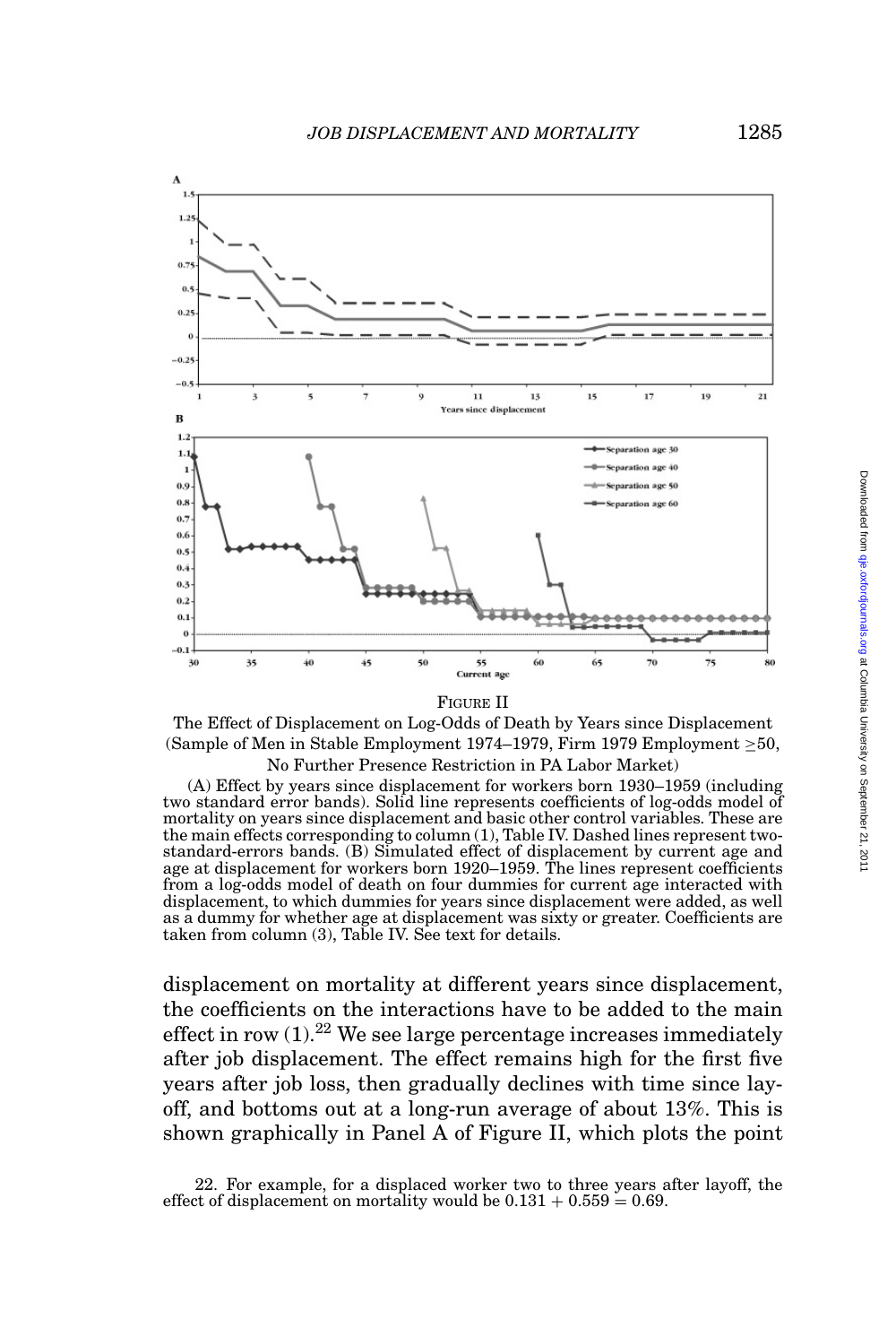estimates and two-standard-error bands. These estimates suggest strong immediate responses when the impact of a layoff on earnings, employment, job mobility, and other career outcomes is most severe. The effects then stabilize at a permanent difference as workers continue to suffer negative consequences of layoffs in terms of reduced earnings.

As in Tables II and III, column (1) of Table IV includes workers born after 1930 that we observe up to age 76. To further study the long-run effect of displacement on death, column (2) shows the same estimates when we include workers whom we observe closer to the end of their lives (up to age  $86$ ).<sup>23</sup> The short- and long-run effects of job loss on the long-term mortality rate are similar but somewhat smaller. This suggests that the proportional effect of displacement on the mortality rate varies by age. Thus, column (3) includes interactions of displacement with age groups. The excluded age group is 56–64. The specification also includes a dummy for whether workers were displaced near retirement age (ages 60–69).

We find that workers younger than age 55 suffer significantly higher percentage increases in mortality hazards in response to a displacement than older workers. This difference is particularly strong for workers under 45 but still present for workers aged 46 to 54. We also find that workers displaced near retirement age appear to respond significantly less to job loss than workers displaced in middle age. This is perhaps not surprising, because older workers are more likely to have access to Social Security benefits, to company pension plans, or to Medicare. Even for workers not yet at retirement age, access to federal disability insurance increases substantially at age 55, when workers can claim loss of vocational qualifications to qualify for disability insurance (e.g., Chen and Van der Klaauw [2008]; Black, Daniel, and Sanders [2002]). Younger and middle-aged workers do not have access to similar mechanisms to smooth long-term earnings losses. Moreover, as further discussed in Section IV, for these workers the reduction in lifetime earnings is larger because earnings losses accrue over a longer period.24

<sup>23.</sup> For men of the birth cohorts in our samples at ages forty to fifty, average life expectancy is about 70–75 (National Center for Health Statistics 2006, Table 11).

<sup>24.</sup> Another possibility is that more frail displaced workers die first, reducing the gap in mortality rates between displaced workers and nondisplaced workers. Such dynamic selectivity would lead us to understate the effect of displacement on mortality as workers age. However, because the number of deaths is small relative to the overall population at risk of death, the average underlying health of the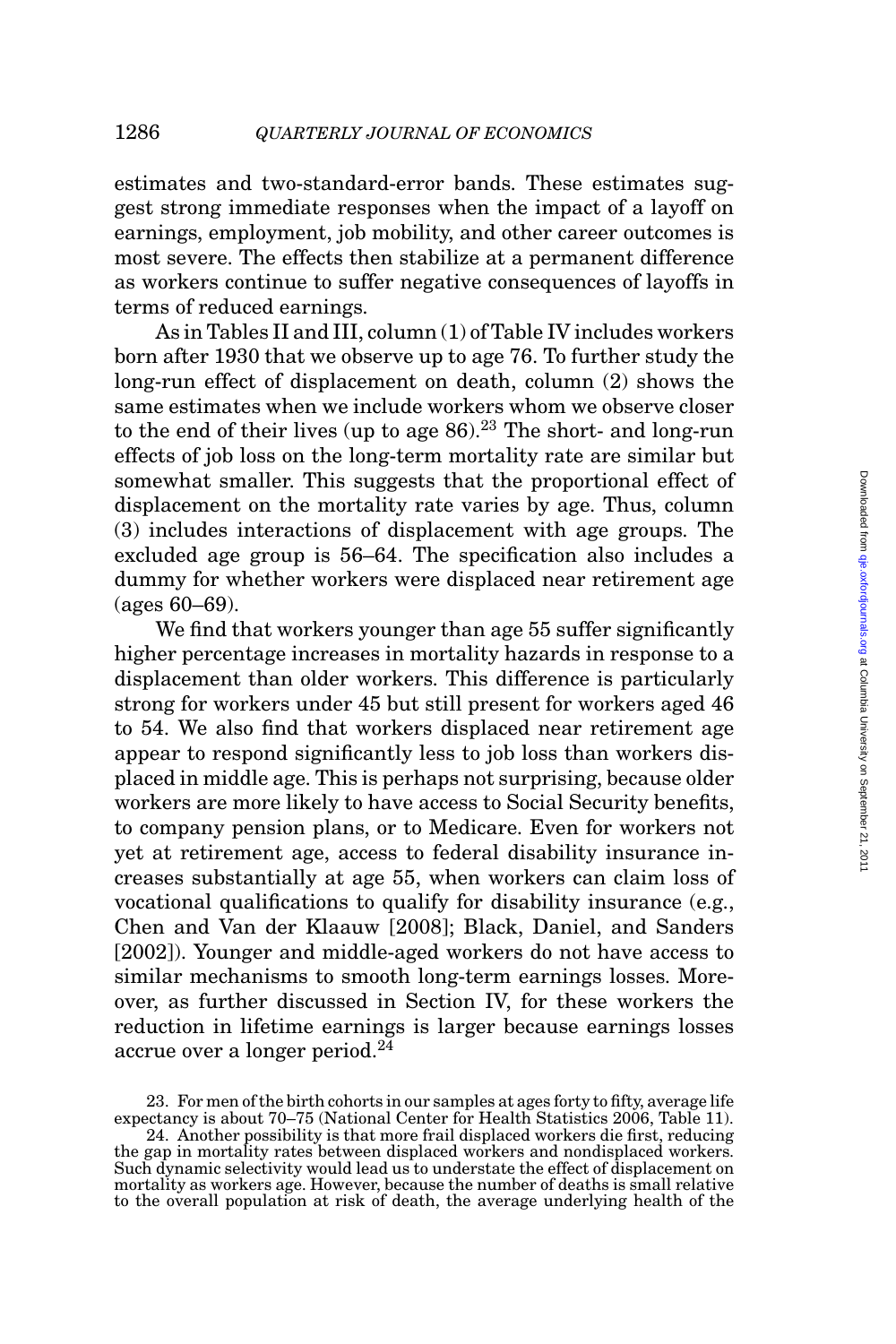As workers age, the total effect of displacement on mortality is determined by the sum of the long-run mortality effect in row (1) and the coefficients of the relevant interactions of displacement with year since displacement, current age, and age at layoff; for example, for a worker under 45 and two to three years after displacement, the effect of displacement on mortality is 0.795 ( $= 0.133 + 0.279 + 0.383$ ). The resulting total effects of displacement on mortality by current age for different ages of separation are shown in Panel B of Figure II. The entries in the figure are obtained by summing up the relevant coefficients in column (3) of Table IV.<sup>25</sup> In the first years after layoff, workers at all ages experience large increases in the probability of death in the range of 50%–100%. The effect declines as workers age and settles at a positive long-run effect sixteen years after layoff for all age groups (the effect in row (1) of Table IV). Only for workers displaced after age sixty is the long-run effect close to zero $26$ 

To assess whether our results are robust to restricting our sample to those with at least six years tenure, columns (4) to (6) of Table IV replicate the estimates for a sample of workers with at least three years of tenure. Column (4) shows that the results are now larger both in the long and the short run. This is not surprising, because the lower tenure requirement tends to draw younger workers into the sample of displaced workers, and we find that younger workers tend to show a larger mortality effect. Once we consider a sample including older workers (column (5)) and control for age (column (6)), the results are quite similar across tenure restrictions. Thus, reducing the tenure requirement to at least three years of job tenure at displacement does not substantially affect our results, especially once we account for differences in the effect of job displacement on mortality by age.

population at risk is unlikely to be greatly affected by selection. Thus, the effect of dynamic selection is likely to be small in the present case.

<sup>25.</sup> We obtain similar patterns with complete interactions of age-atdisplacement and years-since-layoff; however, with the increased number of parameters, the estimates become imprecise.

<sup>26.</sup> The figure also shows that for workers aged fifty and older at displace-ment, the effect actually increases somewhat 15 years after job loss, amounting to a U-shape, albeit a weak one. A similar pattern has been observed for the event of losing a spouse, which leads to an initial increase in mortality from stress and a weak long-term rise of the mortality rate to the level of single individuals (e.g., Martikainen and Valkonen [1996]). The pattern is suggestive of an initial response due to acute stress caused by the job loss, followed by a long-term cumulative impact of increased chronic stress due to lower earnings.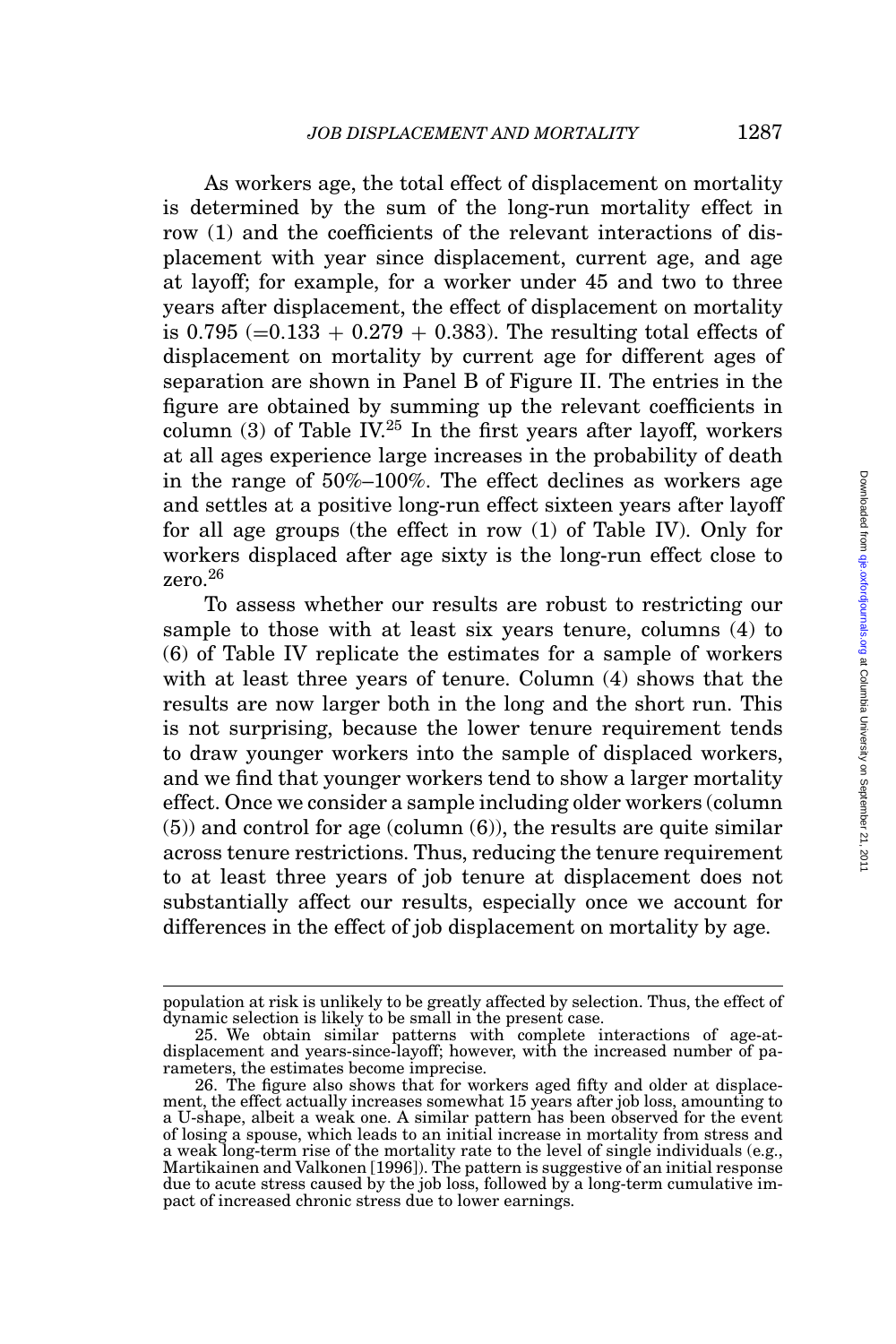### *III.C. The Reduction in Life Expectancy because of Job Loss*

Because increased mortality affects workers over a long time horizon, our estimates imply substantial reductions in life expectancy. The average loss in life expectancy can be used as a summary measure of the cost of job loss at mass layoff in terms of life-years, much as the present discounted value of lifetime earnings losses provide summary measures in conventional analyses of the cost of job loss. In Table V, we present a range of estimates of losses in life expectancies for alternative samples and ages.

Because some cohorts are still alive at the end of the sample period, to calculate the total cumulated effect of permanently greater mortality hazards we have to make an assumption about the development of mortality differences between laid-off workers and the control group past our observation window.27 Specifically, we assume that the proportional increase in the odds of death that we estimate for the highest observed age is maintained indefinitely. Given that the typical profile of the increase in the log odds of dying is stable through older age ranges, and remains so within the groups of our sample, this is a plausible assumption.28 All life expectancies are based on our most general sample with no further employment restriction, include older workers, and are calculated for workers with average annual earnings in 1974–1979 working in nonmanufacturing industries in 1979.

Because there are large increases in mortality right after layoff, Table V is based on estimates of survival curves that take into account the dynamic response in mortality found in Table IV. Because the effect of displacement status also differs by age, we use our most general specification in Table IV to calculate life expectancy. The last column of Table V shows that losses in life expectancy are larger for workers losing their jobs in their thirties and forties. Life expectancy of workers displaced in their

<sup>27.</sup> Life expectancy can be calculated as the sum of survivor probabilities over the remaining potential age-years of an individual. The difference in life expectan-cies then is the sum of the differences in survivor probabilities. We experimented with different windows of extrapolation and found that our results are not driven by differences in extrapolated survival probabilities outside our sample period.

<sup>28.</sup> Because extrapolation of a quartic polynomial in age can be unstable, to calculate life expectancies we worked with a linear age specification for calculating differences in life expectancy. We find that the log-odds r our logistic model would imply a Gompertz-distribution for lifetime in a continuous time setting, a distribution commonly used in the analysis of survival times. We have also experimented with a quartic polynomial and found that it did not significantly alter our results.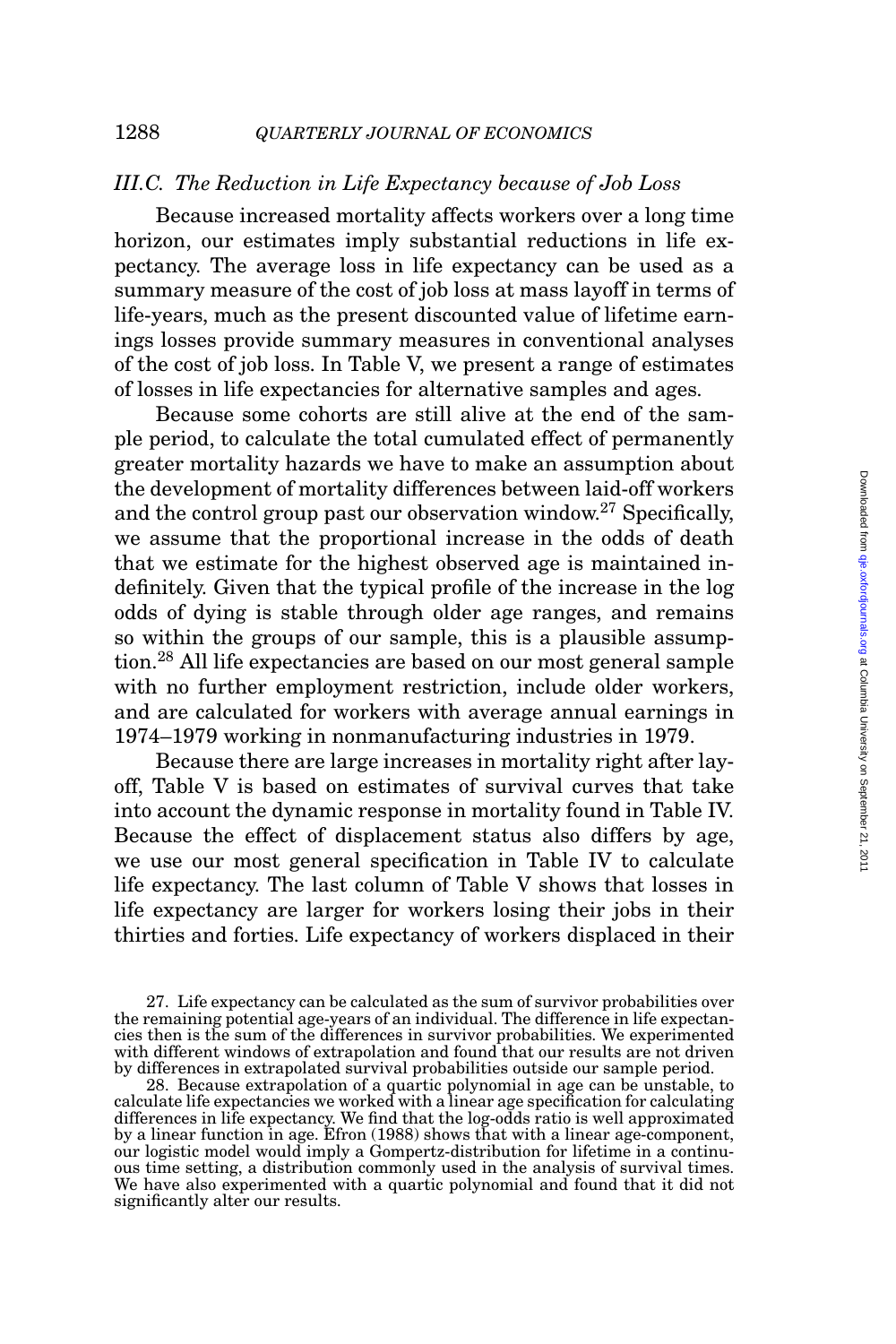| <br> <br> <br> <br> <br>l | l<br>i<br>i<br> <br> <br> <br><b>International Property Property</b><br>-<br>-<br>-<br> <br> <br>֚֕<br>くしこ |
|---------------------------|------------------------------------------------------------------------------------------------------------|
|---------------------------|------------------------------------------------------------------------------------------------------------|

| 1) Stable job 1974–1979; no                                          | interactions<br>included  | separation<br>Age at | expectancy<br>given not<br>displaced<br>Life | expectancy<br>displaced<br>given<br>Life | displacement<br>Lost years of life due to |
|----------------------------------------------------------------------|---------------------------|----------------------|----------------------------------------------|------------------------------------------|-------------------------------------------|
| categories<br>restrictions on earnings                               | Years since displacement  | ೫                    | 76.45                                        | 74.85                                    | $-1.59$                                   |
| 1980–1986: 1920–1959 birth                                           | Jurrent age categories    |                      | 76.56                                        | 74.99                                    | $-1.56$                                   |
| year; tenure in 1979 at least six                                    | Displaced age $\geq 60$   |                      | 76.73                                        | 75.22                                    | $-1.51$                                   |
| years                                                                | Nonmanufacturing          | 45                   |                                              | 75.58                                    | $-1.41$                                   |
|                                                                      |                           |                      | 76.99<br>77.37<br>77.92                      | 76.01                                    | $-1.36$                                   |
|                                                                      |                           | 55                   |                                              | 76.64<br>74.97                           | $-1.29$                                   |
| (2) Stable job 1974-1979; no                                         | Years since displacement  |                      | 76.56                                        |                                          | $-1.59$                                   |
| categories<br>1980–1986: 1920–1959 birth<br>restrictions on earnings | Current age categories    | జ                    | 76.67                                        | 75.10                                    | $-1.57$                                   |
| year; tenure in 1979 at least                                        | $Displaced$ age $\geq 60$ |                      | 76.85                                        | 75.29                                    | $-1.56$                                   |
| three years                                                          | Nonmanufacturing          | 45                   | 77.11                                        | 75.58                                    | $-1.53$                                   |
|                                                                      |                           |                      | 77.49                                        | 76.00                                    | $-1.50$                                   |
|                                                                      |                           | 55                   | 78.05                                        | 76.62                                    | $-1.43$                                   |

# Notes. All models include log of mean earnings, log of standard deviation of log quarterly earnings, one-digit industry dummies, and a linear age effect. The rows labeled (1) and (2) correspond to models included to mean a *Notes*. All models include log of mean earnings, log of standard deviation of log quarterly earnings, one-digit industry dummies, and a linear age effect. The rows labeled (1) and (2) correspond to models equivalent to columns (3) and (6) of Table IV, respectively. The numbers are based on a linear extrapolation in age for cohorts still alive. See text for further information.

# *JOB DISPLACEMENT AND MORTALITY* 1289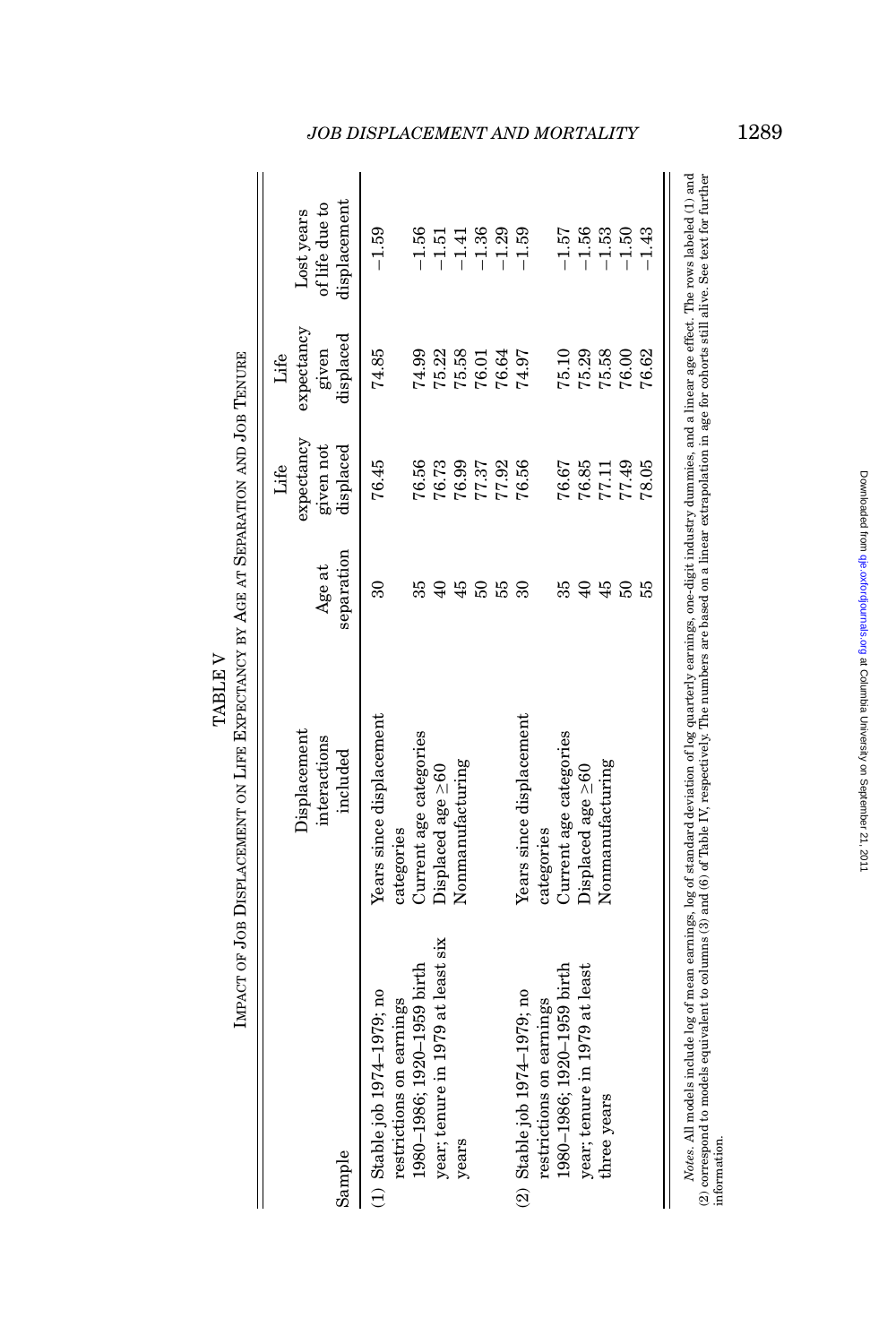fifties still declines, but by less. This difference arises both because younger workers are exposed to higher mortality rates over a longer period of time and because the increase in mortality rates tends to be greater for younger workers.<sup>29</sup> In our longer working paper (Sullivan and von Wachter 2007), we confirm similar orders of magnitude for samples restricted to workers who have some employment in the period of job loss.

Given these substantial declines in life expectancy, an important question is how these losses should be treated with respect to more conventional estimates of the cost of job loss. The typical measure of the cost of displacements is based on the loss in present discounted value of earnings. For the average worker in our hightenured sample, this amounts to about \$200,000 at a real interest rate of 4%. To make the losses in life expectancy comparable, we can monetize them by choosing an estimate of the statistical value of life. At about five million dollars per statistical life, a loss of one and one-half years would amount to a monetary loss of \$100,000. Although they can be no more than broadly indicative, values of this order of magnitude imply that the cost of job loss for displaced workers may be substantially underestimated by traditional summary measures such as the loss in lifetime earnings.<sup>30</sup>

### *III.D. Sensitivity Analysis: Pooling Displaced and Nondisplaced Workers*

We have shown that our estimates are robust to the inclusion of an extensive set of alternative control variables as well as industry and firm fixed effects. This suggests that any remaining bias from selective displacement or from sorting of workers into firms is likely to be small, especially in the environment of

29. Because life expectancy is the sum of the survivor probabilities over the remaining potential lifetime, summing up reduced survivor probabilities over a longer period reduces predicted life expectancy. The effect of displacement on survivor probabilities varies with age because of the functional form of the logistic function itself (as discussed in Sullivan and von Wachter [2007, Figure 3]), as well as from explicit age-displacement interactions as included in Table IV.

30. The loss in the present discounted value (PDV) of earnings is a sufficient statistic for the cost of job loss only if long-term health is exclusively an outcome of optimally chosen inputs given a lifetime budget constraint. In this case, the observed reduction of lifetime would represent the optimal response to the decline in resources following a job loss. However, only a small fraction of health expen-ditures are out of pocket. Moreover, health is likely to be affected by factors other than consumption or health inputs that are directly affected by job loss, such as social status. In that case, to obtain the total costs of job displacements, at least part of the monetary value of the direct effect of layoffs on mortality should be added to the PDV of earnings losses.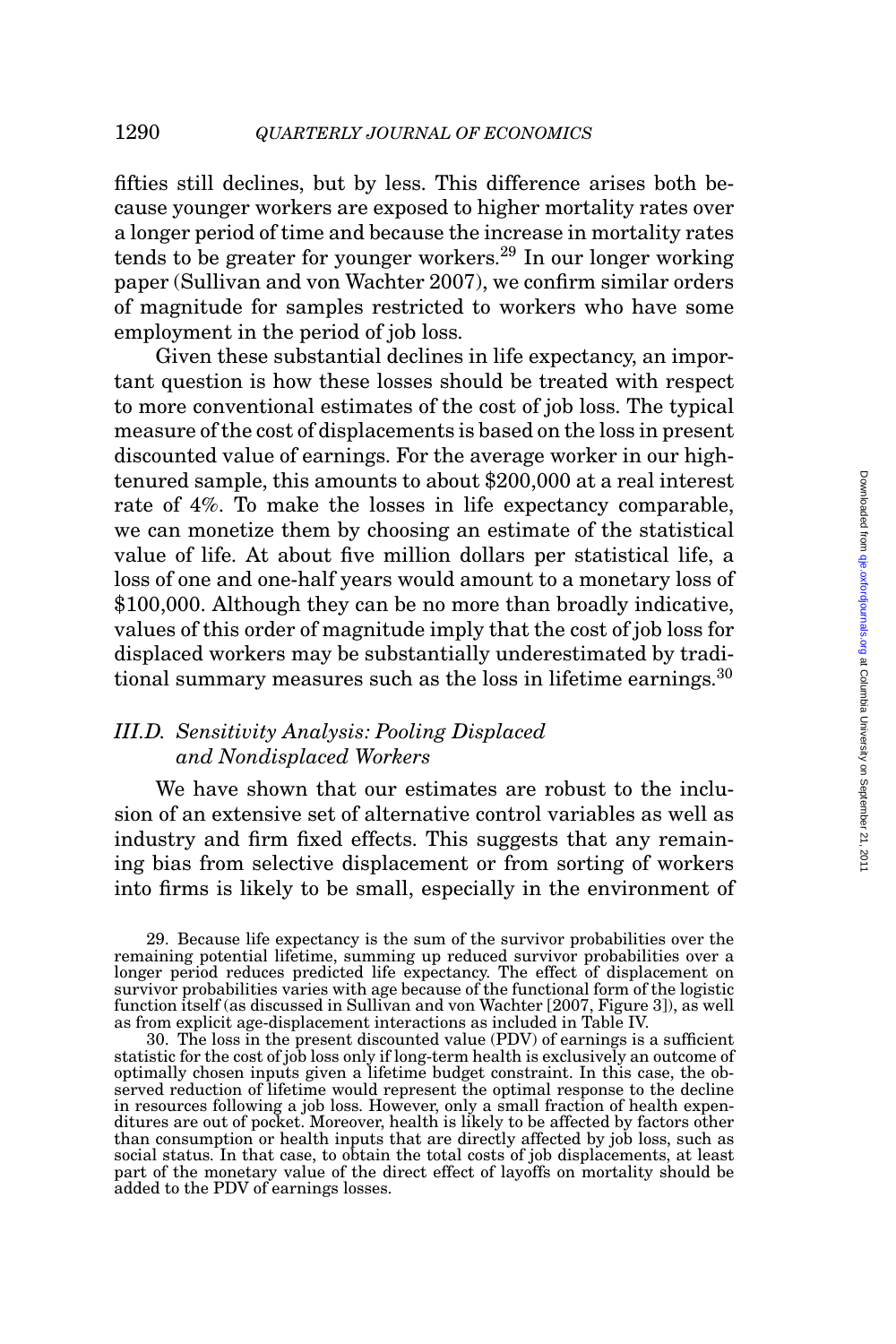PA in the early to mid-1980s, when employment reductions were often severe. Moreover, in this period, most firms in the sectors most prominent in our sample either were unionized or followed seniority rules in dismissals (Abraham and Medoff 1984). Both of these factors are likely to have reduced employers' ability to selectively displace workers.

To address the question of a remaining bias from selective displacement directly, in this section we present estimates that pool displaced and nondisplaced workers. These are based on a specification similar to equation (1), but with the variable of interest defined at the firm level, rather than the worker level. Because the mass-layoff dummy now varies only at the firm level, the estimates compare the change over time in mortality of all workers present at a firm experiencing a mass layoff with that of similar workers at stable firms. By construction, these "intent-to-treat" estimates are not affected by selection at the time of job loss or by misclassification of dying workers as job losers.<sup>31</sup>

The results shown in Table VI are consistent with the findings of our main analysis. Working at the firm level considerably reduces our degrees of freedom, so to maximize precision, samples include workers born after 1920 and the specification includes fewer interactions. In the first two columns, mass layoff is defined as in our main estimates—employment falling 30% below its previous peak. In many cases, however, employment declines are gradual, so firms may be laying off workers before they reach the 30% threshold. Thus, in the third and fourth columns, we present a specification in which mass layoff is defined as a sudden large drop in employment at the firm.32

To compare the magnitudes of the estimates in Table VI to those in earlier tables, columns (2) and (4) show estimates divided by 0.3, which is approximately the effect of mass layoff on

<sup>31.</sup> The estimates may still be affected by sorting of workers into firms prior to layoff. In our main analysis, we showed that the results are unaffected by the inclusion of firm fixed effects, indicating that sorting plays no major role in our sample. Here, we cannot include firm fixed effects without losing precision. Yet the results are robust to the inclusion of industry effects and of controls for characteristics of employers (average wage and average employment size from 1974 to 1979 of a worker's 1979 employer).

<sup>32.</sup> Our results confirm that the timing of the shock at the firm level appears better captured by a sudden drop in employment. In the case of more gradual employment reductions, it is generally difficult to assign the year of a distinct shock occurring at the firm level. This is less of a problem at the individual level in our main estimates, because an individual's job separation always constitutes a distinct treatment.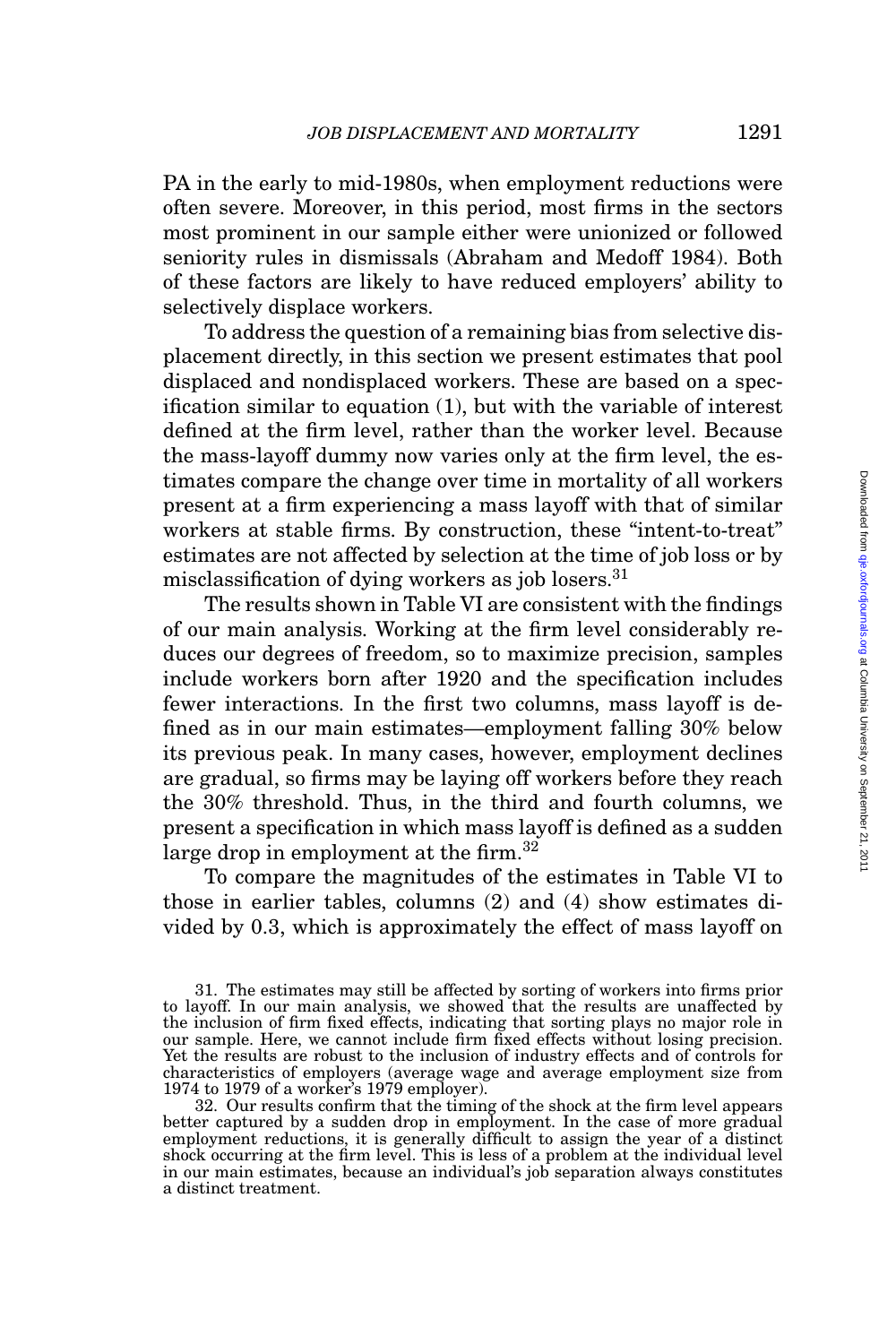| in Stable Employment 1974–1979, Firm 1979 Employment >50, Born 1920–1959, No Further Presence Restriction                                                                                                                                                                                                                                                                         | in PA Labor Market)                        |                                                                                                |                                                                      |                                                                                          |
|-----------------------------------------------------------------------------------------------------------------------------------------------------------------------------------------------------------------------------------------------------------------------------------------------------------------------------------------------------------------------------------|--------------------------------------------|------------------------------------------------------------------------------------------------|----------------------------------------------------------------------|------------------------------------------------------------------------------------------|
| Mass layoff definition:                                                                                                                                                                                                                                                                                                                                                           |                                            | relative to peak employment in<br>$employment$ drops $30\%$<br>Year in which firm<br>1974-1979 |                                                                      | relative to employment in year<br>employment drops $30\%$<br>Year in which firm<br>$t-2$ |
|                                                                                                                                                                                                                                                                                                                                                                                   | Coefficient<br>estimate<br>$\widehat{\Xi}$ | Rescaled for<br>comparison<br>$\widehat{\mathfrak{D}}$                                         | $\operatorname{Coefficient}$<br>estimate<br>$\widehat{\mathfrak{S}}$ | Rescaled for<br>comparison<br>$\widehat{\Theta}$                                         |
| Panel A: Average effect of mass layoff at 1979 employer on hazard of death<br>Average effect in 1980-2006                                                                                                                                                                                                                                                                         | (0.027)<br>0.066                           | 0.221                                                                                          | (0.023)<br>0.042                                                     | 0.139                                                                                    |
| Panel B: Dynamic effect of mass layoff at 1979 employer on hazard of death, 1980–2006<br>Effect in year of mass layoff                                                                                                                                                                                                                                                            | (0.087)<br>0.252                           | 0.841                                                                                          | (0.101)<br>0.275                                                     | 0.916                                                                                    |
| Effect 1–15 years after year of mass layoff                                                                                                                                                                                                                                                                                                                                       | (0.036)<br>0.059                           | 0.196                                                                                          | (0.032)<br>0.028                                                     | 0.092                                                                                    |
| Effect 16+ years after year of mass layoff                                                                                                                                                                                                                                                                                                                                        | (0.035)<br>0.029                           | 0.095                                                                                          | (0.029)<br>0.047                                                     | 0.158                                                                                    |
| Includes mean earnings and employment of 1979 employer<br>Includes effects for 1979 industry                                                                                                                                                                                                                                                                                      | Yes<br>Yes                                 |                                                                                                | Yes<br>Yes                                                           |                                                                                          |
| All models include a quartic in age wear effects the log of average quarterly earnings in 1974–1979 at he log of the standard deviation of log quarterly earnings in 1974–1979 and the<br>Notes. Entries are coefficients on firm-level mass-layoff dummy (Panel A) and its interactions with year since layoff (Panel B) in a logit model of the event of dying in a given year. |                                            |                                                                                                |                                                                      |                                                                                          |

rouss, nutries are coemineums on intri-tever intess-rayon unumity crame, and us interferencies with year since it an optical summate of the growth results on the growth results of the growth results of the growth results o All models include a quartic in age, year effects, the log of average quarterly earnings in 1974–1979, the log of the standard deviation of log quarterly earnings in 1974–1979, and the average of the 1979 employer's employment and quarterly earnings from 1974 to 1979 as control variables. In addition, the models include six dummies for 1979 industry. Columns (2) and (4) divide the coefficients in columns (1) and (3) by 0.3, the effect of mass layoff at the firm level on job separations. Standard errors clustered at the level of the 1979 employer are in parentheses.

TABLE VI

TABLE VI

# 1292 *QUARTERLY JOURNAL OF ECONOMICS*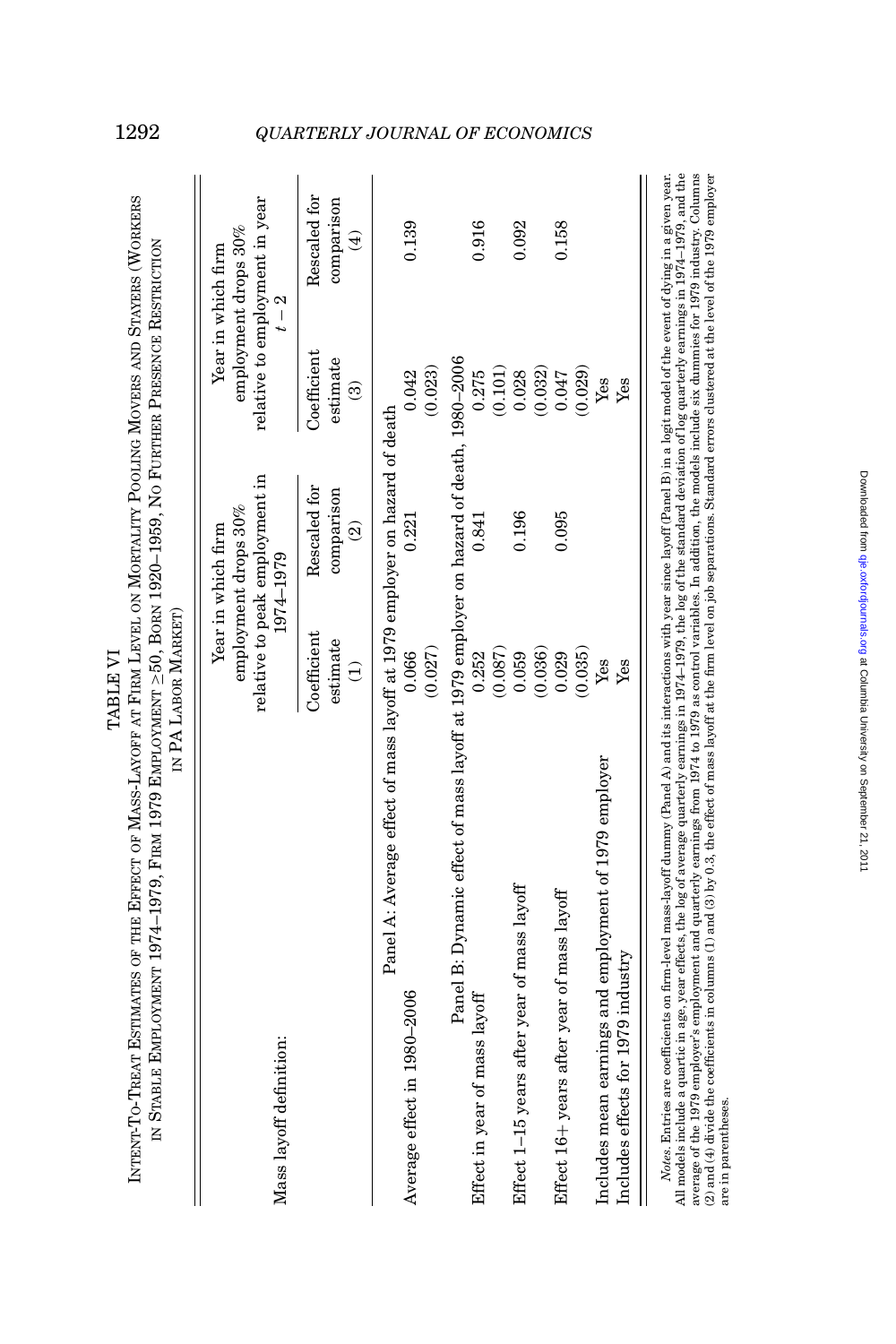job mobility.<sup>33</sup> For either definition of firm-level mass layoff, the rescaled long-run effects of displacement on mortality shown in the bottom of Panel B in Table VI are of the same order of magnitude as the estimates shown in row  $(1)$  of Table IV.<sup>34</sup> Table VI also suggests a large effect of displacement on mortality in the year of layoff. This suggests that dropping separators who die in the year of layoff in our main analysis may lead us to underestimate the full effect of displacement on mortality shown in Table II. Correspondingly, row (1) of Table VI shows that the average effect of displacement on the mortality hazard, properly rescaled, is somewhat larger.

These findings suggest that our main results are unlikely to be driven by selective displacement of less healthy workers. Two further results contained in the Appendix and further discussed in our longer working paper indicate that firms with greater flexibility in selecting which workers to lay off did not systematically displace their least healthy workers. First, we show that the effect of displacement on mortality does not decline with the fraction of workers involved in a mass layoff. Second, we also find that other separators (those permanently leaving their long-term employers but not during a mass layoff) do not have higher mortality rates.<sup>35</sup>

### IV. POTENTIAL CHANNELS OF MASS-LAYOFF EFFECT ON MORTALITY

Our estimates of the short- and long-run effects of displacement on the mortality hazard in Figure II roughly parallel the short- and long-run effects of displacement on earnings shown in Figure I and reported in JLS and elsewhere. In the short run, displacement is associated not only with a sharp drop in mean earnings, but also with increased unemployment, job, region, and

<sup>33.</sup> If we estimate the same regression models with an individual dummy for the event of job displacement as dependent variable, the coefficient is 0.299 and 0.289 for the gradual and sudden drop definitions of mass layoff, respectively. This number also results from the fraction displaced shown in Appendix Table 1 of our longer working paper.

<sup>34.</sup> Note that the identification strategy differs for the two sets of estimates; in Table VI, the effect of the firm level event on separators and nonseparators gets *added*, whereas in the estimates in Table IV the estimates result from *subtracting* the effect on nonseparators from that of separators.

<sup>35.</sup> In an additional indication that selective displacement of less healthy workers mattered little in a similar context, Eliason and Storrie (2007) show that using detailed information on predisplacement occupation, health status, and demographics does not affect their estimates of the impact of job loss during establishment closures during 1986–1987 on health in Sweden (see the second and third sets of estimates in their Table VI).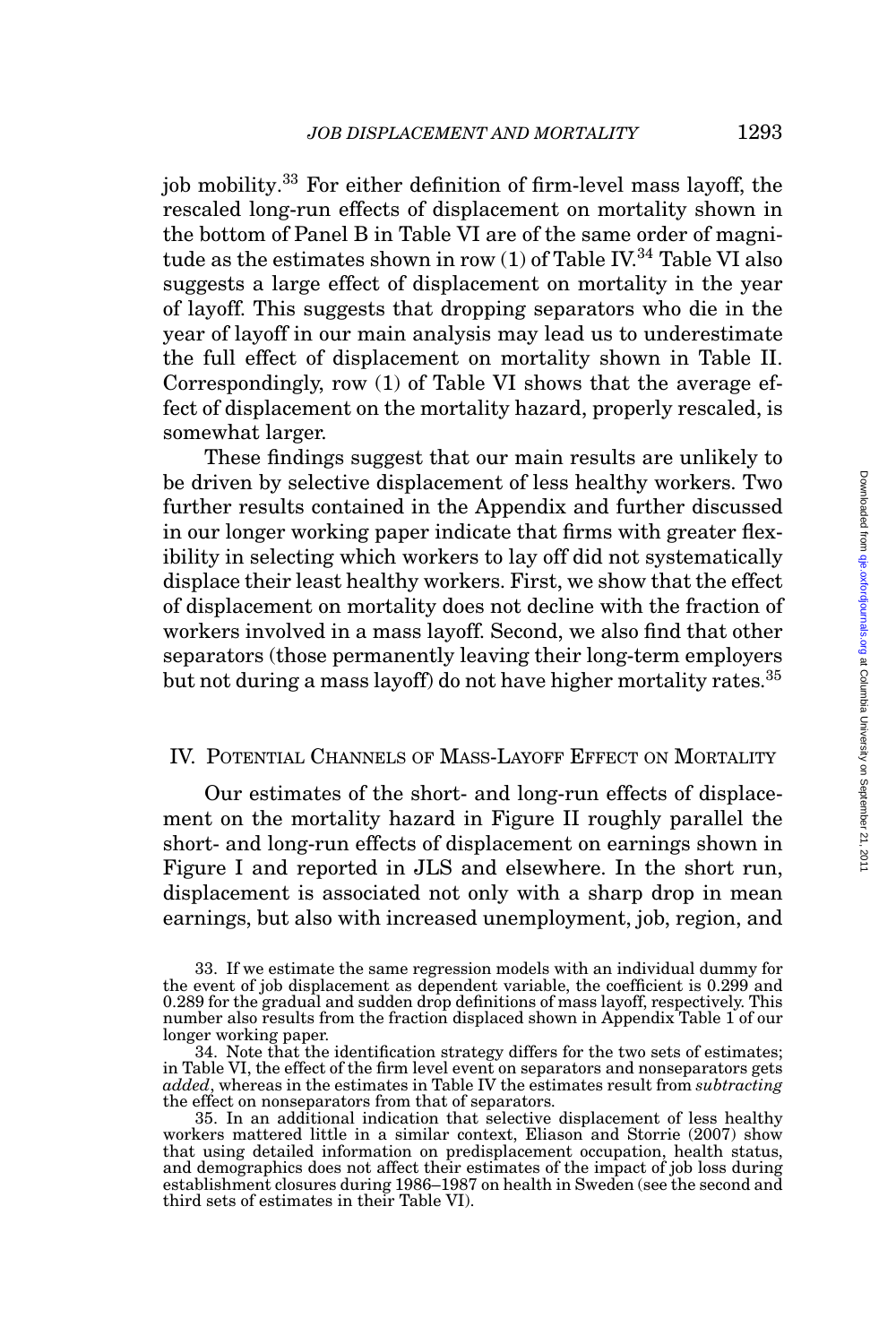industry mobility, as well as high earnings instability.<sup>36</sup> Our results suggest these effects may lead to acute stress that substantially raises the mortality hazard. After this initially turbulent phase, in the medium to long run the majority of job losers settle into relatively stable employment at substantially lower mean earnings and modestly higher employment instability and earnings variability. Our empirical findings are consistent with a reduction in resources and increased instability leading to reduced investments in health and chronic stress that lead to a smaller, but longer term increase in the mortality hazard.<sup>37</sup>

To gain insight into the relative importance of some of the channels through which job loss could affect the long-run mortality hazard, we compare our estimates of the "reduced form" effect of displacement on mortality to what one would expect on the basis of displacement's long-run effect on the mean and variability of workers' earnings and the correlation of those factors with mortality shown in Table III. In our PA data, displacement reduces the mean of long-run earnings by 15%–20%. Taken at face value, the estimated −.5 correlation of average earnings with mortality would imply that we expect an increase in mortality of about 7.5%–10% for workers with high job attachment (0.15 or 0.2 times 0.5). Thus about 50%–75% of the long-run effect of mass layoff on mortality reported in Table IV, about 0.1 to 0.15, could be explained by the observed declines in average earnings. Similarly, in the medium to long run, the standard deviation of log quarterly earnings increases on average by about 16% after a mass layoff (results not shown). At a coefficient of −0.2 (Table III), this implies an increase in the probability of dying of about 3.2%. Although the order of magnitude of this effect is much lower than the potential impact of earnings, it could still account for about 20% of the mass-layoff effect, at least in the short run.

In addition to these adverse effects, job loss may have beneficial effects on health. At least while not employed, displaced workers may be able to spend more time investing in their health

<sup>36.</sup> An extensive discussion of these results is contained in our longer working paper version (Table 9, Sullivan and von Wachter [2007]).

<sup>37.</sup> As noted previously, there are other potentially relevant channels to which our data do not speak directly, such as the loss of health insurance or the role of the family environment. Some of these channels may be associated with earnings losses—for example, if lower-paying jobs are less likely to provide health insurance—but may have independent effects. However, it is currently not possible to link information on health insurance, family status, or other worker or firm characteristics to our data.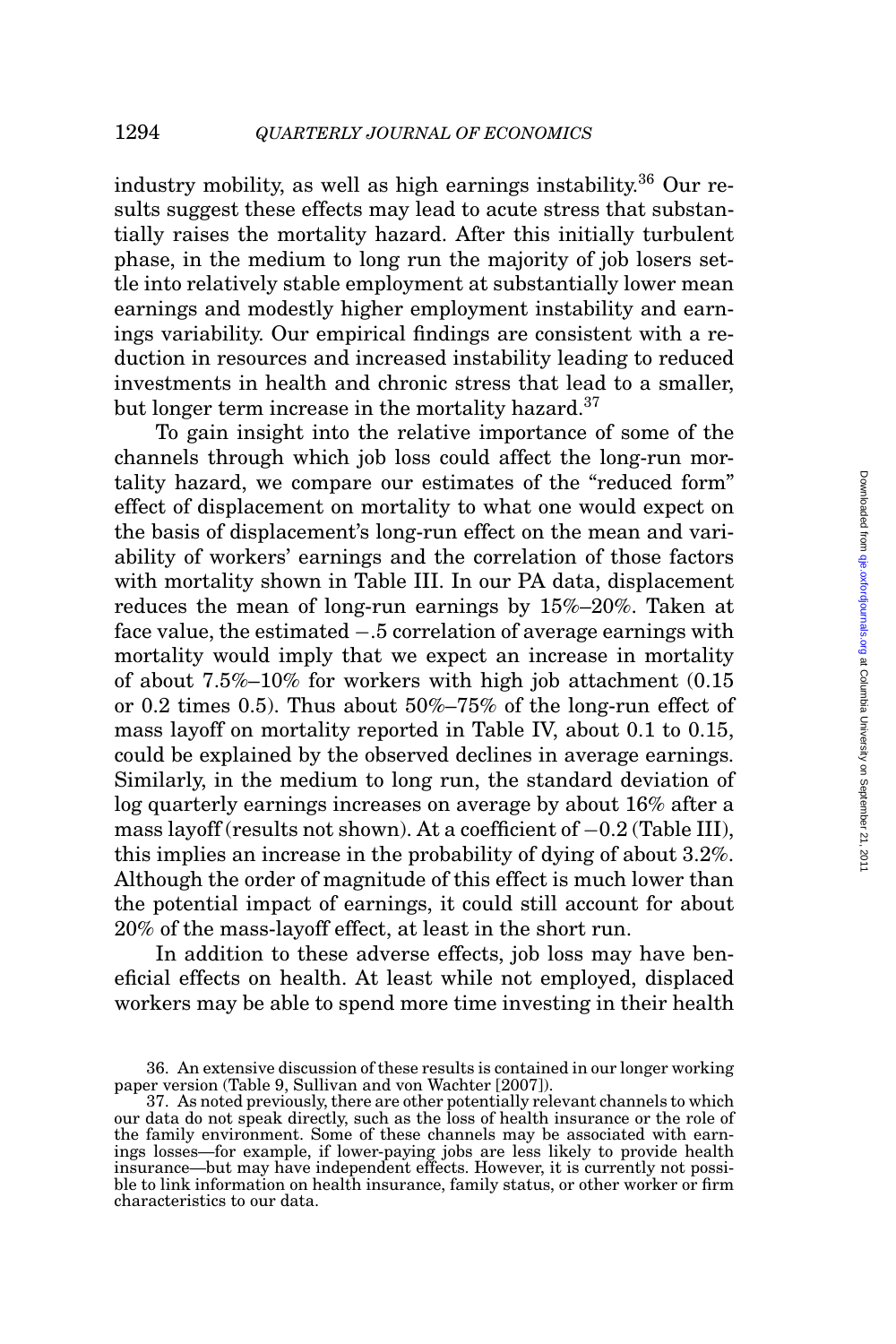and face reduced exposure to workplace and driving accidents.<sup>38</sup> Although this channel may be present in our sample as well,  $39$ on balance, the health of job losers we study did not benefit from short-term employment reduction. This may be because in the short run, when employment reduction is more frequent, job loss also involves very large earnings losses and a stressful adjustment period involving multiple job changes, including changes in industry or location. In the long run, the majority of workers we study did not benefit from reduced employment but instead suffered from continued employment at significantly lower earnings with a higher degree of uncertainty.

Overall, these considerations suggest that the impact of displacement on the mean and variability of earnings may explain a large fraction of the increase in the long-run mortality hazard that we estimate. Of course, if frail people have large earnings losses, higher earnings instability, and higher death rates, the estimates underlying the above decomposition may not be causal parameters, and the predicted impact of each single mechanism is likely to be overstated.<sup>40</sup> Nevertheless, among the channels we can measure, these calculations suggest that long-term earnings losses are likely to play a dominant role in explaining our results.

### *IV.A. Evidence from Individual-Level Models*

To further explore the role of long-term earnings losses using the longitudinal data at our disposition, we also directly relate

38. Exploiting time-use data, Krueger and Mueller (2008) find some evidence that unemployed workers sleep more, spend more time purchasing goods and services (which includes obtaining medical services), and spend more time in leisurely activities (although the majority of the difference is explained by watching television). They do not find that the unemployed spend more time on personal care (which includes health-related self-care) or sports (their Table 3). They confirm findings from the previous literature that the unemployed are more unhappy or sad on the average (their Table 4).

39. In fact, we do find a beneficial effect of lower employment in 1974–1979 on mortality thereafter (Table III). However, spending time in nonemployment after displacement has no statistically significant effect on mortality (Table VII). Such potential beneficial effects of job loss on health are suggested by, among others, Ruhm (2000), who shows that mortality at the state level declines in recessions. We relate our results to Ruhm's (2000) findings in the conclusion.

40. Reverse causation is less of a problem, because average earnings and<br>earnings variability are measured in 1974–1979, whereas death is measured from<br>1987 to 2006 or from 1980 to 2006. In his study of Swedish lottery win conditions tends to reduce the correlation between mortality and earnings by about a third. Were this result to apply to our sample of high-attachment workers (who are likely of better health than the sample of older workers studied by Lindahl), the predicted role of earnings in explaining the mass-layoff effects is reduced by about a third.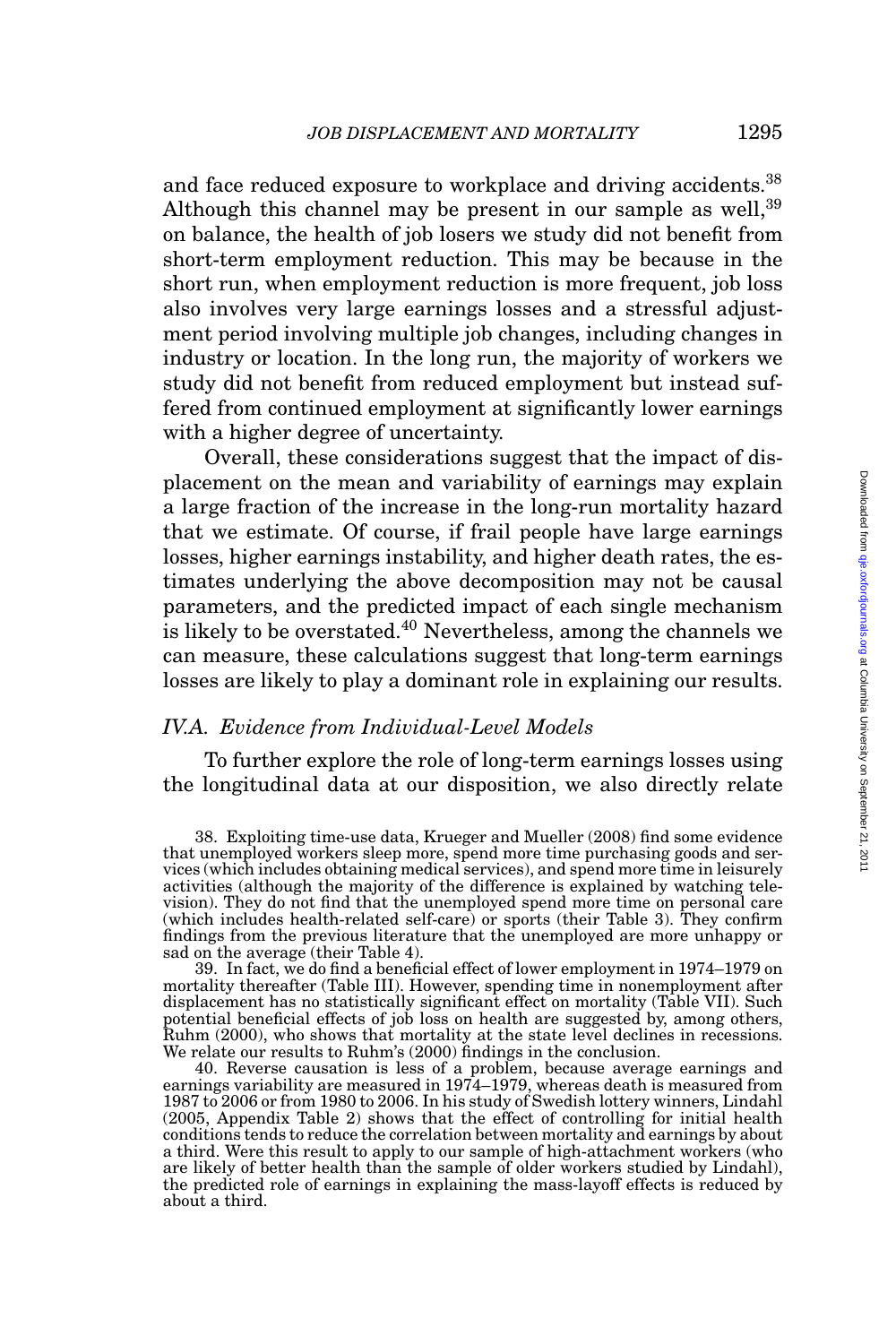the size of earnings losses at job displacement to the long-term increase in the hazard of death. This is shown in Figure III, Panel A. The figure shows the increase in mortality by deciles of long-term changes in mean earnings, controlling for age, year, and past average earnings.<sup>41</sup> On average, those workers who have more substantial earnings losses also experience larger long-term increases in mortality hazard.

We also directly included the long-term earnings change for both displaced workers and the comparison group as a control variable in our main logistic model. The results suggest a strong correlation between the change in average earnings and the longterm mortality hazard (model (1), Panel A, Table VII). Once we condition on earnings changes, the effect of the mass-layoff dummy becomes numerically small and insignificant. To directly assess the potential role of the increase in the variability of earnings at job loss, we also estimated models that included the change in the standard deviation of quarterly earnings from 1987 to 1991 as an additional control variable (model (2), Panel A, Table VII). As expected, an increase in the standard deviation has a positive significant effect on death rates, and the impact of earnings changes on long-term mortality declines somewhat. The results are robust if we divide the sample by degree of labor force attachment or displacement status.

Estimates from the individual-level models appear to confirm the results of our approximations based on the estimates in Table III. However, we do not interpret these results as necessarily indicating causal channels running from earnings losses or earnings variability to mortality, because there may be omitted variables driving both earnings losses and mortality increases, such as differential increases in depression in response to layoffs.

### *IV.B. Evidence from Group-Level Models*

To mitigate the problem of omitted variable bias, we replicated our individual-level analysis at the group level. A long

<sup>41.</sup> Specifically, the figure shows coefficients on dummies for deciles of changes in the log of average annual earnings from 1974–1979 to 1980–1986 in a logistic model of death. The omitted category is that for earnings changes in the range [−0.05, 0.05]. Other variables include year effects, a fourth-order polynomial in age, and the average and standard deviation of earnings 1974–1979. To maximize sample sizes, the figure shows results based on the sample that includes older workers (see Table IV). The different lines correspond to different restrictions on presence in the Pennsylvania labor market during the period 1980–1986. All but the coefficients on the dummies  $[-0.2, -0.05]$ , [0.05, 0.15], and [0.15, 0.3] are statistically significantly different from zero.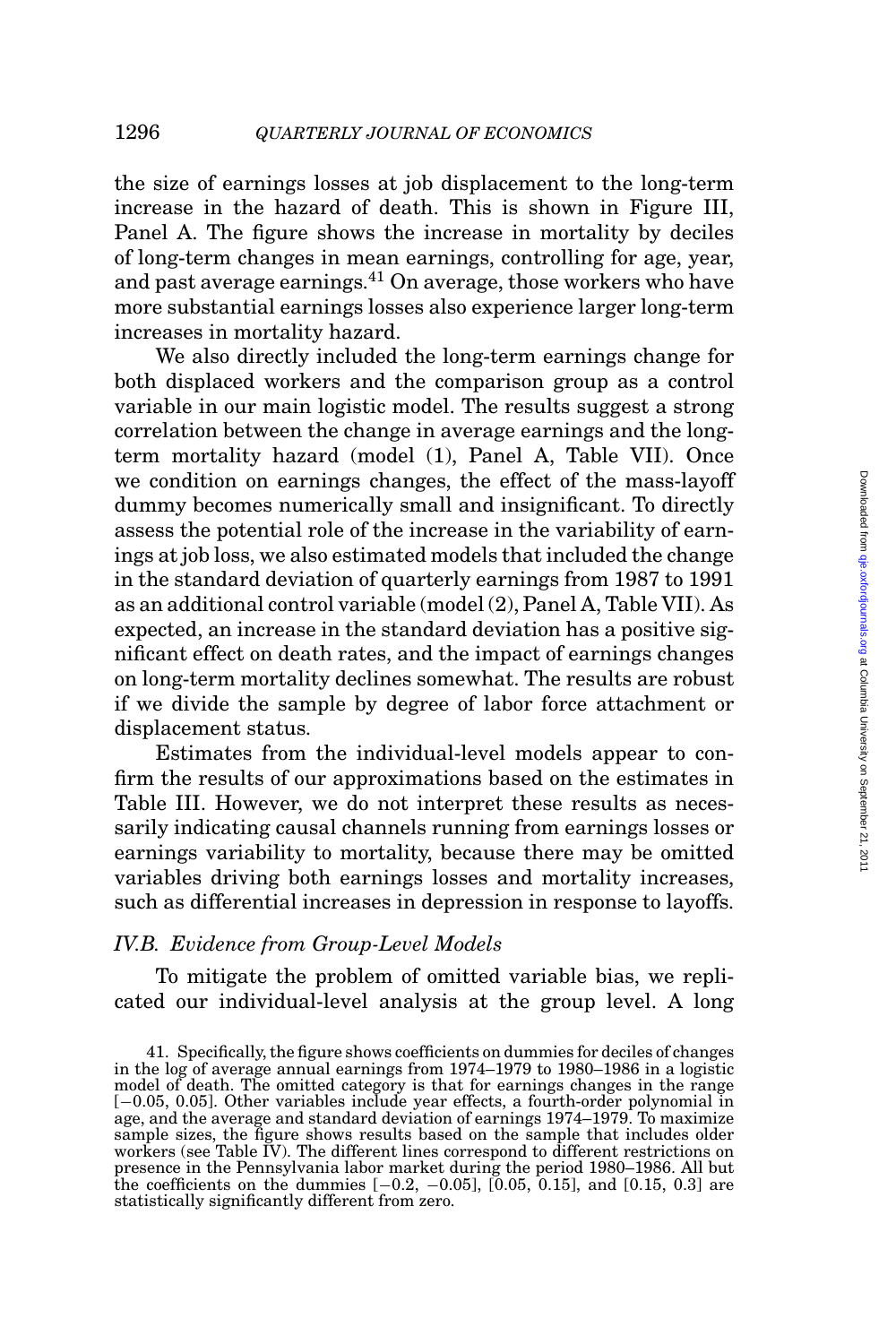

FIGURE III

Mortality Rate by Size of Earnings Change from 1974–79 to 1980–1986 at Individual Level and at Cell Level (Sample of Men in Stable Employment 1974–1979, Firm 1979 Employment ≥50)

(A) Differences in mortality by deciles of the change in average earnings (relative to workers with no change in earnings), alternative degrees of presence in PA labor force in 1980–1986, workers born 1920–1959. Coefficients on dummies for deciles of changes in the log of average annual earnings from 1974–1979 to 1980– 1986 in a logit model of death. The omitted category are earnings changes in the range [−0.05, 0.05]. Other variables include year effects, a quartic in age, and the average and standard deviation of earnings 1974–1979. (B) Effect of displacement on mortality and annual earnings by cells of industry and local unemployment rate in 1979 (28 cells), work every year in PA labor force 1980–1986, workers born 1930–1959. Cells corresponding to model (7) in Table VII. The slope of the regression line in the figure corresponds to the coefficient in the last column of the table. The effect on annual earnings refers to the effect of displacement on changes in the log of average annual earnings from 1974–1979 to 1980–1986 by cell. The effect on mortality rate refers to the effect of displacement on mortality by cell. Both models include cell-level dummies. The regression line is from a regression of mortality effects on earnings effects by cell level weighted by cell size. See the text for further information.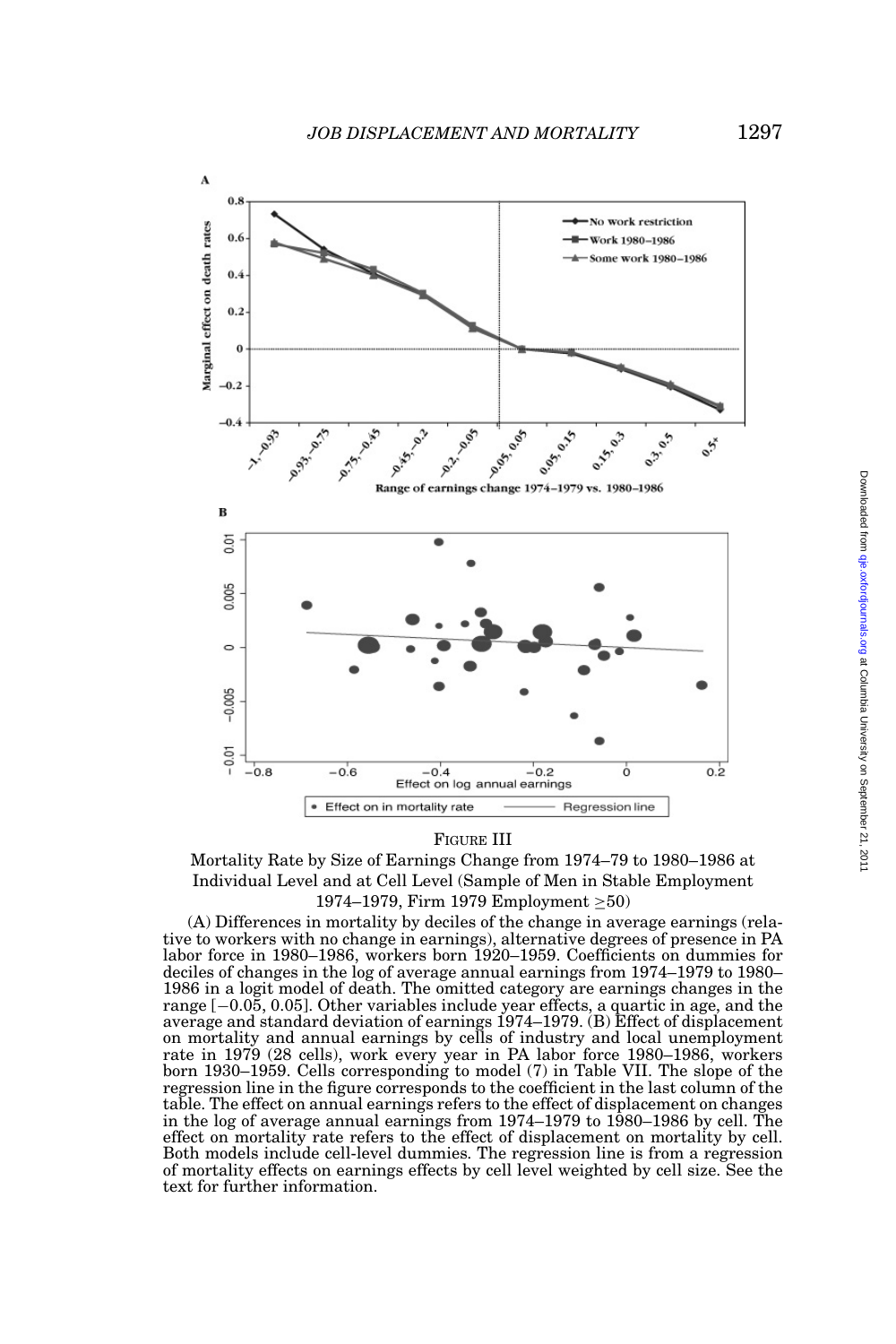|                                                                                                                                                                             |                                           | displaced<br>Only                   |                                                                                      | I                                                        | I       | $-0.502$                                     | (0.160) | I                                                                 |         | $-0.433$                                     | (0.186) | 0.155                                            | (0.054) | $-0.054$                                 | (0.090) |
|-----------------------------------------------------------------------------------------------------------------------------------------------------------------------------|-------------------------------------------|-------------------------------------|--------------------------------------------------------------------------------------|----------------------------------------------------------|---------|----------------------------------------------|---------|-------------------------------------------------------------------|---------|----------------------------------------------|---------|--------------------------------------------------|---------|------------------------------------------|---------|
|                                                                                                                                                                             | PA during 1980-1986<br>Work every year in | workers<br>크                        |                                                                                      | $-0.011$                                                 | (0.048) | $-0.669$                                     | (0.102) | $-0.060$                                                          | (0.051) | $-0.524$                                     | (0.110) | 0.203                                            | (0.028) | 0.025                                    | (0.048) |
|                                                                                                                                                                             |                                           | $_{\rm{displaced}}$<br>Only         |                                                                                      |                                                          | I       | $-0.672$                                     | (0.096) | I                                                                 | I       | $-0.432$                                     | (0.150) | 0.184                                            | (0.046) | $-0.076$                                 | (0.088) |
| TABLE VII                                                                                                                                                                   | No work restriction<br>during 1980-1986   | workers<br>$\overline{AB}$          |                                                                                      | $-0.022$                                                 | (0.040) | $-0.861$                                     | (0.060) | $-0.041$                                                          | (0.048) | $-0.391$                                     | (0.089) | 0.201                                            | (0.026) | 0.012                                    | (0.047) |
| Effect of Joe Displacement on Death Controlling for Career Outcomes after Displacement (Workers in Stable Employment<br>1974–1979, F¤м 1979 Емрlоумехт ≥50, Вовм 1930–1959) |                                           | Coefficient in logit model<br>Model | Panel A: Log-odds model of death as function of displacement and changes in earnings | Dummy for job loss during mass layoff<br>$\widehat{\Xi}$ |         | Percent change in long-term average earnings |         | Dummy for job loss during mass layoff<br>$\widehat{\mathfrak{D}}$ |         | Percent change in long-term average earnings |         | Change in log standard deviation of log earnings |         | At least one transition to nonemployment |         |

# 1298 *QUARTERLY JOURNAL OF ECONOMICS*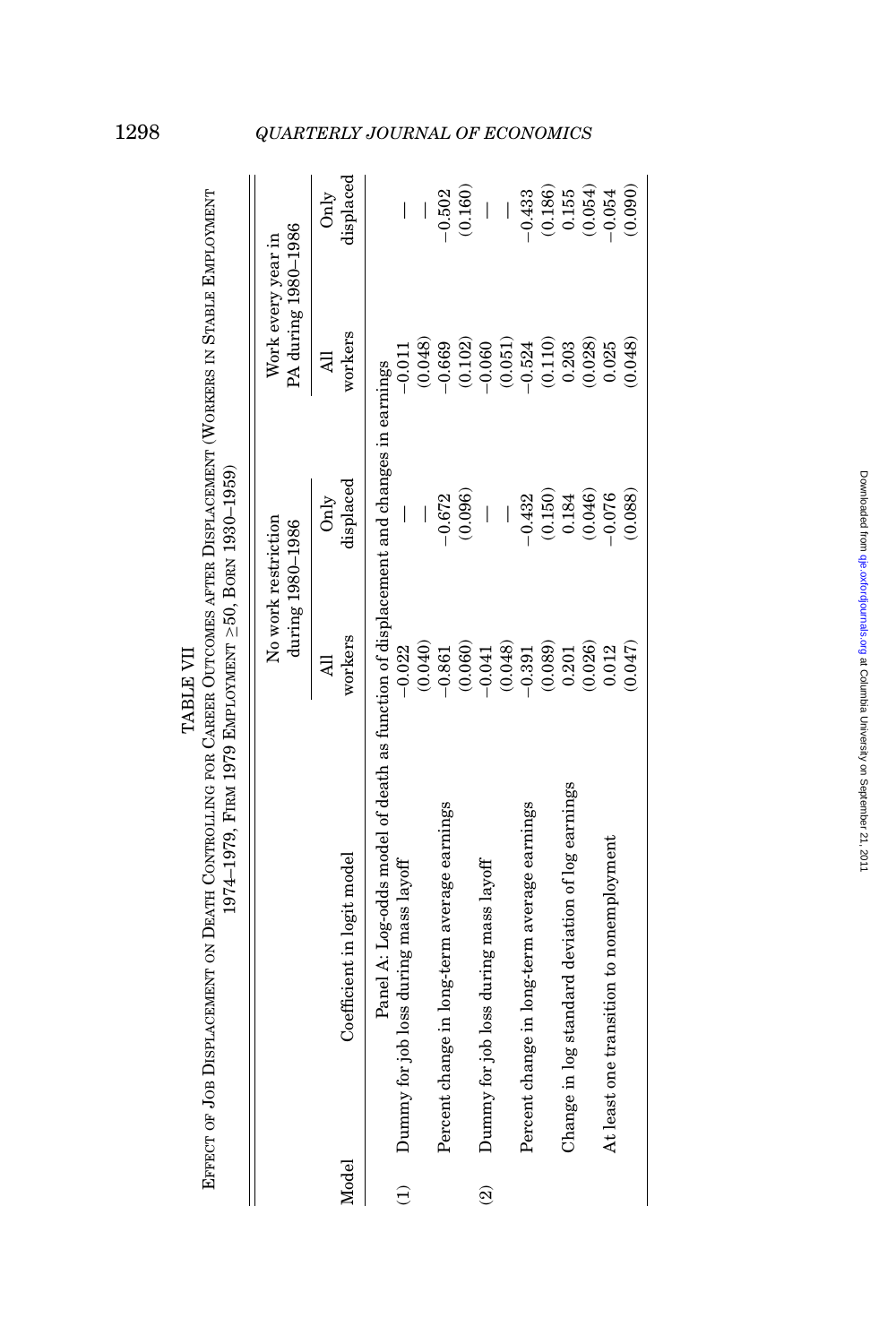| Panel B: Linear probability models of death on individual level change in average earnings and change<br>in average earnings predicted by interaction of displacement and cell-level dummies |                        |                                         |                                           |                    |
|----------------------------------------------------------------------------------------------------------------------------------------------------------------------------------------------|------------------------|-----------------------------------------|-------------------------------------------|--------------------|
|                                                                                                                                                                                              |                        | No work restriction<br>during 1980-1986 | PA during 1980-1986<br>Work every year in |                    |
|                                                                                                                                                                                              | Individual<br>earnings | earnings<br>Predicted                   | Individual<br>earnings                    | Predicted          |
| Cells used to predict change in average quarterly earnings                                                                                                                                   | change                 | change                                  | change                                    | earnings<br>change |
| (3) Four age groups in 1979 times four groups of avg.                                                                                                                                        | $-0.0046$              | $-0.0027$                               | $-0.0042$                                 | $-0.0019$          |
| earnings in 1974-1979                                                                                                                                                                        | (0.0003)               | (0.0008)                                | (0.0006)                                  | (0.0014)           |
| $(4)$ Four age groups in 1979 times seven industry groups in 1979                                                                                                                            | $-0.0046$              | $-0.0028$                               | $-0.0043$                                 | $-0.0022$          |
|                                                                                                                                                                                              | (0.0003)               | 0.0008                                  | 0.0006                                    | (0.0014)           |
| (5) Ten groups of average $1974-1979$ earnings of 1979 employer                                                                                                                              | $-0.0047$              | $-0.0024$                               | $-0.0043$                                 | $-0.0022$          |
|                                                                                                                                                                                              | (0.0003)               | 0.0009                                  | 0.0006                                    | (0.0005)           |
| $(6)$ Ten groups of average 1974–1979 employment of 1979 employer                                                                                                                            | $-0.0046$              | $-0.0026$                               | $-0.0042$                                 | $-0.0018$          |
|                                                                                                                                                                                              | (0.0003)               | 0.0003                                  | 0.0006                                    | (0.0004)           |
| (7) Seven industry groups in 1979 times four groups                                                                                                                                          | $-0.0046$              | $-0.0025$                               | $-0.0042$                                 | $-0.0016$          |
| of county unempl. in 1979                                                                                                                                                                    | (0.0003)               | 0.0005                                  | 0.0006                                    | (0.0009)           |

TABLE VII

TABLE VII

### *JOB DISPLACEMENT AND MORTALITY* 1299

career outcomes (log average quarterly earnings, log of standard deviation of log quarterly samings, number of quarters in nonemployment, average quarterly growth in earnings, all measured from 1974 to 1979), as well as c industry dummies, a quartic in age, and pre-mass layoff career outcomes. The coefficient on the individual level earnings change varies across specifications because different cell<br>level dummies are included. Standard erro all measured from 1974 to 1979), as well as changes in career outcomes from 1974–1979 to 1987–1991 (percent change in the standard deviation of log quarterly earnings, change in the average growth rate of quarterly earnings). The models in Panel B report coefficients on linear probability models of the hazard of death on either the actual individual change in average quarterly earnings or the change in earnings predicted by interactions of cell-level dummies with mass-layoff dummy; all models control for cell level dummies, year dummies, industry dummies, a quartic in age, and pre–mass layoff career outcomes. The coefficient on the individual level earnings change varies across specifications because different cell level dummies are included. Standard errors are in parentheses.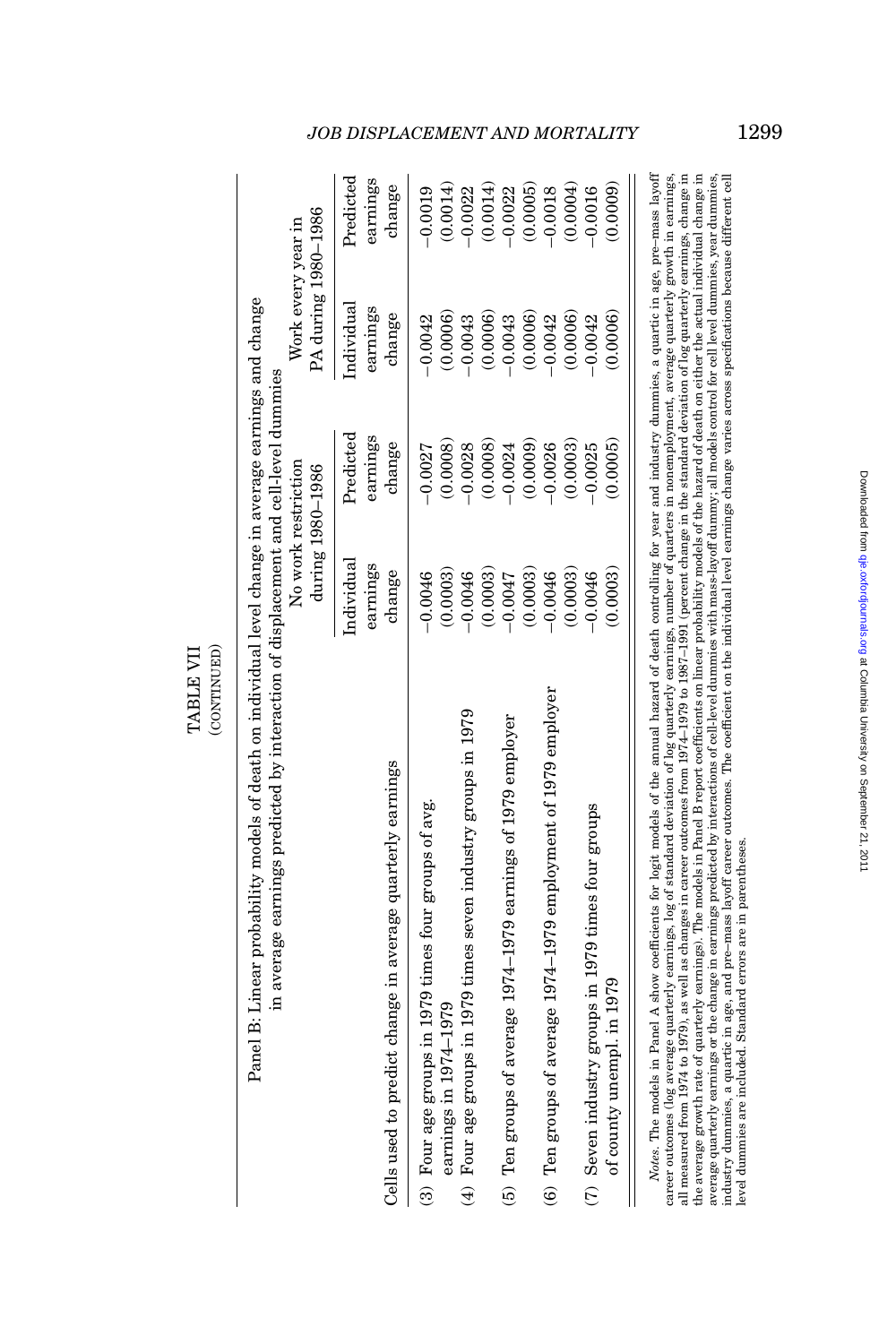literature suggests that there are systematic differences in the effects of job loss on earnings,  $42$  some of which arise from industry-, firm-, or job-match-specific rents workers receive on the job that are permanently lost as workers change employers (e.g., von Wachter and Bender [2006]).43 Because at least part of the loss in earnings for workers leaving high-paying industries or large employers is likely to be uncorrelated to health changes at the cell level, we expect the omitted-variable bias of the cell-level estimates to be lower than that of individual-level estimates.

To implement the group-level analysis, we use the detailed information available from our administrative data to divide workers into cells based on age at layoff, industry and local labor market conditions before layoff, and average employment size or average wage of the 1979 employer. We then run a regression of increases in the mortality hazard on losses in average earnings at the cell level. The model controls for permanent differences in average health and earnings across groups through cell-level dummies. Similarly, it accounts for a common effect of displacement on all groups through a mass-layoff dummy.<sup>44</sup>

The results suggest that even when we use cell-level variation, the effect of earnings losses on mortality is economically and statistically significant. Panel B of Table VII shows the coefficient estimates on actual earnings changes in a linear probability model as a benchmark, as well as the slope coefficient in the cell-level model. The effect of earnings losses on mortality at the cell level is 40%–50% of the effect at the individual level for the samples with no or a low work requirement. The cell-level effect is somewhat smaller but still statistically and economically significant for the high-attachment sample, yet standard errors increase as

<sup>42.</sup> See, for example, Kletzer (1989), JLS (1993), Neal (1995), and Farber (2003).

<sup>43.</sup> Such rents could arise due to contractual premiums (Beaudry and DiNardo 1991), job search (Topel and Ward 1992), and firm, industry, and regional wage premiums (e.g., Krueger and Summers [1988]; Abowd, Creecy, and Kramarz [2002]).

<sup>44.</sup> The cell-level model is implemented in two steps. First, we regressed individual earnings and mortality on characteristics such as baseline earnings, baseline standard deviation, a quartic in age, and year effects; in addition, we included cell-level dummies and interactions between cell-level dummies and the mass-layoff dummy. The coefficients on the interaction are used in the second step. Second, we regressed cell-level changes in mortality on cell-level earnings losses, weighting by the inverse sampling variance of the cell-specific mortality increases. The resulting slope coefficient is equal to the two-stage least-squares estimate from using the interactions of group dummies and mass-layoff dummy as an instrument for earnings. See Section 3 of our longer working paper for the relevant equations and further discussion (Sullivan and von Wachter 2007).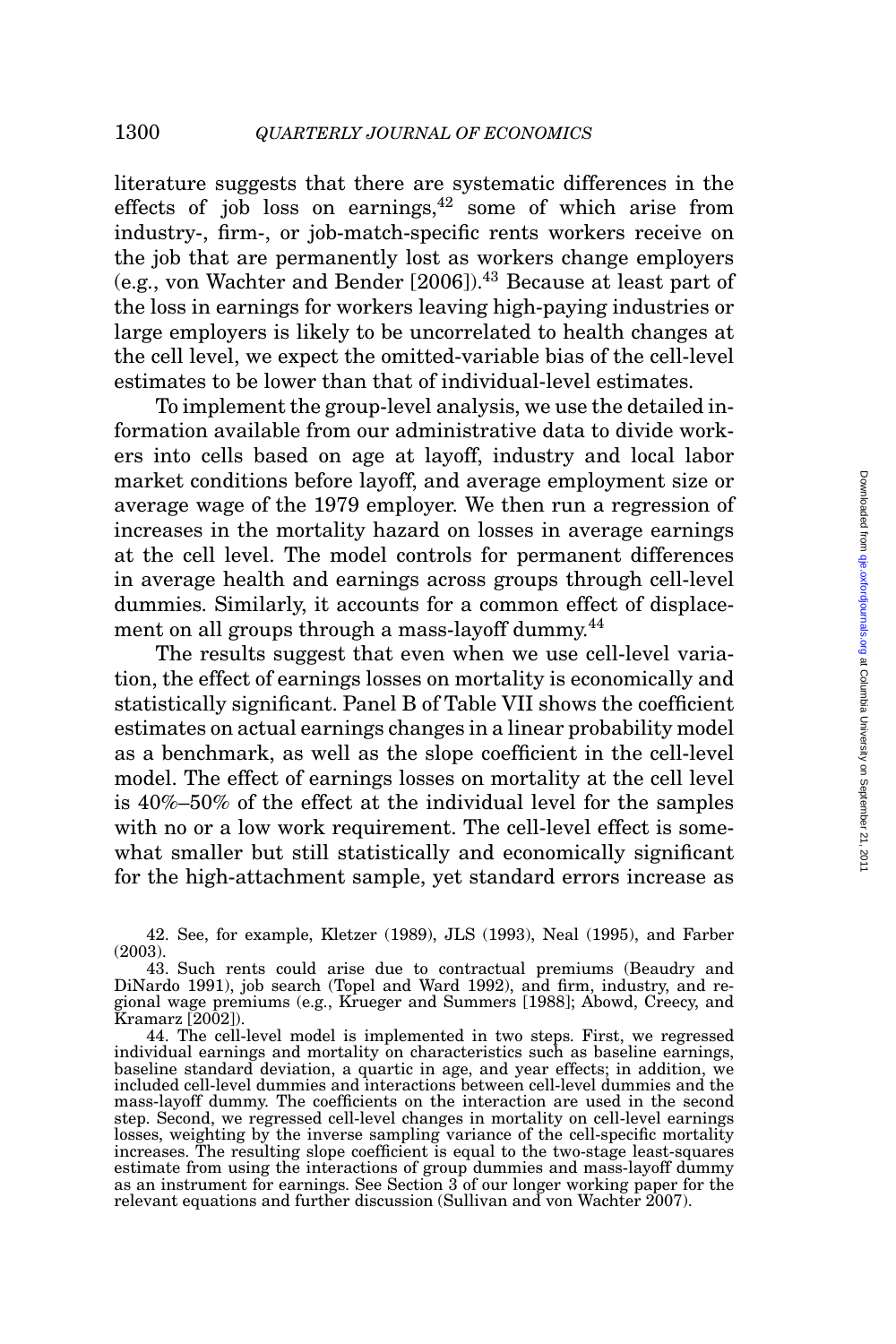well. Our findings are quite similar for the different definitions of cells shown in the table (models (3)–(7)).

Panel B in Figure III displays the corresponding cell-level averages and a linear regression line for the high-attachment sample for the results of model (7) in Table VII. The figure displays a clear negative and relatively precise association between earnings losses and mortality increases at the cell level, although there is an important degree of variation left. Overall, the results confirm that earnings losses after job displacement appear to be strongly correlated with increases in mortality rates.<sup>45</sup> Because we cannot exclude that health and earnings responses to layoff may be correlated across cells as well, we do not interpret the resulting cell-level estimates as causal effects of earnings changes on the long-term mortality hazard.

### *IV.C. Earnings Losses and Life Expectancy*

The analysis thus far has concentrated on the impact of longterm declines in quarterly earnings, irrespective of their duration. However, standard models of health investment refer to lifetime resources as the relevant earnings concept. Thus, we calculated the present discounted value (PDV) of lifetime earnings losses following a job loss in a mass layoff by age group (Sullivan and von Wachter, 2007).<sup>46</sup> We then compared losses in life expectancy taken from Table V with the corresponding PDV of earnings losses by age group. The correlation is strong, monotonic, and numerically large; as the percentage loss in the PDV of earnings doubles for thirty- to forty-year-olds relative to fifty- to sixty-year-olds, life expectancy declines by about 25%. Young workers have not only

45. The mean squared error of the group-level regressions is a test statistic for overidentification with a limiting chi-squared distribution with degrees of freedom equal to the number of cells minus the number of parameters (e.g., Angrist [1991]). In results not reported here, for none of our group-level models can we reject the overidentifying restrictions at any reasonable level of statistical significance. This supports an underlying model of a constant proportional effect of earnings on mortality and gives no indication of endogeneity of cell-level earnings changes with respect to mortality that differs across cells. The fact that our cell-level estimates tend to be smaller than individual-level estimates suggests that the latter indeed are affected by omitted-variable bias common across groups.

46. To do so, we allowed both the short- and long-term effects of job loss on earnings to vary by either ten-year or five-year age groups. Because we do not have complete earnings histories after job loss for all workers, we assume that the earnings loss decays at the same speed of reversion observed between years six and eleven after a job loss, and eventually stays fixed at zero. The resulting values are robust to alternative specifications. The percentage decreases in the present discounted value of earnings of our preferred specification for the age groups in Table V are, going from youngest to oldest,  $12.3\%$ ,  $10.8\%$ ,  $9.2\%$ ,  $7.4\%$ ,  $5.6\%$ , and 3.8%, respectively.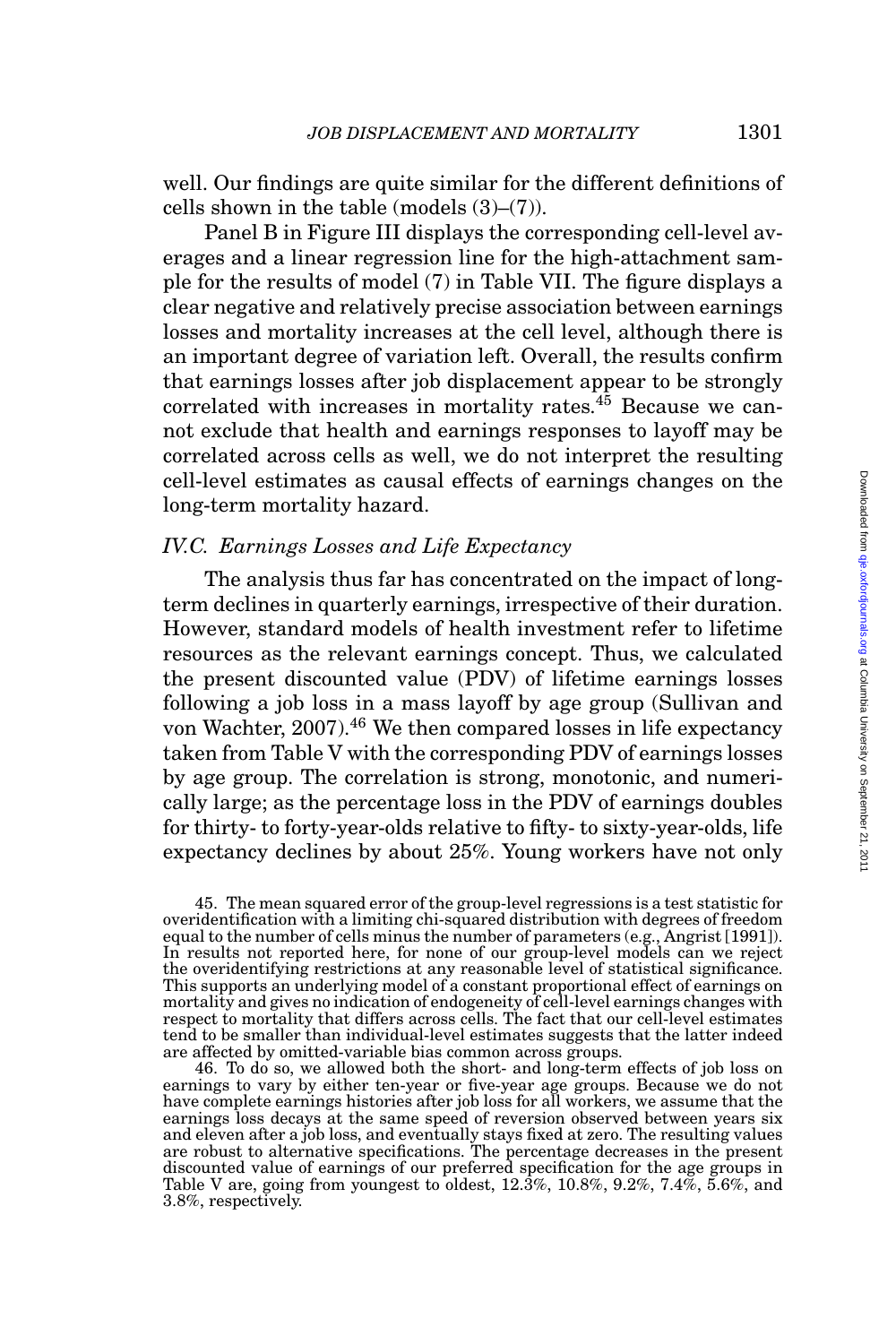higher average mortality increases after a job loss (Table IV), but also the largest losses in remaining lifetime (Table V) and in lifetime earnings. Thus, it is not the oldest workers who are most affected, but those at prime working age who are exposed to the negative consequences of job loss over a longer period of time.

Overall, we interpret the results in Section IV as suggesting that at least for job losses involving earnings declines as dramatic as those in PA in the early to mid-1980s, the sources of the increase in mortality are likely to be associated with longterm losses in average earnings and increases in the variability of earnings. This may include direct effects of reduced earnings and increased variability, but clearly also include stress, adjustment costs, and other factors correlated with both long-term earnings declines and mortality.

### V. CONCLUSION

This paper uses administrative data covering over fifteen years of quarterly earnings and employer records matched to information on date of death to study the effects of job displacement on mortality of high-seniority male workers losing their jobs in PA in the early to mid-1980s. To measure an event plausibly exogenous to workers' own health outcomes, we analyze job losses occurring when employers experience mass layoffs affecting at least 30% of their work forces. To further control for selection, we also control for workers' average earnings and a range of career outcomes in the period before job loss and present selection-free estimates pooling movers and stayers. The results suggest a particularly pronounced increase in mortality during the period immediately following job loss and a long-run increase of 10%–15% in the annual probability of dying persisting for at least the next twenty years. These effects, robust across alternative samples and specifications, are consistent with strong responses to both acute and chronic stress associated with worsened labor market opportunities.

To assess the channels underlying the mass-layoff effect, we analyze the correlation of long-run career outcomes with mortality. We show that the mean and standard deviation of earnings during a baseline period have high and significant correlations with mortality in a later follow-up period. Together with estimates of the effects of mass layoffs on long-run career outcomes, these results suggest that an important fraction of the effect of job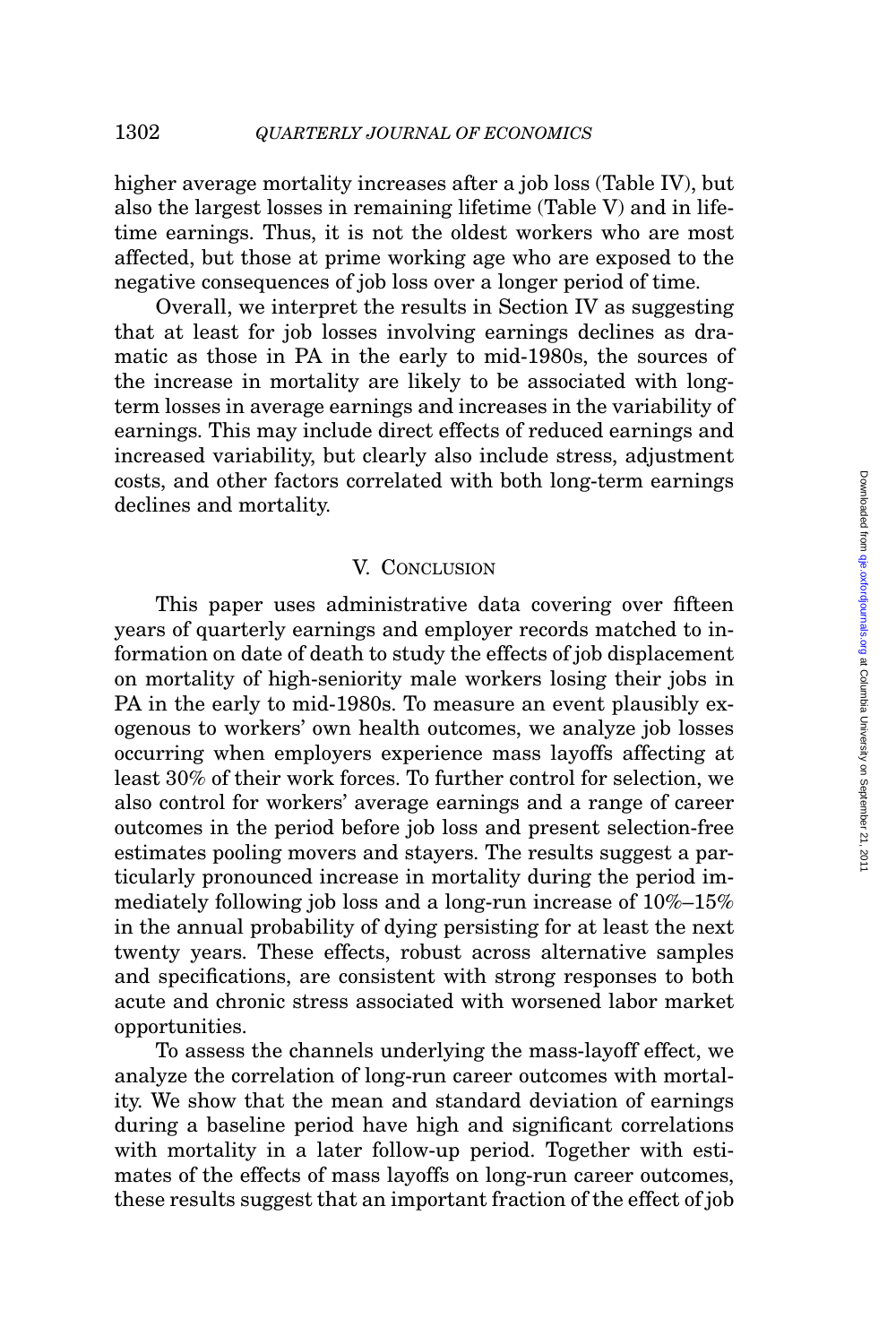loss on mortality can be attributed to persistent losses in earnings. This is confirmed by a direct analysis of differences in mortality responses by groups of workers with differential earnings losses at job displacement associated with industry or employer affiliation before displacement.

These results suggest that events in the labor market shaping workers' careers also have long-run effects on health outcomes. The losses in life expectancy implied by our estimates show that these effects can be large. A worker displaced in mid-career can expect to live about one and one-half years less than a nondisplaced counterpart. The reduction in life expectancy is smaller for older workers, who experience lower lifetime earnings losses and are exposed to increased mortality for a shorter period of time. Our results do not speak to the role of noneconomic factors such as stress, self-worth, and happiness. Yet they suggest that an important avenue for future research would be to examine whether the negative health consequences of mass layoffs can be prevented by providing assistance that stabilizes the level and variance of earnings. Similarly, although the experience of displaced workers has been found to be similar in other states and time periods, it is important to replicate our study of male workers displaced in PA in the 1980s for other regions and time periods, and for women.

Finally, our results are not in conflict with recent work suggesting that mortality declines during recessions, possibly because of healthier lifestyles and a reduction in accidents related to work or commuting (Ruhm 2000). First, although recessions do increase the number of high-tenure displaced workers, whose mortality we find to be elevated, such workers are a small fraction of those affected by economic downturns.<sup>47</sup> Second, Ruhm  $(2000)$ focuses on fluctuations in mortality that are contemporaneous with cyclical fluctuations in economic activity, whereas the bulk of the effects we observe take place many years after displacement. Finally, from the perspective of the aggregate economy, a recession is a relatively minor event that only marginally reduces the present value of lifetime income for the representative workerconsumer and at the same time provides a modest increase in leisure. For an individual high-tenure worker, however, job loss is a major economic setback that significantly reduces lifetime

<sup>47.</sup> See, for example, Aaronson and Sullivan (1998). The gains in health dur-ing recessions measured by Ruhm (2000) may be due to changes in hours worked by employed workers or to changes in employment rates of those with less strong job attachment.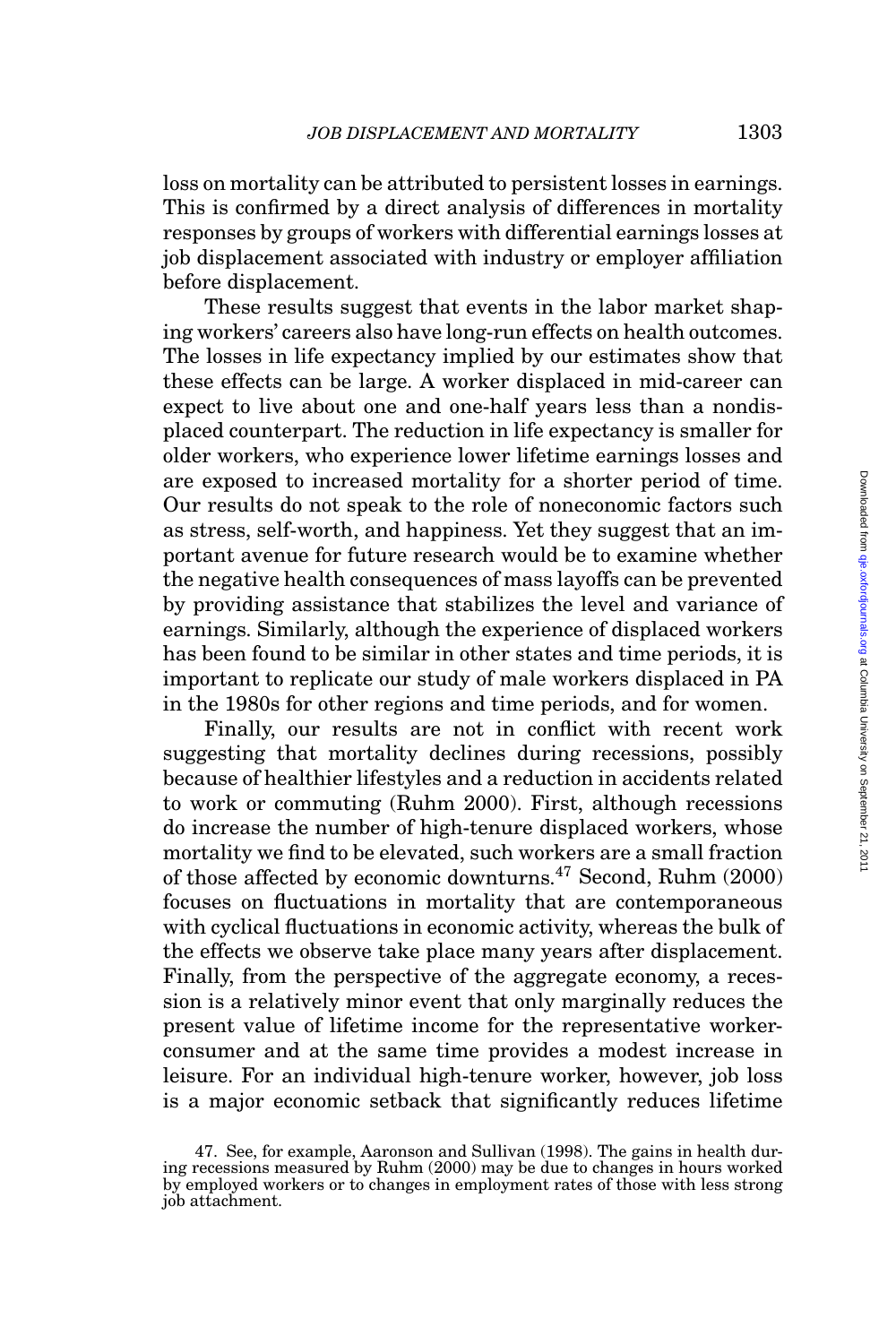### 1304 *QUARTERLY JOURNAL OF ECONOMICS*

income, without a corresponding reduction in work activity. Thus, the workers we study, although having fewer lifetime resources, did not enjoy the increases in leisure, healthier lifestyles, or reductions in accidents that may explain Ruhm's results.

| Range    | All     | Same firm                                 | Non-mass<br>layoff | Displaced<br>$30\% - 60\%$         | Displaced<br>$60\% - 90\%$ | Displaced<br>more than<br>90% below |
|----------|---------|-------------------------------------------|--------------------|------------------------------------|----------------------------|-------------------------------------|
| of years | workers | 1974 to 1986                              | separators         |                                    | below peak below peak      | peak                                |
|          |         | Panel A: No work restriction in 1980–1986 |                    |                                    |                            |                                     |
| 1987-    | 6.764   | 6.013                                     | 7.253              | 7.191                              | 7.764                      | 8.449                               |
| 2006     | (0.143) | (0.191)                                   | (0.362)            | (0.384)                            | (0.435)                    | (0.640)                             |
| 1987-    | 4.167   | 3.446                                     | 4.334              | 5.012                              | 5.132                      | 5.518                               |
| 1991     | (0.181) | (0.234)                                   | (0.451)            | (0.516)                            | (0.569)                    | (0.830)                             |
| $1992-$  | 7.407   | 6.790                                     | 7.837              | 7.520                              | 8.033                      | 9.677                               |
| 1996     | (0.227) | (0.308)                                   | (0.571)            | (0.596)                            | (0.671)                    | (1.039)                             |
| 1997-    | 10.815  | 9.639                                     | 12.163             | 11.129                             | 12.847                     | 11.892                              |
| 2006     | (0.427) | (0.570)                                   | (1.108)            | (1.130)                            | (1.324)                    | (1.803)                             |
|          |         |                                           |                    | Panel B: Work every year 1980–1986 |                            |                                     |
| 1987-    | 6.343   | 6.013                                     | 6.682              | 6.219                              | 7.319                      | 7.645                               |
| 2006     | (0.152) | (0.191)                                   | (0.434)            | (0.444)                            | (0.509)                    | (0.733)                             |
| 1987-    | 3.745   | 3.446                                     | 3.762              | 4.134                              | 4.798                      | 4.202                               |
| 1991     | (0.189) | (0.234)                                   | (0.526)            | (0.583)                            | (0.664)                    | (0.875)                             |
| $1992-$  | 6.994   | 6.790                                     | 6.990              | 6.680                              | 7.639                      | 8.790                               |
| 1996     | (0.242) | (0.308)                                   | (0.673)            | (0.698)                            | (0.789)                    | (1.191)                             |
| $1997-$  | 10.347  | 9.639                                     | 12.211             | 9.581                              | 12.010                     | 12.351                              |
| 2006     | (0.458) | (0.570)                                   | (1.383)            | (1.298)                            | (1.541)                    | (2.205)                             |

**APPENDIX** MORTALITY RATES IN DIFFERENT PERIODS BY DISPLACEMENT STATUS AND BY SIZE OF EMPLOYMENT DROP OF 1979 EMPLOYER

*Notes*. Deaths per thousand per year. Standard errors in parentheses. Panel A: Displaced workers left jobs in a year in which their former firms' employment was 30% or more below its 1974–1979 peak. Panel B: Displaced workers left jobs in a year in which their former firms' employment was 30% or more below its 1974–1979 peak; nondisplaced workers remained at their 1979 firms through 1986.

RESEARCH DEPARTMENT, FEDERAL RESERVE BANK OF CHICAGO DEPARTMENT OF ECONOMICS, COLUMBIA UNIVERSITY, NBER, CEPR, AND IZA

### **REFERENCES**

Aaronson, Daniel, and Daniel Sullivan, "The Decline of Job Security in the 1990s: Displacement, Anxiety, and Their Effect on Wages," *Federal Reserve Bank of*

*Chicago, Economic Perspectives*, 22 (1998), 17–43. Abowd, John, Robert Creecy, and Francis Kramarz, "Computing Person and Firm Effects Using Linked Longitudinal Employer–Employee Data," mimeo, Cornell University, 2002.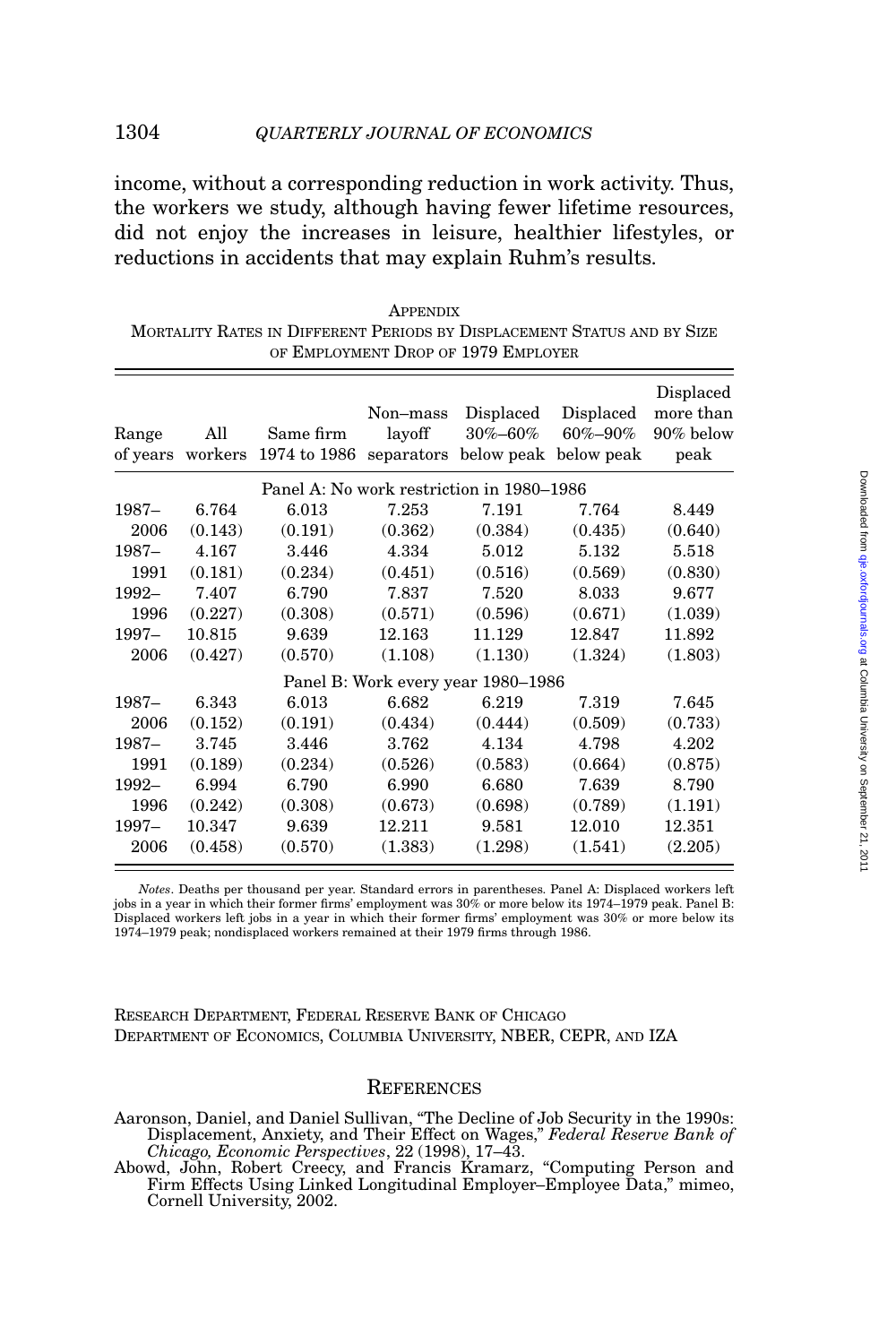- Abraham, Katharine G., and James L. Medoff, "Length of Service and Layoffs in Union and Nonunion Work Groups," *Industrial Labor Relations Review*, 38 (1984), 87–97.
- Angrist, Joshua, "Grouped Data Estimation and Testing in Simple Labor Supply
- Models," *Journal of Econometrics*, 47 (1991), 243–266. Beaudry, Paul, and John DiNardo, "The Effect of Implicit Contracts on the Movement of Wages over the Business Cycle: Evidence from Micro Data," *Journal of Political Economy*, 99 (1991), 665–688.
- Black, Dan, Kermit Daniel, and Seth Sanders, "The Impact of Economic Conditions on Participation in Disability Programs: Evidence from the Coal Boom and Bust," *American Economic Review*, 92 (2002), 27–50.
- Browning, Martin, Anne Moller Dano, and Eskil Heinesen, "Job Displacement and Stress-Related Health Outcomes," *Health Economics*, 15 (2006), 1061–1075.
- Burgard, Sarah, Jennie Brand, and James House, "Causation and Selection in the Relationship of Job Loss to Health in the United States," mimeo, University of Michigan, 2005.
- ——, "Toward a Better Estimation of the Effect of Job Loss on Health," *Journal of Health and Social Behavior*, 48 (2007), 369–384.
- Card, David, Raj Chetty, and Andrea Weber, "Cash-on-Hand and Competing Models of Intertemporal Behavior: New Evidence from the Labor Market," *Quarterly Journal of Economics*, 122 (2007), 1511–1560.
- Chan, Sewin, and Ann Huff Stevens, "Job Loss and Employment Patterns of Older
- Workers," *Journal of Labor Economics*, 19 (2001), 484–521. Chen, Susan, and Wilbert van der Klaauw, "The Work Disincentive Effects of the Disability Insurance Program in the 1990s," *Journal of Econometrics*, 142
- Couch, Kenneth, and Dana Placzek, "The Earnings Impact of Job Displacement Measured with Longitudinally Matched Individual and Firm Data," *American Economic Review* (forthcoming).
- Cutler, David, Angus Deaton, and Adriana Lleras-Muney, "The Determinants of Mortality," *Journal of Economic Perspectives*, 20 (2006), 97–120. Darity, William, and Arthur Goldsmith, "Social Psychology, Unemployment, and
- Macroeconomics," *Journal of Economic Perspectives*, 10 (1996), 121–140.
- Deaton, Angus, "Inequalities in Income and Inequalities in Health," in *The Causes and Consequences of Increasing Inequality*, Finis Welch, ed. (Chicago: University of Chicago Press, 2001).
- Deaton, Angus, and Christina Paxson, "Mortality, Education, Income and Inequal-ity among American Cohorts," NBER Working Paper No. 7140, 1999. Efron, Bradley, "Logistic Regression, Survival Analysis, and the Kaplan–Meier
- Curve," *Journal of the American Statistical Association*, 83 (1988), 414–425.
- Eliason, Marcus, and Donald Storrie, "Latent or Lasting Scars: Swedish Evidence on the Long-Term Effects of Job Displacement," *Journal of Labor Economics*, 24 (2006), 831–856.

——, "Does Job Loss Shorten Life?" Goteborg University Department of Economics ¨ Working Paper Series No. 153, 2007.

- Farber, Henry, "Job Loss in the United States, 1981–2001," Princeton University Industrial Relations Section Working Paper No. 471, 2003. Gallo, W. T., H. M. Teng, T. A. Falba, S. V. Kasl, H. M. Krumholz, and E. H. Bradley,
- "The Impact of a Late-Career Job Loss on Myocardial Infarction and Stroke: A 10-Year Follow-Up Using the Health and Retirement Survey," *Occupational and Environmental Medicine*, 63 (2006), 683–687.
- Gruber, Jonathan, "The Consumption Smoothing Benefit of Unemployment Insurance," *American Economic Review*, 87 (1997), 192–205.
- Hildreth, Andrew, Till von Wachter, and Elizabeth Weber Handwerker, "Estimating the 'True' Cost of Job Loss: Evidence Using Matched Data from California 1991–2000," mimeo, Columbia University, 2008.
- Hill, Mark E., and Ira Rosenwaike, "The Social Security Administration's Death Master File: The Completeness of Death Reporting at Older Ages," *Social Security Bulletin,* 64 (2002), 45–51.
- Jacobson, Louis, Robert LaLonde, and Daniel Sullivan, "Earnings Losses of Displaced Workers," *American Economic Review*, 83 (1993), 685–709.